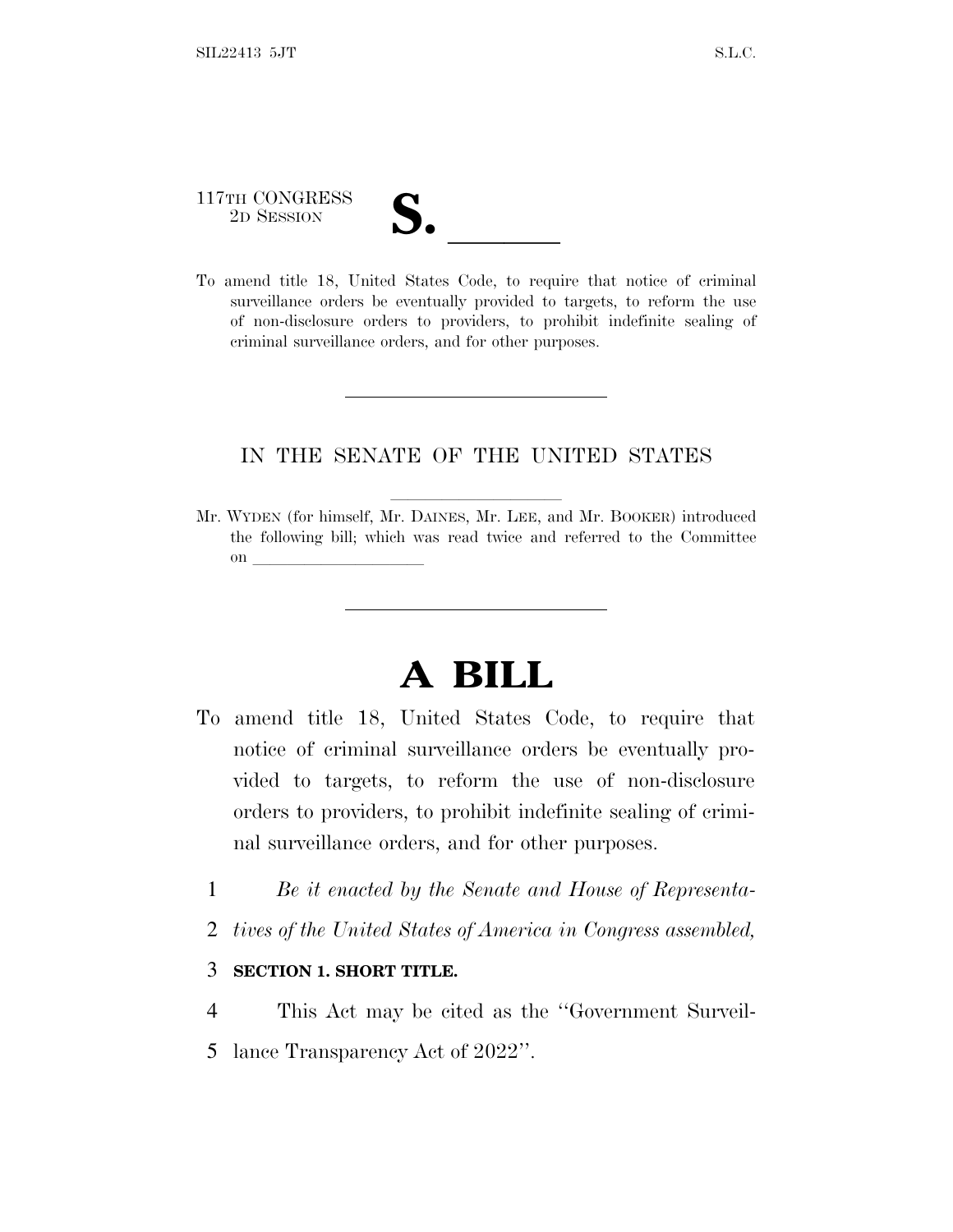#### **SEC. 2. CRIMINAL SURVEILLANCE ORDERS.**

 (a) I<sup>N</sup> GENERAL.—Part II of title 18, United States Code, is amended by inserting after chapter 206 the fol-lowing:

 **''CHAPTER 206A—CRIMINAL SURVEILLANCE ORDERS**

''Sec.

''3131. Definitions. ''3132. Criminal surveillance orders. ''3133. Request for unsealing or challenging redactions.

#### **''§ 3131. Definitions**

| 8  | "In this chapter:                                    |
|----|------------------------------------------------------|
| 9  | "(1) APPLICATION.—The term 'application'—            |
| 10 | $\lq\lq$ means an application for a criminal         |
| 11 | surveillance order; and                              |
| 12 | "(B) includes all supporting affidavits and          |
| 13 | exhibits.                                            |
| 14 | "(2) PEN REGISTER; TRAP AND TRACE DE-                |
| 15 | VICE.—The terms 'pen register', and 'trap and trace  |
| 16 | device' have the meanings given the terms in section |
| 17 | 3127.                                                |
| 18 | "(3) CRIMINAL SURVEILLANCE ORDER.—The                |
| 19 | term 'criminal surveillance order' means—            |
| 20 | $\lq\lq$ an order authorizing or approving the       |
| 21 | interception of a wire communication, oral com-      |
| 22 | munication, or electronic communication under        |
| 23 | chapter 119 or under an equivalent State law;        |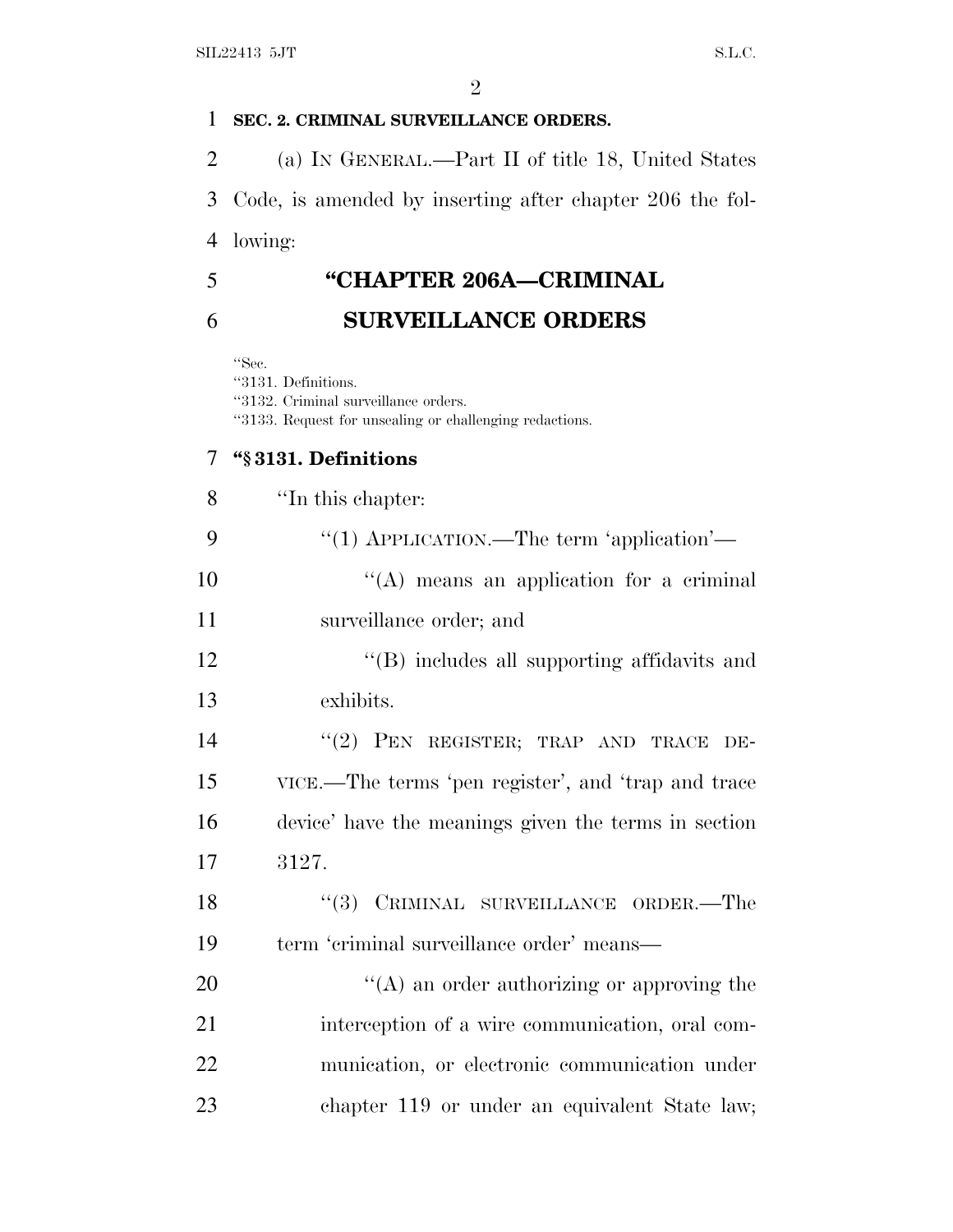| $\mathbf{1}$   | $\lq\lq (B)$ an order authorizing or approving the  |
|----------------|-----------------------------------------------------|
| $\overline{2}$ | installation and use of a pen register or a trap    |
| 3              | and trace device under chapter 206 or under an      |
| $\overline{4}$ | equivalent State law;                               |
| 5              | $\lq\lq$ (C) an order for the installation of a mo- |
| 6              | bile tracking device under section 3117;            |
| 7              | $\lq\lq$ an order for disclosure under chapter      |
| 8              | 121;                                                |
| 9              | $\lq\lq(E)$ an order for a delay of notification or |
| 10             | nondisclosure under section 2705;                   |
| 11             | $\lq\lq(F)$ a search or seizure warrant issued      |
| 12             | using the procedures described in the Federal       |
| 13             | Rules of Criminal Procedure or in the case of       |
| 14             | a State or Tribal court, issued using State or      |
| 15             | Tribal warrant procedures;                          |
| 16             | $\lq\lq(G)$ in the case of a court-martial or other |
| 17             | proceeding under chapter 47 of title 10 (Uni-       |
| 18             | form Code of Military Justice), a warrant or        |
| 19             | order issued under section 846 of that title;       |
| <b>20</b>      | "(H) a warrant under section 3103a;                 |
| 21             | $\lq(1)$ an order under section 1651 of title       |
| 22             | 28;                                                 |
| 23             | $\lq\lq(J)$ an order for third party assistance     |
| 24             | under section $2518(4)$ or section 3124; or         |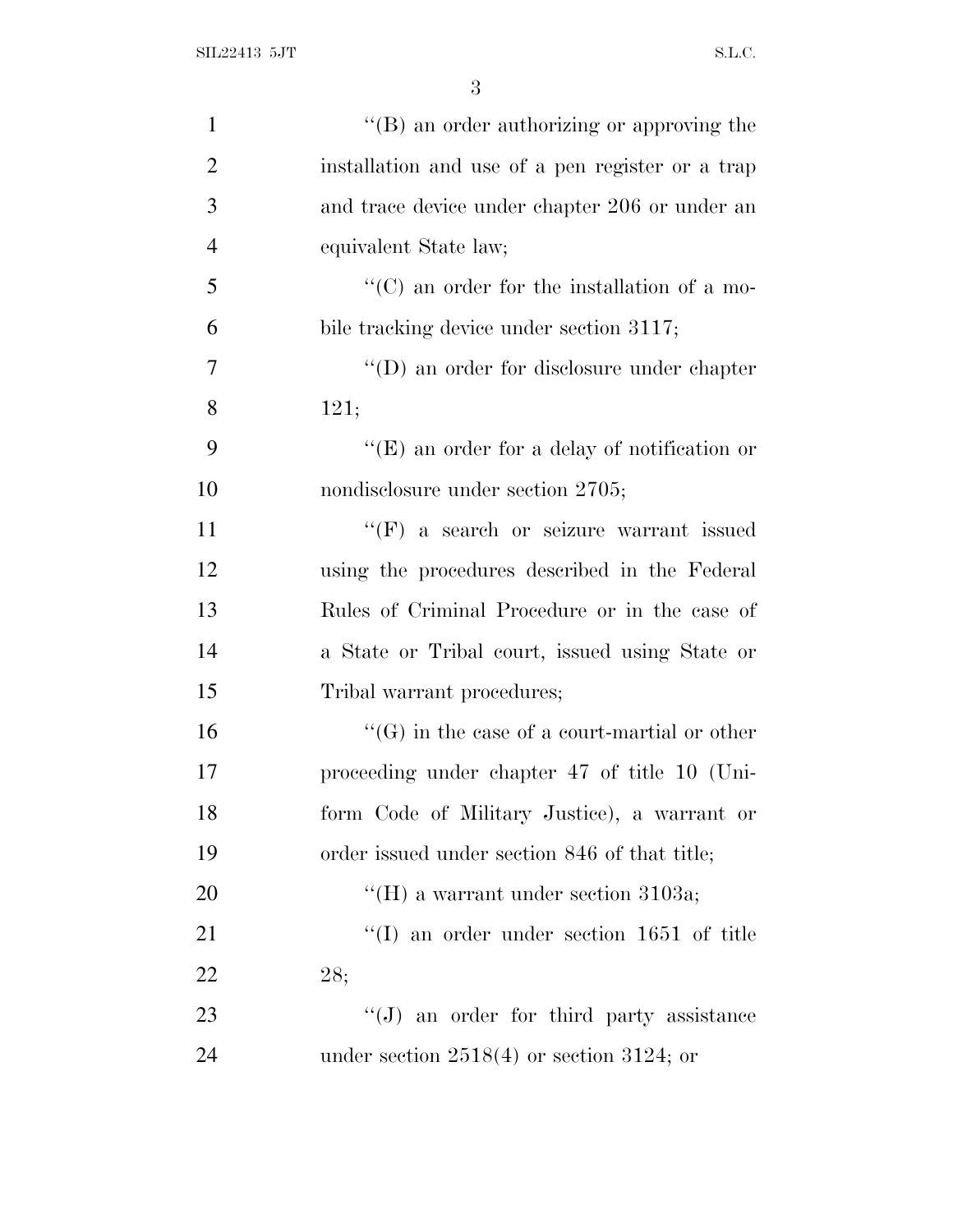| $\mathbf{1}$   | $\lq\lq(K)$ an order to enforce the assistance ca-   |
|----------------|------------------------------------------------------|
| $\overline{2}$ | pability and capacity requirements under sec-        |
| 3              | tion 2522.                                           |
| $\overline{4}$ | "(4) ELECTRONIC COMMUNICATION; ORAL COM-             |
| 5              | MUNICATION; WIRE COMMUNICATION.—The terms            |
| 6              | 'electronic communication', 'oral communication',    |
| 7              | and 'wire communication' have the meanings given     |
| 8              | the terms in section 2510.                           |
| 9              | " $(5)$ INDIAN TRIBE.—the term 'Indian Tribe'        |
| 10             | has the meaning given such term in section 102 of    |
| 11             | the Federally Recognized Indian Tribe List Act of    |
| 12             | 1994 (25 U.S.C. 5130); and                           |
| 13             | "(6) INVENTORY.—The term 'inventory' means           |
| 14             | the inventory and other materials—                   |
| 15             | " $(A)$ returned to a Federal, State, or Trib-       |
| 16             | al court or a court-martial or other proceeding      |
| 17             | under chapter 47 of title 10 (Uniform Code of        |
| 18             | Military Justice) in connection with the execu-      |
| 19             | tion of a criminal surveillance order (including     |
| 20             | under paragraph $(1)(D)$ or $(2)(B)$ of rule $41(f)$ |
| 21             | of the Federal Rules of Criminal Procedure,          |
| 22             | under comparable State warrant procedures, or        |
| 23             | under procedures applicable to a court-martial       |
| 24             | or other proceeding under chapter 47 of title        |
| 25             | $10);$ or                                            |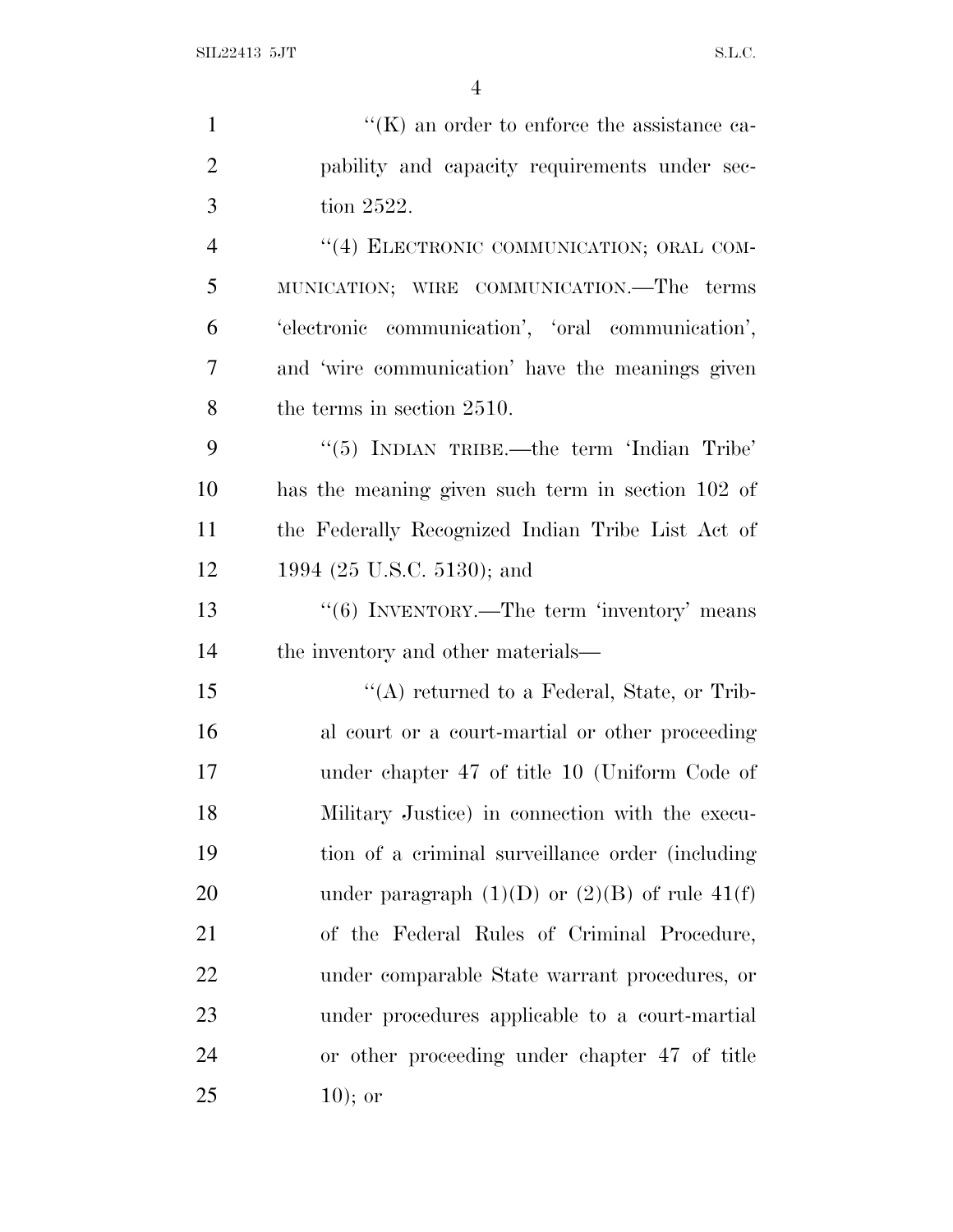| $\mathbf{1}$   | "(B) provided to persons and other parties             |
|----------------|--------------------------------------------------------|
| $\overline{2}$ | described in section $2518(8)(d)$ .                    |
| 3              | "(7) STATE.—The term 'State' means each of             |
| $\overline{4}$ | the several States of the United States, the District  |
| 5              | of Columbia, the Commonwealth of Puerto Rico,          |
| 6              | American Samoa, the Commonwealth of the North-         |
| 7              | ern Mariana Islands, Guam, and the United States       |
| $8\,$          | Virgin Islands.                                        |
| 9              | "(8) SUBSTANTIALLY PREVAILS.—The<br>term               |
| 10             | 'substantially prevails' has the meaning given the     |
| 11             | term in section $552(a)(4)(E)$ of title 5.             |
| 12             | "§3132. Criminal surveillance orders                   |
| 13             | "(a) LIMITATION ON SEALING.                            |
| 14             | "(1) IN GENERAL.—Except as provided in para-           |
| 15             | $graph (2)$ , a court may not seal a criminal surveil- |
| 16             | lance order, application, or inventory for a period    |
| 17             | that extends after the later of—                       |
| 18             | $\lq\lq$ (A) date the order is executed; or            |
| 19             | $\lq\lq$ the date on which the authorized sur-         |
| 20             | veillance ends.                                        |
| 21             | $``(2)$ EXCEPTIONS.—                                   |
| 22             | "(A) IN GENERAL.—An applicant for a                    |
| 23             | criminal surveillance order may file a written         |
| 24             | request for the court to seal the criminal sur-        |
| 25             | veillance order, the application, or the inventory     |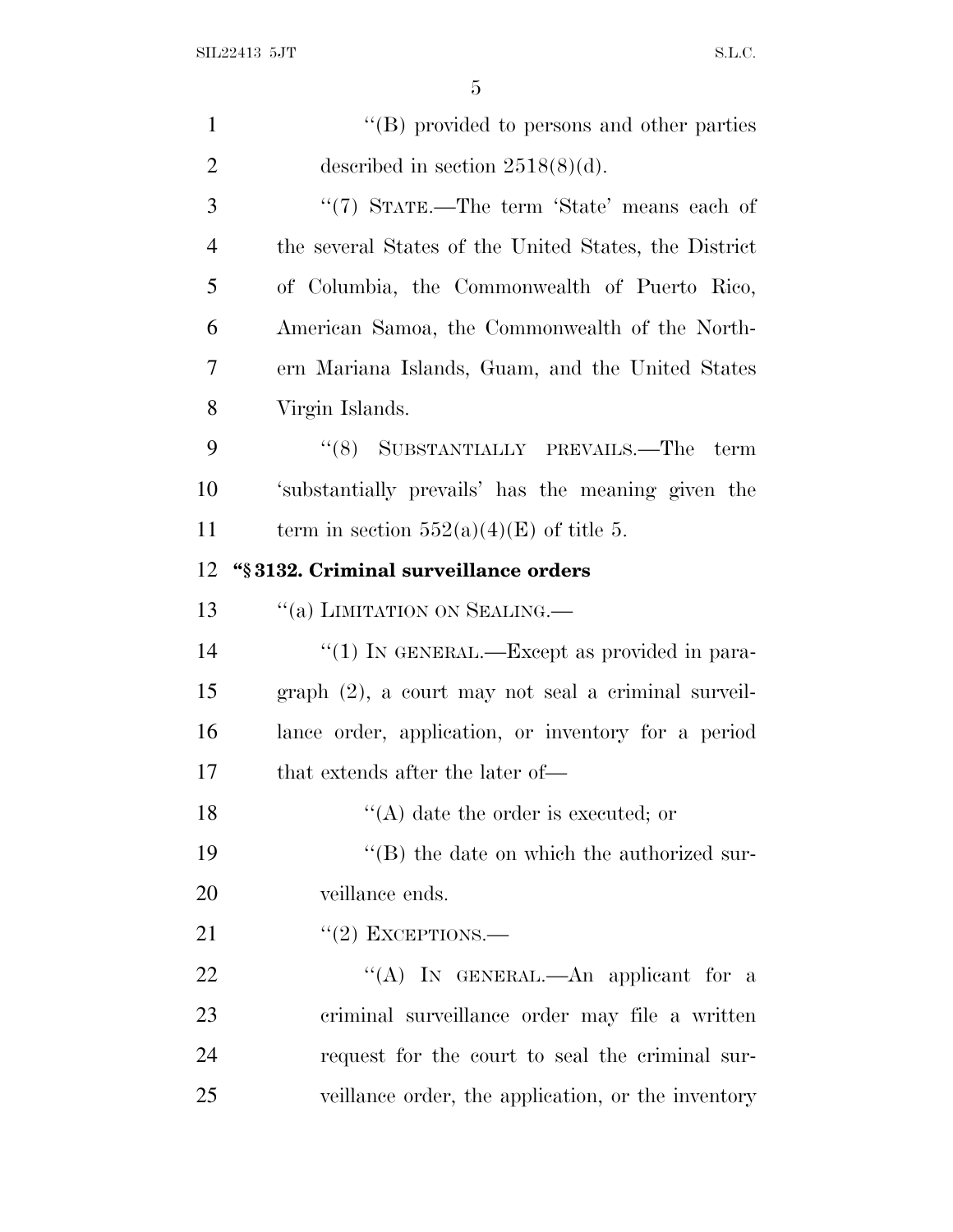| $\mathbf{1}$   | for a period not to exceed 180 days after the       |
|----------------|-----------------------------------------------------|
| $\overline{2}$ | later of the date the order is executed or the      |
| 3              | date on which the authorized surveillance ends,     |
| $\overline{4}$ | which request the court shall grant if the appli-   |
| 5              | cant certifies that there is reason to believe that |
| 6              | failure to seal will have an adverse result de-     |
| 7              | scribed in subparagraph (B).                        |
| 8              | $``$ (B) ADVERSE RESULT.—                           |
| 9              | "(i) IN GENERAL.—An adverse result                  |
| 10             | described in this subparagraph is—                  |
| 11             | $\lq\lq$ (I) endangering the life or phys-          |
| 12             | ical safety of an individual;                       |
| 13             | $\lq\lq$ (II) flight from prosecution;              |
| 14             | "(III) destruction of or tam-                       |
| 15             | pering with evidence;                               |
| 16             | $``(IV)$ intimidation of potential                  |
| 17             | witnesses; or                                       |
| 18             | $\lq\lq(V)$ otherwise seriously jeopard-            |
| 19             | izing the investigation to which the                |
| 20             | criminal surveillance order relates or              |
| 21             | unduly delaying a trial resulting from              |
| 22             | the investigation.                                  |
| 23             | "(ii) OTHER REQUIREMENTS.—                          |
| 24             | "(I) IN GENERAL.—When certi-                        |
| 25             | fying an adverse result, the applicant              |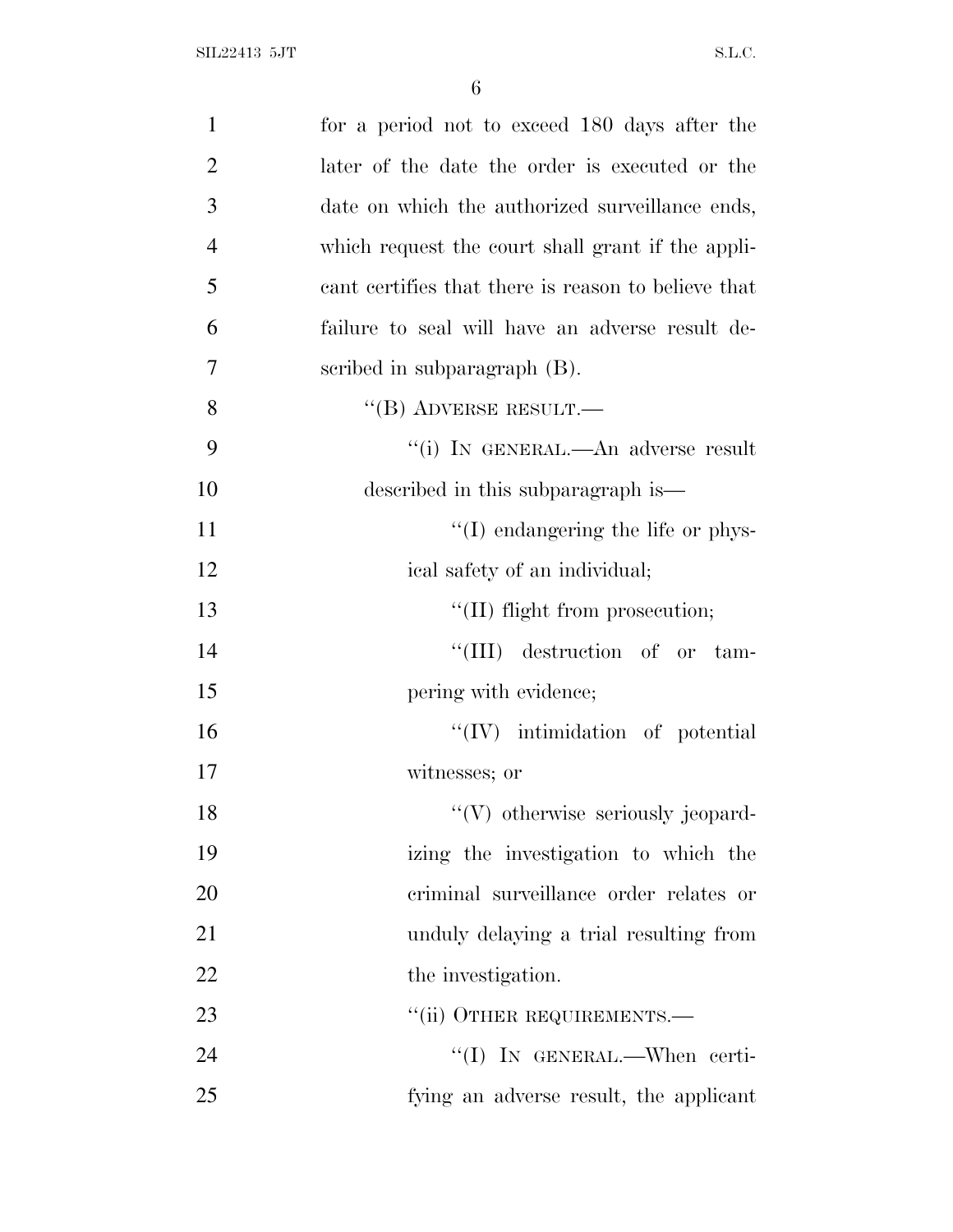| $\mathbf{1}$   | shall certify that there is reason to be-   |
|----------------|---------------------------------------------|
| $\overline{2}$ | lieve that the person whose informa-        |
| 3              | tion is targeted by the order does not      |
| $\overline{4}$ | know—                                       |
| 5              | "(aa) about the investiga-                  |
| 6              | tion; and                                   |
| $\tau$         | "(bb) that they are a target                |
| 8              | or person of interest in the inves-         |
| 9              | tigation.                                   |
| 10             | "(II) FAILURE TO CERTIFY.-If                |
| 11             | the applicant does not satisfy the re-      |
| 12             | quirements of subclause $(I)$ —             |
| 13             | $\cdot$ (aa) the applicant must fol-        |
| 14             | low the higher standard of judi-            |
| 15             | cial review required by subpara-            |
| 16             | graph $(C)(ii)$ ; and                       |
| 17             | "(bb) the failure to satisfy                |
| 18             | such requirements shall be dis-             |
| 19             | closed in both the criminal sur-            |
| 20             | veillance order and any pre-                |
| 21             | clusion of notice order issued for          |
| 22             | that criminal surveillance order.           |
| 23             | "(iii) REVIEW BY COURT.—The court           |
| 24             | may, in its discretion, require the govern- |
| 25             | ment to provide the factual basis for the   |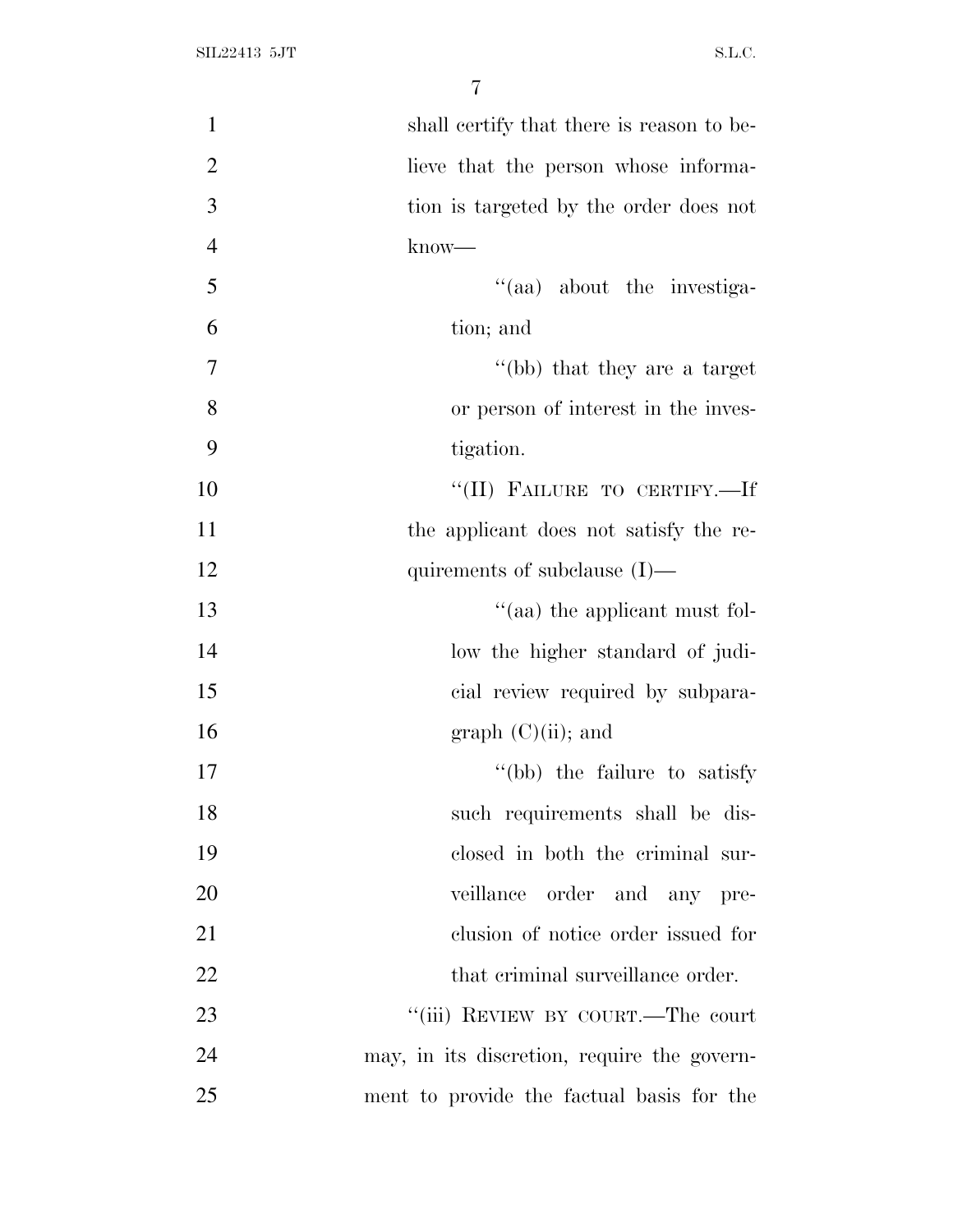certification described in clause (i) and

| $\overline{2}$ | may review that factual basis for suffi-    |
|----------------|---------------------------------------------|
| 3              | ciency.                                     |
| $\overline{4}$ | "(iv) NOTIFICATION.-                        |
| 5              | "(I) IN GENERAL.—For<br>any                 |
| 6              | criminal surveillance order, applica-       |
| 7              | tion, or inventory that is sealed at the    |
| 8              | Government's request, the Govern-           |
| 9              | ment shall promptly notify the court if     |
| 10             | the Government no longer has reason         |
| 11             | to believe that removal of a seal will      |
| 12             | have an adverse result described in         |
| 13             | this subparagraph.                          |
| 14             | "(II) UNSEALING.—After being                |
| 15             | notified by the Government under            |
| 16             | subclause (I), the court shall unseal       |
| 17             | the criminal surveillance order, appli-     |
| 18             | cation, or inventory.                       |
| 19             | $``(C)$ EXTENSIONS.—                        |
| 20             | "(i) IN GENERAL.—The court may              |
| 21             | grant a single extension of a sealing order |
| 22             | for up to 180 days, upon the applicant's    |
| 23             | motion, based on a renewed certification    |
| 24             | that failure to extend the sealing period   |
|                |                                             |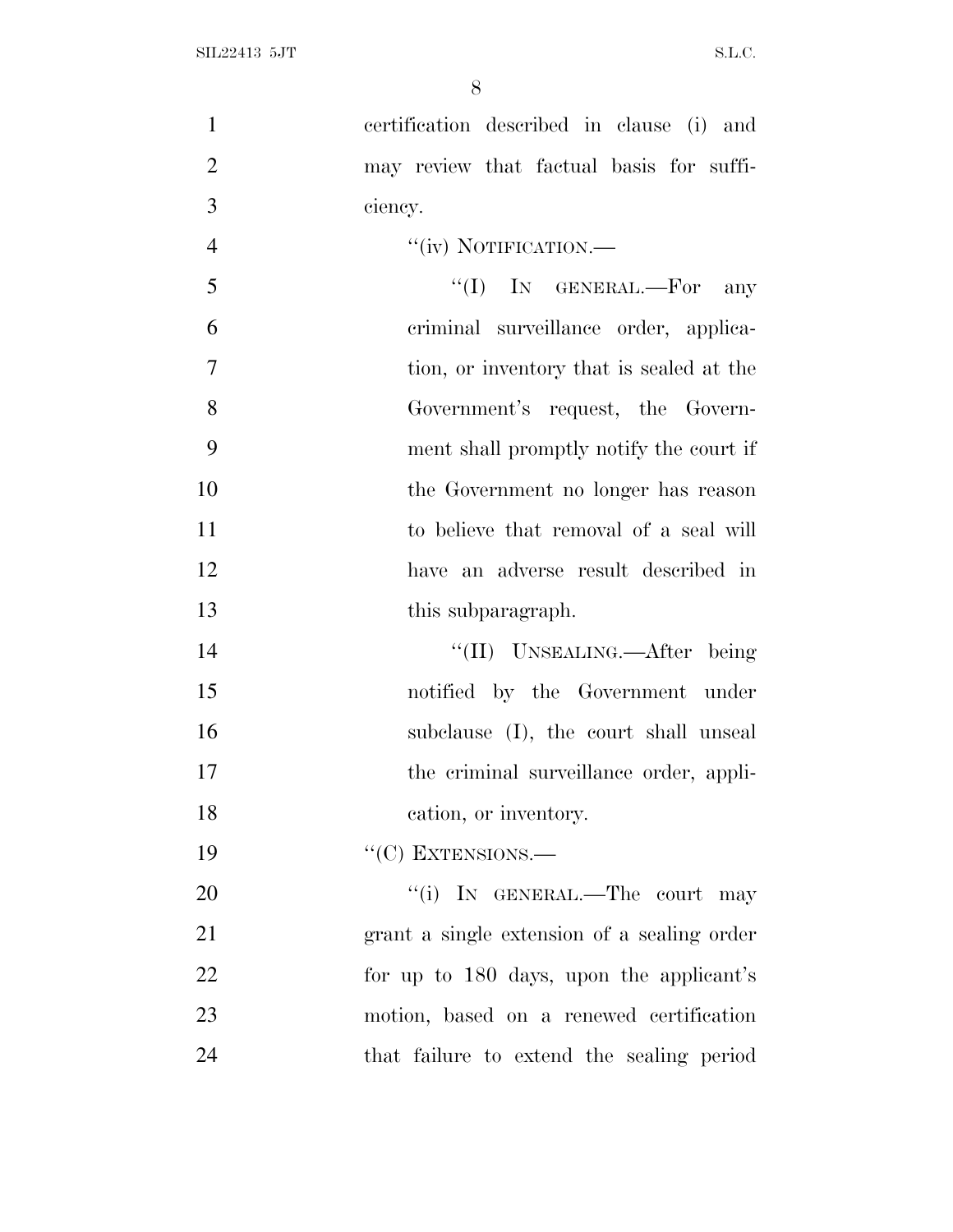| $\mathbf{1}$   | will have an adverse result described in |
|----------------|------------------------------------------|
| $\overline{2}$ | subparagraph $(B)$ .                     |
| 3              | "(ii) HEIGHTENED JUDICIAL REVIEW         |
| $\overline{4}$ | OF SUBSEQUENT EXTENSIONS.-               |
| 5              | "(I) IN GENERAL.—For any ex-             |
| 6              | tension after an extension under         |
| $\overline{7}$ | clause (i), the court may grant an ex-   |
| 8              | tension of a sealing order for up to     |
| 9              | 180 days, upon the applicant's mo-       |
| 10             | tion, if the applicant—                  |
| 11             | $\cdot$ (aa) demonstrates—               |
| 12             | "(AA) a particularized                   |
| 13             | showing that failure to ex-              |
| 14             | tend the sealing period will             |
| 15             | have an adverse result de-               |
| 16             | scribed in subparagraph $(B)$ ;          |
| 17             | and                                      |
| 18             | "(BB) a particularized                   |
| 19             | showing that the adverse re-             |
| 20             | sult would not be avoided by             |
| 21             | redaction of specified words,            |
| 22             | phrases, or passages in the              |
| 23             | criminal<br>surveillance order,          |
| 24             | application, or inventory;               |
| 25             | and                                      |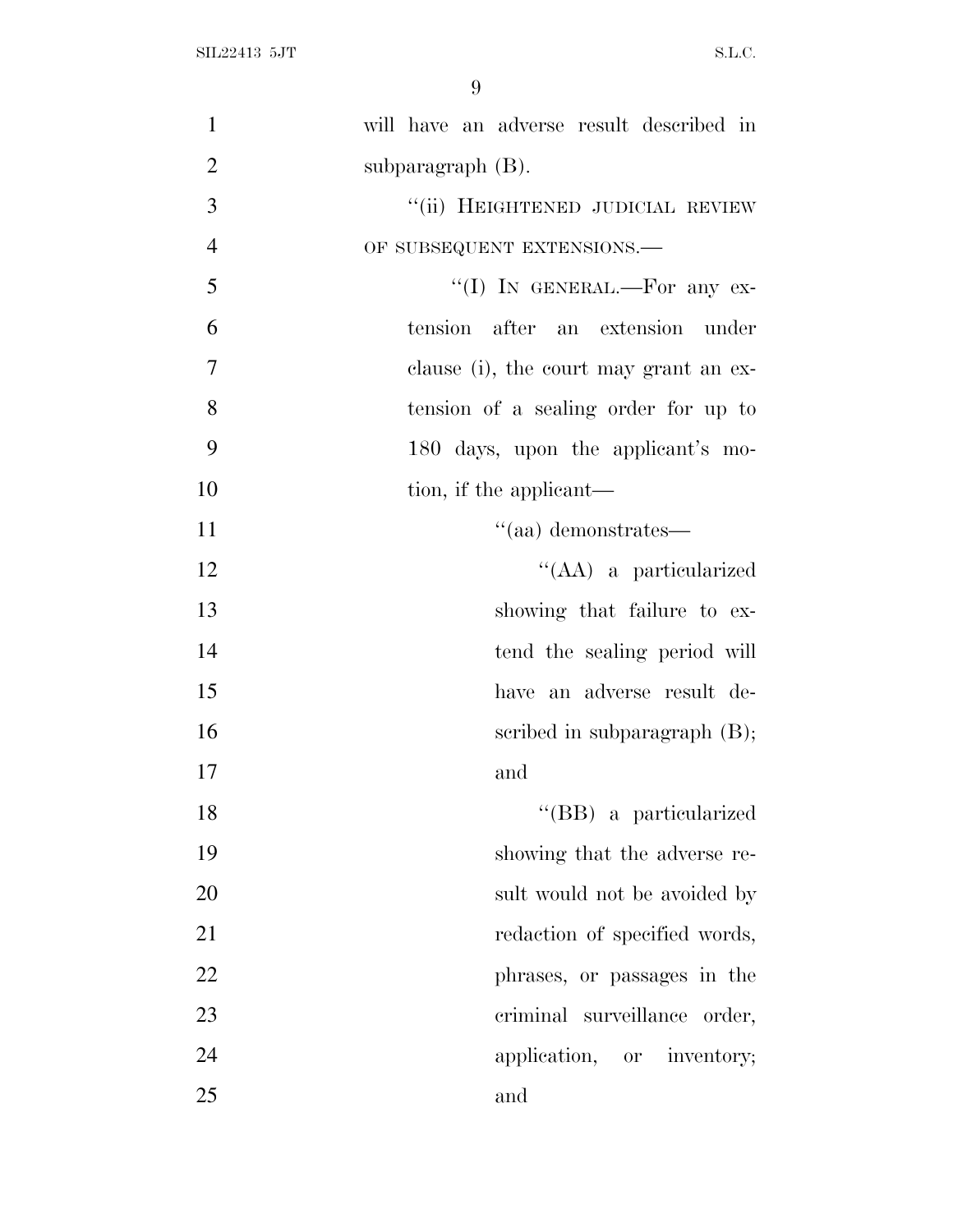| $\mathbf{1}$<br>$\lq$ (bb) details—         |
|---------------------------------------------|
| $\overline{2}$<br>"(AA) the nature of the   |
| 3<br>investigation;                         |
| $\overline{4}$<br>"(BB) the suspected       |
| 5<br>crimes;                                |
| 6<br>$\lq\lq$ (CC) the name of the          |
| $\overline{7}$<br>target; and               |
| 8<br>"(DD) specific facts                   |
| 9<br>that substantiate the need             |
| 10<br>for the extension.                    |
| "(II) REDACTED DOCUMENTS.—<br>11            |
| "(aa) IN GENERAL.—If the<br>12              |
| 13<br>court determines that an appli-       |
| 14<br>cant has met the requirements of      |
| 15<br>subitem (AA) of subclause             |
| $(I)(aa)$ , but not the requirements<br>16  |
| 17<br>of subitem (BB) of subclause          |
| 18<br>$(I)(aa)$ , the court shall order the |
| 19<br>applicant to submit proposed          |
| 20<br>redactions to each sealed docu-       |
| 21<br>ment.                                 |
| 22<br>"(bb) DISPOSITION.—After              |
| 23<br>considering the<br>proposed           |
| 24<br>redactions of the applicant, if       |
| 25<br>any, the court may order the ap-      |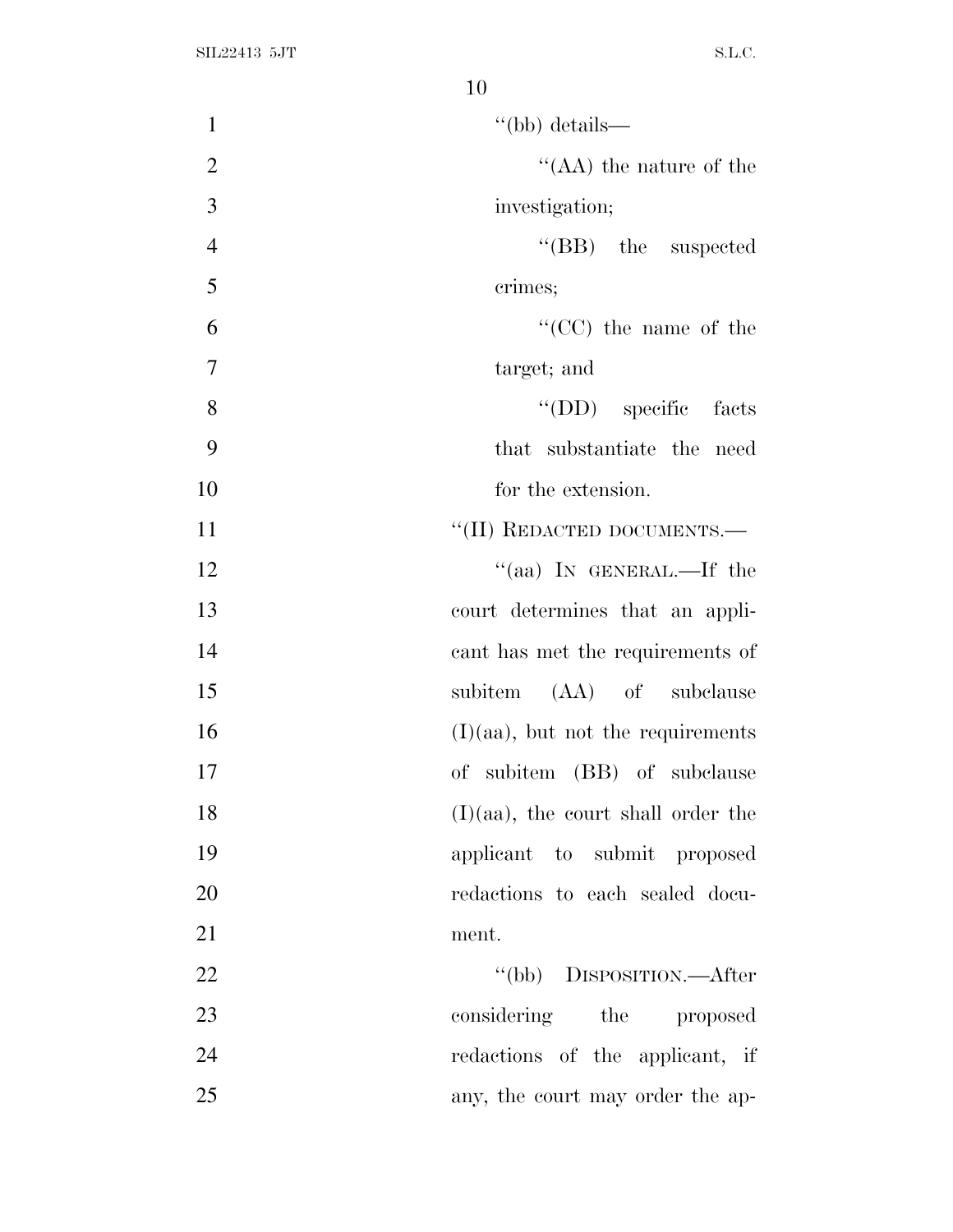| $\mathbf{1}$   | plicant to refile 1 or more sealed             |
|----------------|------------------------------------------------|
| $\overline{2}$ | documents with such redactions                 |
| 3              | as the court finds appropriate,                |
| $\overline{4}$ | direct the clerk to unseal the en-             |
| 5              | tirety of 1 or more sealed docu-               |
| 6              | ments, or order that 1 or more                 |
| 7              | sealed documents remain under                  |
| 8              | seal.                                          |
| 9              | "(D) SEALING OF REJECTED APPLICA-              |
| 10             | TIONS AND UNEXECUTED CRIMINAL SURVEIL-         |
| 11             | LANCE ORDERS.—A court may, pursuant to         |
| 12             | subparagraph (A), seal an unexecuted criminal  |
| 13             | surveillance order, or a rejected application. |
| 14             | "(E) CHALLENGE OF ADVERSE RESULT               |
| 15             | CERTIFICATION OR EXTENSION.-                   |
| 16             | "(i) IN GENERAL.—Any person sub-               |
| 17             | ject to and seeking to challenge a pre-        |
| 18             | clusion of notice order or any person seek-    |
| 19             | ing to unseal a surveillance order, applica-   |
| 20             | tion, or inventory may challenge—              |
| 21             | $\lq\lq$ a certification of the adverse        |
| 22             | result under this paragraph; or                |
| 23             | "(II) the particularized showings              |
| 24             | and detailed information necessary for         |
| 25             | a second and subsequent extension.             |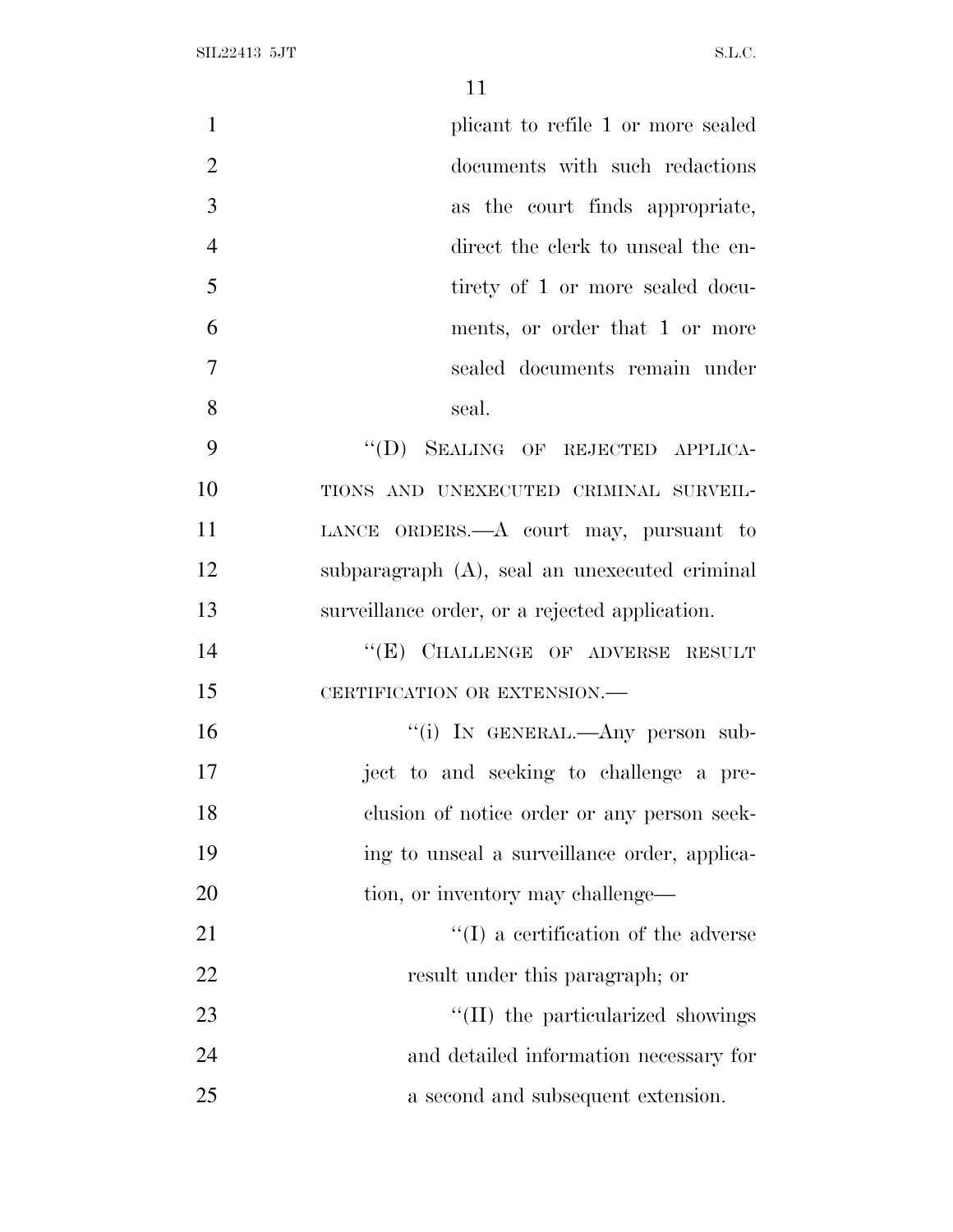| $\mathbf{1}$   | "(ii) HEIGHTENED STANDARD.—If an                        |
|----------------|---------------------------------------------------------|
| $\overline{2}$ | order under this paragraph or a preclusion              |
| 3              | of notice order for a subpoena or emer-                 |
| $\overline{4}$ | gency request is issued earlier than 1 year             |
| 5              | before the date on which a challenge under              |
| 6              | clause (i) is made, the requirements of                 |
| 7              | subparagraph $(C)(ii)$ shall apply to a war-            |
| 8              | rant or order sealed in accordance with                 |
| 9              | chapter 206A or the subpoena or emer-                   |
| 10             | gency request.                                          |
| 11             | "(iii) COSTS.—If a person substan-                      |
| 12             | tially prevails in a challenge under this               |
| 13             | subparagraph, the court shall order the ap-             |
| 14             | plicant for the criminal surveillance order             |
| 15             | at issue to pay the litigation costs of the             |
| 16             | person (including reasonable attorney's                 |
| 17             | fees).                                                  |
| 18             | "(b) DOCKETING AND PUBLICATION OF CRIMINAL              |
| 19             | SURVEILLANCE ORDERS, APPLICATIONS, INVENTORIES,         |
| 20             | AND ASSOCIATED DOCKET RECORDS.                          |
| 21             | "(1) DOCKET RECORDS.—Except as provided in              |
| 22             | paragraph $(2)$ , regardless of whether a court seals a |
| 23             | criminal surveillance order or application under this   |
| 24             | section, the public docket record for any criminal      |
| 25             | surveillance case shall—                                |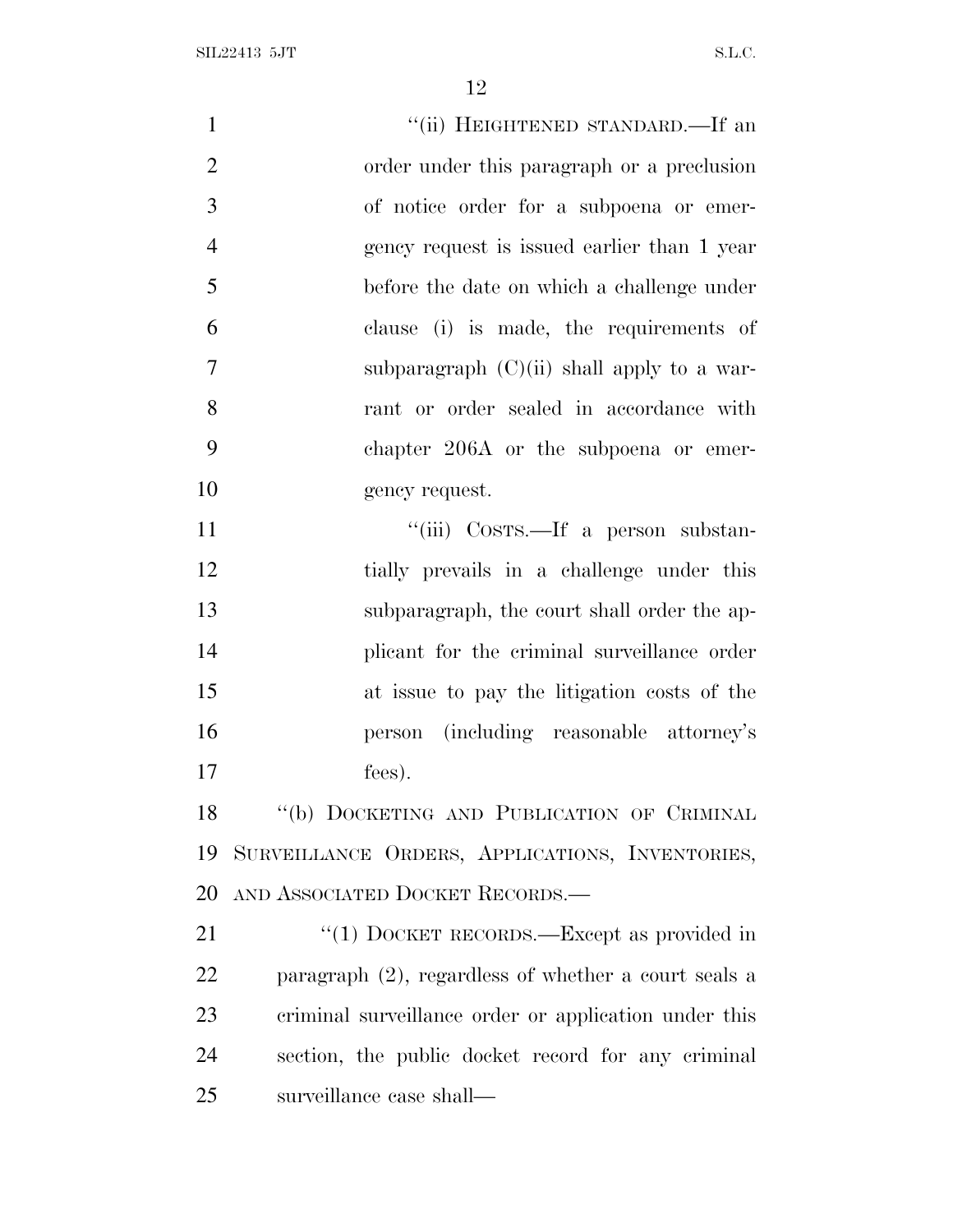| $\mathbf{1}$   | "(A) be made available as an open Govern-        |
|----------------|--------------------------------------------------|
| $\overline{2}$ | ment data asset and under an open license, as    |
| 3              | such terms are defined in section 3502 of title  |
| $\overline{4}$ | a manner that facilitates<br>44, and in          |
| 5              | downloading docket records in bulk, in accord-   |
| 6              | ance with rules promulgated by the Judicial      |
| $\tau$         | Conference of the United States, after consulta- |
| 8              | tion with the National Institute of Standards    |
| 9              | and Technology, the Administrator of General     |
| 10             | Services, the Electronic Public Access Public    |
| 11             | User Group, private entities offering electronic |
| 12             | case management software, the National Center    |
| 13             | for State Courts, and the National American      |
| 14             | Court Judges Association, on the<br>Indian       |
| 15             | website of the court; and                        |
| 16             | $\lq\lq$ (B) include, at a minimum—              |
| 17             | "(i) the date and time the application           |
| 18             | was filed, the order was entered, and the        |
| 19             | warrant was returned to the court, where         |
| 20             | applicable.                                      |
| 21             | "(ii) the type of order, including—              |
| 22             | ``(I)<br>the statutory authority                 |
| 23             | under which the order was issued; and            |
| 24             | $\lq\lq$ (II) the type of crime under in-        |
| 25             | vestigation;                                     |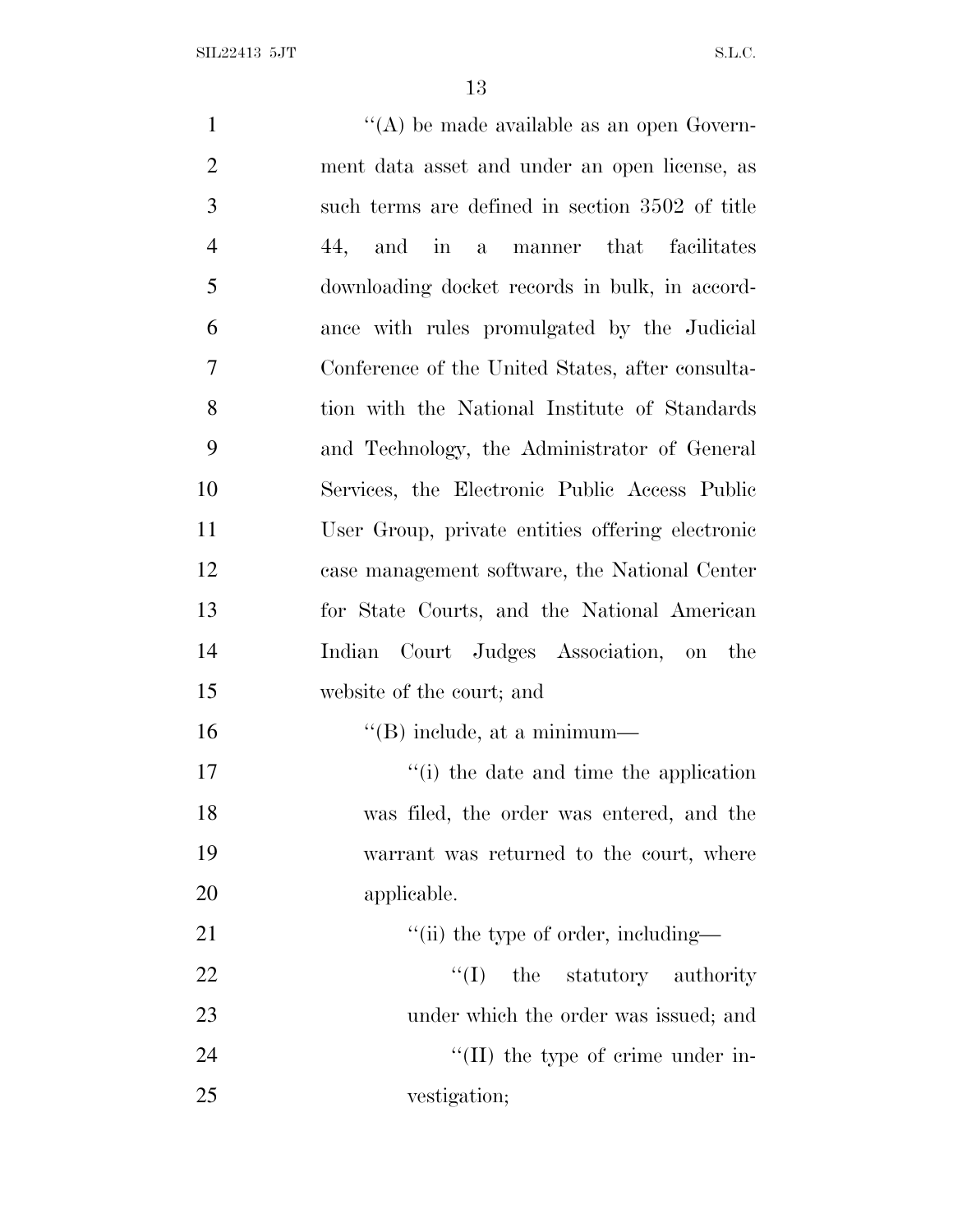| $\mathbf{1}$   | "(III) the investigating agency;                        |
|----------------|---------------------------------------------------------|
| $\overline{2}$ | $``(IV)$ the duration of the re-                        |
| 3              | quested surveillance if any;                            |
| $\overline{4}$ | $\lq\lq (V)$ whether sealing and de-                    |
| 5              | ferred notice were requested, if so for                 |
| 6              | how long;                                               |
| $\overline{7}$ | $``(VI)$ whether an order for third                     |
| 8              | party assistance was requested; and                     |
| 9              | "(VII) disposition by the court,                        |
| 10             | whether granted, modified, or denied;                   |
| 11             | "(iii) an index describing any subse-                   |
| 12             | quent filings or orders related to the case;            |
| 13             | "(iv) the unique case number in ac-                     |
| 14             | cordance with paragraph $(3)$ ; and                     |
| 15             | $f'(v)$ the date on which the seal will                 |
| 16             | expire (unless extended pursuant to sub-                |
| 17             | section $(a)(2)(C)$ ).                                  |
| 18             | "(2) SHOWING OF ADVERSE RESULT.—If an                   |
| 19             | applicant in a sealed case demonstrates that public     |
| 20             | disclosure of any docket item listed in paragraph       |
| 21             | $(1)(B)(ii)$ will have an adverse result described in   |
| 22             | subsection $(a)(2)(B)$ , the court may direct the clerk |
| 23             | to withhold that item from the public docket record     |
| 24             | until the sealing order expires.                        |
| 25             | $\cdot\cdot(3)$ CASE NUMBER AND CAPTION.—               |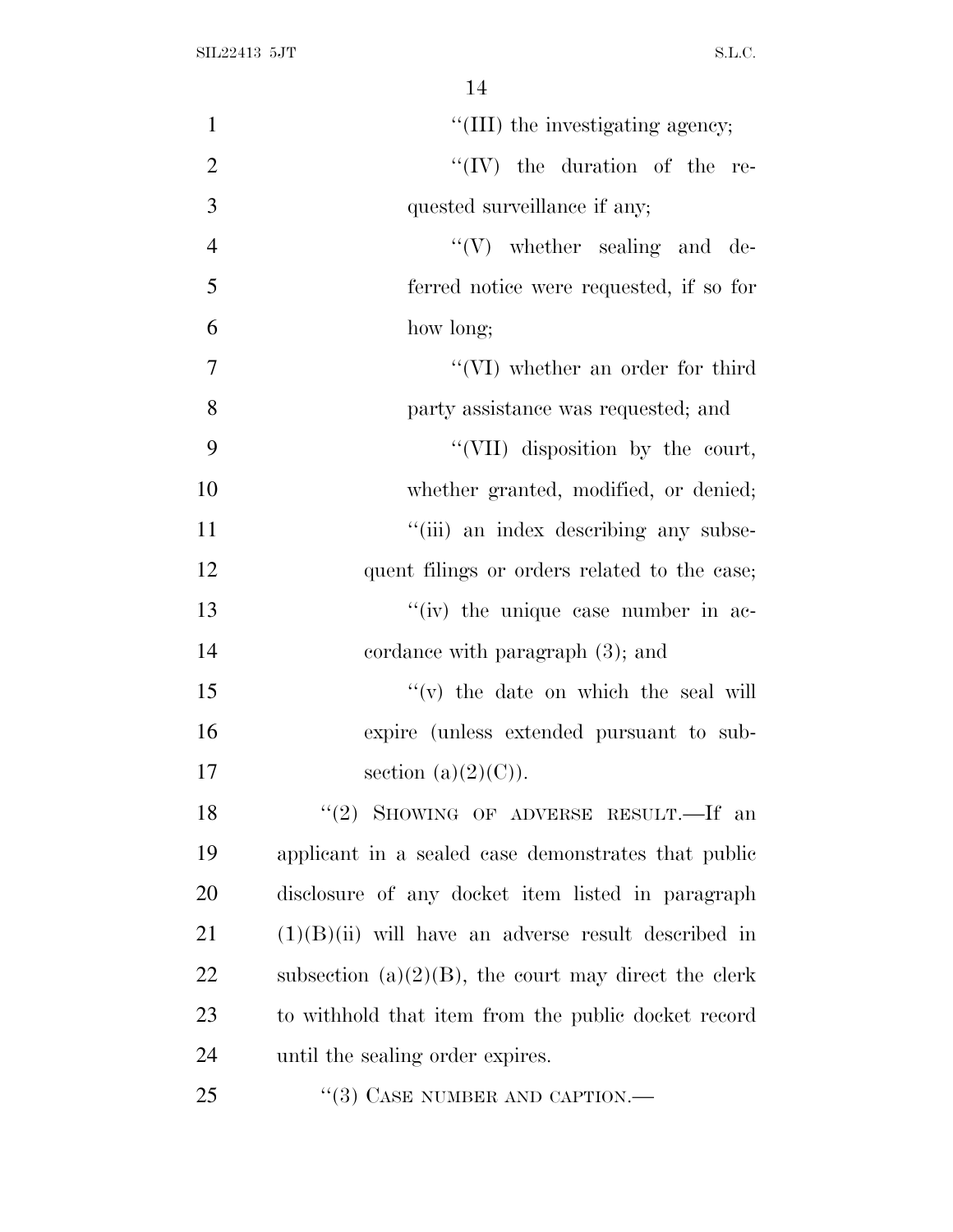| $\mathbf{1}$   | "(A) IN GENERAL.- A court shall assign                 |
|----------------|--------------------------------------------------------|
| $\overline{2}$ | for each application—                                  |
| 3              | "(i) a unique case number for every                    |
| $\overline{4}$ | identified target, including for each unique           |
| 5              | street address, parcel, person, phone num-             |
| 6              | ber, device, or account targeted; and                  |
| $\tau$         | "(ii) a case caption providing only ge-                |
| 8              | neric information about the type of order              |
| 9              | sought and the target of the order.                    |
| 10             | "(B) REQUIREMENTS.—A court shall as-                   |
| 11             | sign a case number and case caption under sub-         |
| 12             | paragraph (A) in accordance with rules promul-         |
| 13             | gated by the Judicial Conference of the United         |
| 14             | States, in consultation with the Electronic Pub-       |
| 15             | lic Access Public User Group, or in the case of        |
| 16             | a State court, in accordance with rules promul-        |
| 17             | gated by the highest court of the State, and in        |
| 18             | the case of a Tribal court, in accordance with         |
| 19             | rules promulgated by the highest court of the          |
| 20             | Indian Tribe.                                          |
| 21             | "(4) COMPLIANCE WITH THE REHABILITATION                |
| 22             | ACT OF 1973.—Each criminal surveillance order, ap-     |
| 23             | plication, inventory, and public docket record for any |
| 24             | criminal surveillance case required under this sub-    |
| 25             | section shall be published in a form that complies     |
|                |                                                        |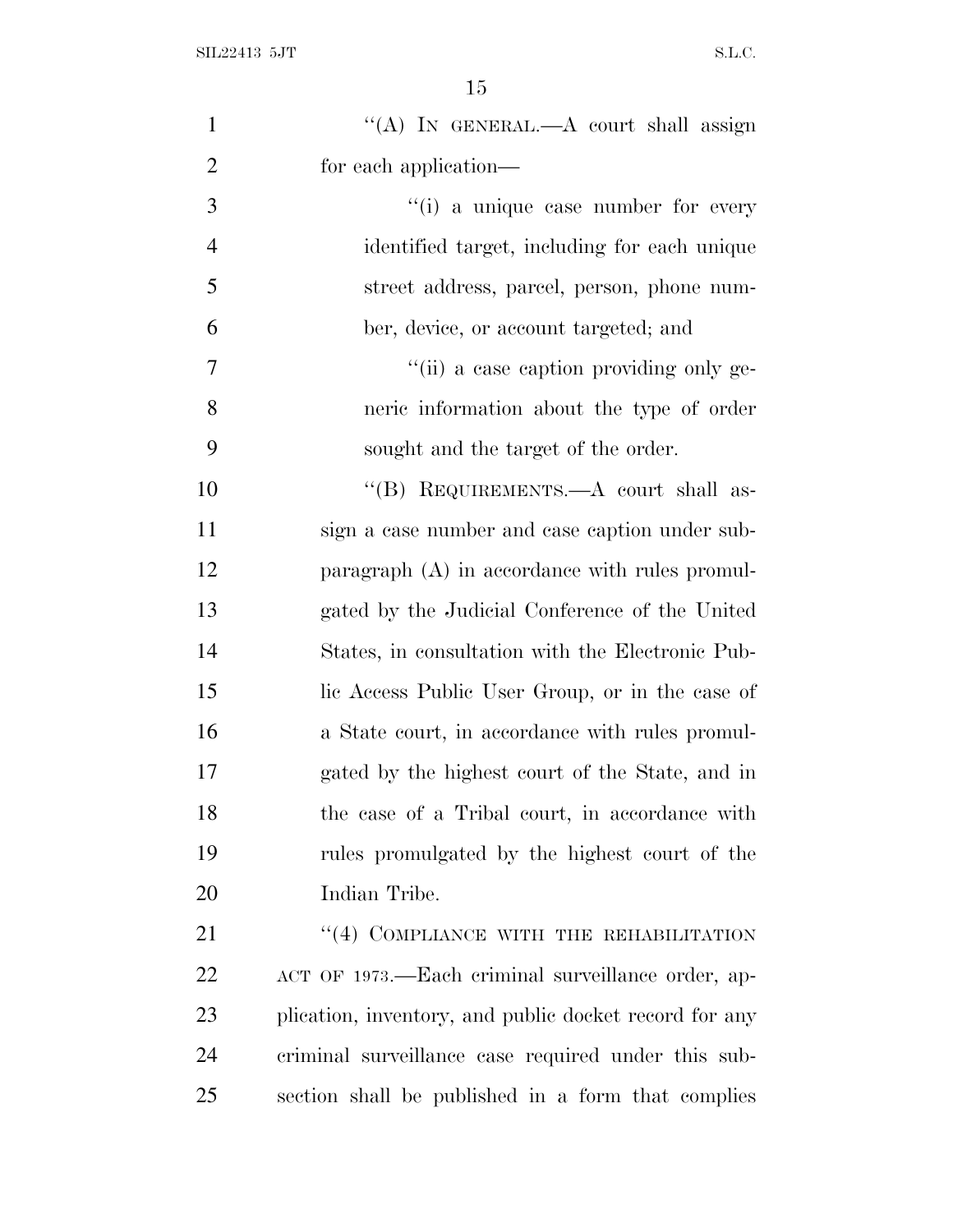| $\mathbf{1}$   | with section 508 of the Rehabilitation Act of 1973  |
|----------------|-----------------------------------------------------|
| $\overline{2}$ | $(29 \text{ U.S.C. } 794d).$                        |
| 3              | "(5) NONDISCLOSURE ORDERS.—When apply-              |
| $\overline{4}$ | ing for an order for nondisclosure under section    |
| 5              | $2705$ , to prevent the disclosure of a subpoena—   |
| 6              | $\lq\lq$ the applicant for the order shall in-      |
| $\overline{7}$ | clude a copy of the subpoena; and                   |
| 8              | "(B) the court shall docket the subpoenal           |
| 9              | as part of the application for the order.           |
| 10             | "(6) AUTOMATIC UNSEALING AND NOTIFICA-              |
| 11             | TION.—The court shall employ a technical mecha-     |
| 12             | nism to automatically—                              |
| 13             | "(A) unseal criminal surveillance orders            |
| 14             | not later than the end of the next business day     |
| 15             | after the seal expires; and                         |
| 16             | "(B) provide notice, 10 business days be-           |
| 17             | fore scheduled unsealing, to the law enforce-       |
| 18             | ment agency that filed the application for the      |
| 19             | criminal surveillance order.                        |
| 20             | "(c) FILING.—An application and the inventory shall |
| 21             | be filed electronically.                            |
| 22             | "§3133. Request for unsealing or challenging        |
| 23             | redactions                                          |
| 24             | "(a) IN GENERAL.—Any person may submit a re-        |
| 25             | quest to a court to-                                |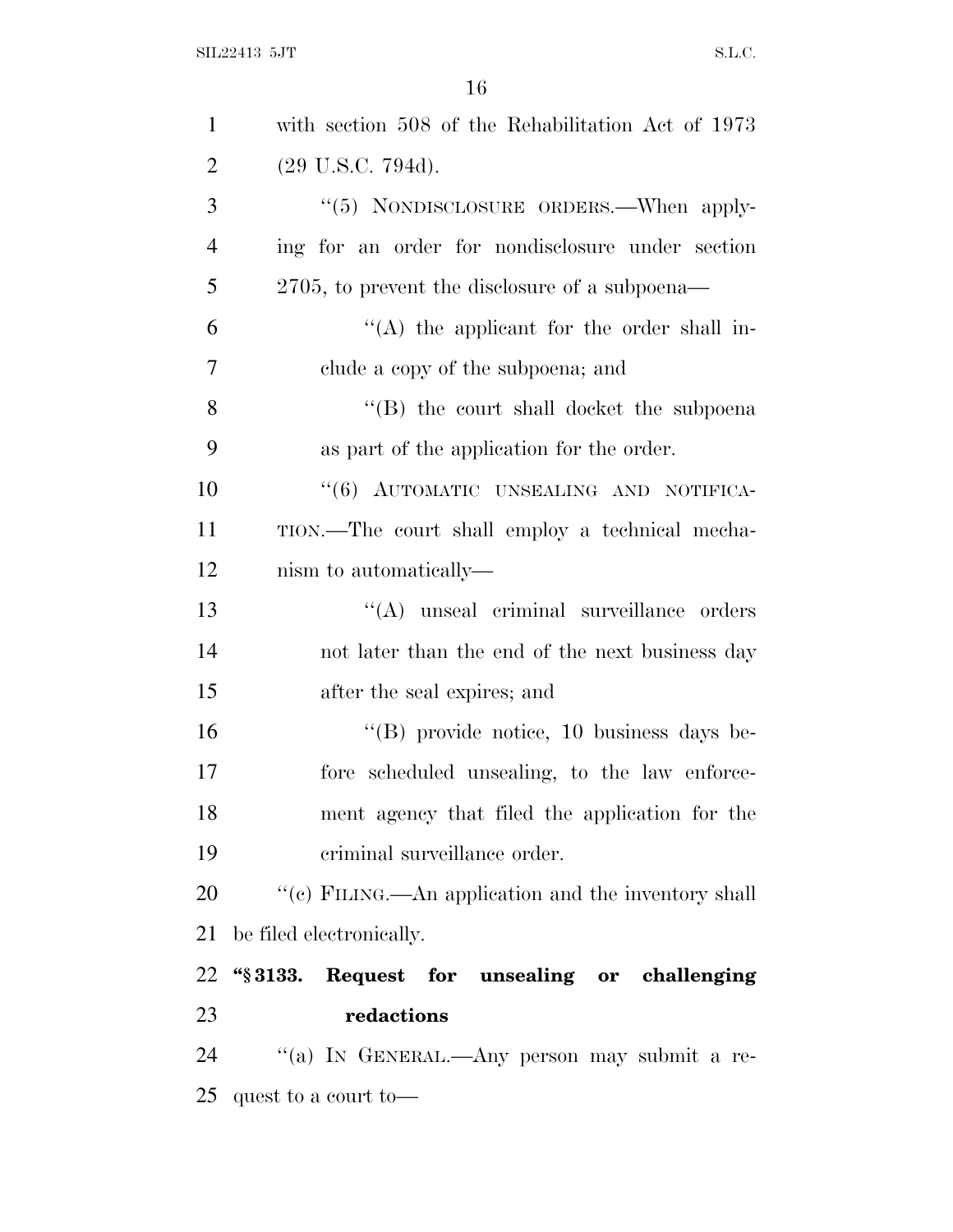| $\mathbf{1}$   | $"(1)$ unseal an application for a criminal sur-          |
|----------------|-----------------------------------------------------------|
| $\overline{2}$ | veillance order, a criminal surveillance order, or an     |
| 3              | inventory; or                                             |
| $\overline{4}$ | $(2)$ challenge a redaction under<br>section              |
| 5              | 3132(a)(2)(C)(ii)(II).                                    |
| 6              | "(b) FORM.—A request described in subsection (a)          |
| 7              | may be submitted as part of—                              |
| 8              | $\lq(1)$ the particular criminal surveillance matter,     |
| 9              | including as a motion to unseal; or                       |
| 10             | $\lq(2)$ as a stand-alone, separate case.                 |
| 11             | "(c) MULTIPLE APPLICATIONS AND ORDERS UN-                 |
| 12             | SEALED.—A request described in subsection (a) may in-     |
| 13             | clude more than 1 application for a criminal surveillance |
| 14             | order, criminal surveillance order, or an inventory.".    |
| 15             | (b) TECHNICAL AND CONFORMING AMENDMENTS.-                 |
| 16             | (1) IN GENERAL.—Title 18, United States                   |
| 17             | Code, is amended—                                         |
| 18             | (A) in section $2518(8)$ —                                |
| 19             | (i) by striking paragraph (b); and                        |
| 20             | (ii) by redesignating paragraphs (c)                      |
| 21             | and (d) as subparagraphs (b) and (c), re-                 |
| 22             | spectively;                                               |
| 23             | $(B)$ in section 3123, by striking subsection             |
| 24             | $(d)$ ; and                                               |
| 25             | (C) in section $3103a(b)(1)$ —                            |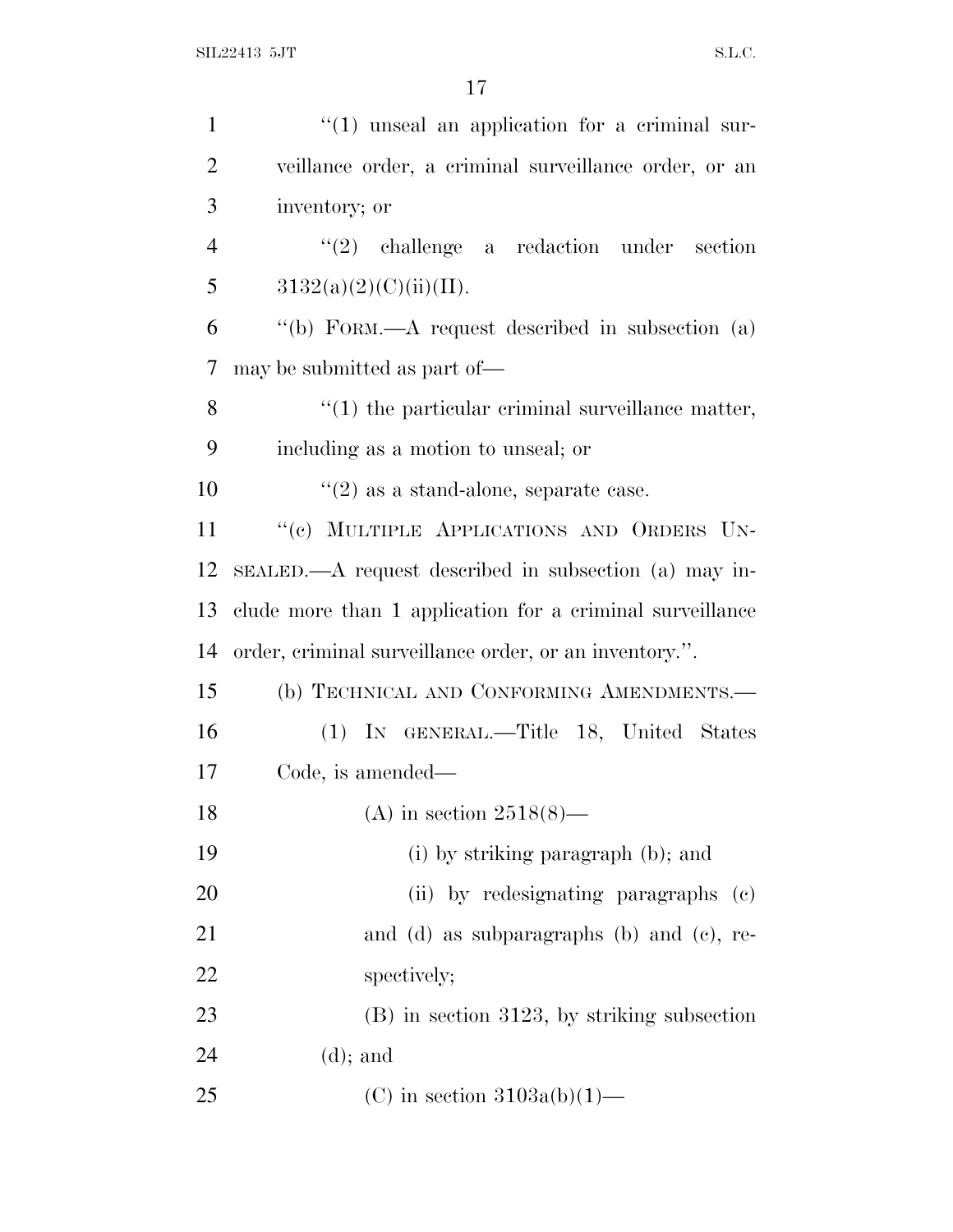SIL22413 5JT S.L.C.

| $\mathbf{1}$   | (i) by striking " $2705$ " and inserting                |
|----------------|---------------------------------------------------------|
| $\overline{2}$ | $"3132)"$ ; and                                         |
| 3              | (ii) by striking "trial)" and inserting                 |
| $\overline{4}$ | "trial".                                                |
| 5              | $(2)$ E-GOVERNMENT ACT OF 2002.—                        |
| 6              | (A) IN GENERAL.—Section 205 of the $E$ -                |
| 7              | Government Act of 2002 (44 U.S.C. 3501 note)            |
| 8              | is amended—                                             |
| 9              | $(i)$ in subsection $(a)$ , by adding at the            |
| 10             | end the following:                                      |
| 11             | $\cdot$ (8) Access to the substance of all applications |
| 12             | for criminal surveillance orders, criminal surveillance |
| 13             | orders, and inventories in a text searchable format     |
| 14             | in accordance with chapter 206A of title 18, United     |
| 15             | States Code."; and                                      |
| 16             | (ii) in subsection $(e)$ —                              |
| 17             | $(I)$ by striking paragraph $(2)$ and                   |
| 18             | inserting the following:                                |
| 19             | $"(2)$ EXCEPTIONS.—                                     |
| 20             | "(A) IN GENERAL.—Documents that are                     |
| 21             | filed that are not otherwise available to the           |
| 22             | public, such as documents filed under seal, shall       |
| 23             | not be made available online.                           |
| 24             | "(B) CRIMINAL SURVEILLANCE ORDERS.-                     |
| 25             | Subparagraph (A) shall not apply to applica-            |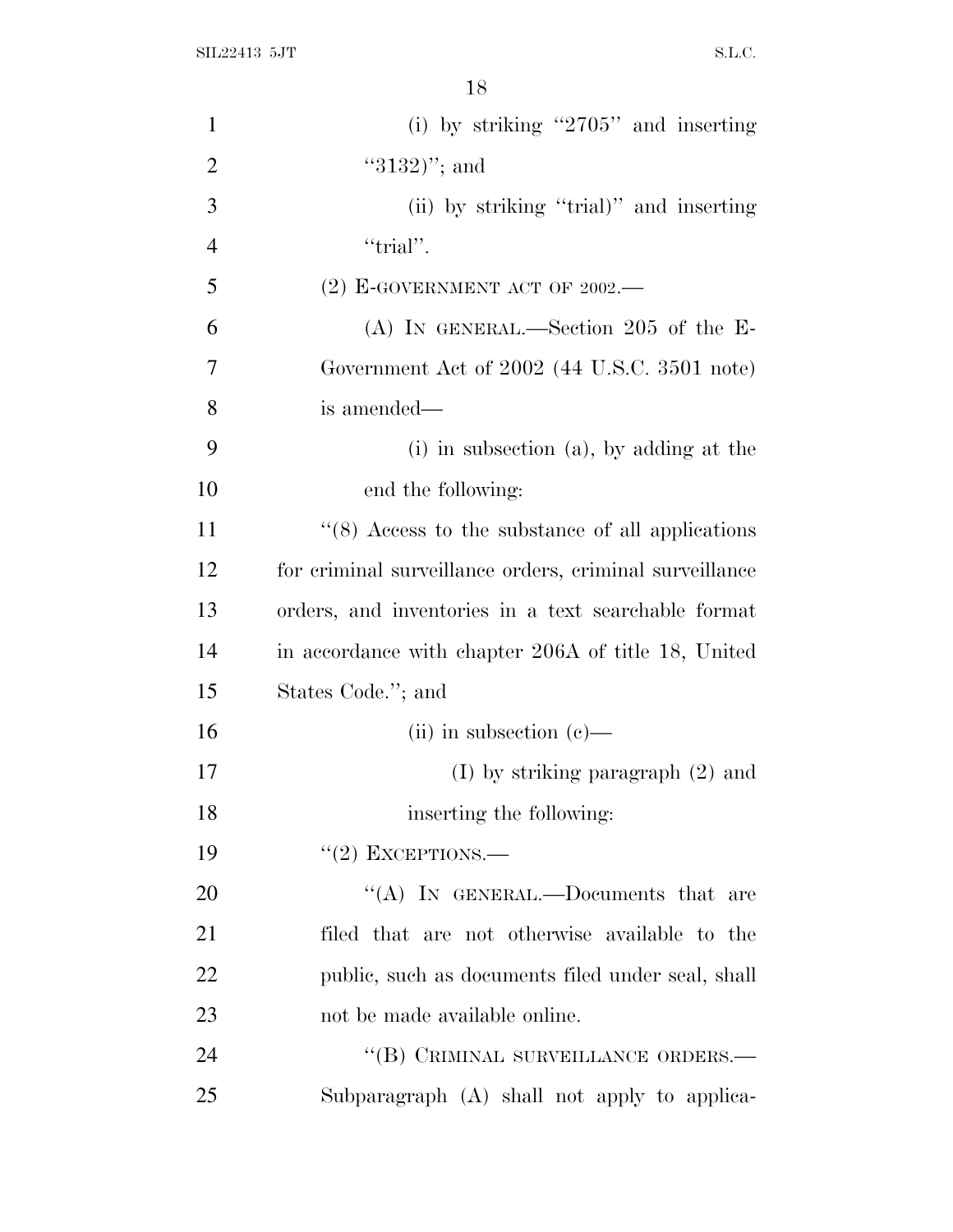| $\mathbf{1}$   | tions for criminal surveillance orders, criminal      |
|----------------|-------------------------------------------------------|
| $\overline{2}$ | surveillance orders, and inventories that are         |
| 3              | publicly available in accordance with chapter         |
| $\overline{4}$ | 206A of title 18, United States Code."; and           |
| 5              | $(II)$ in paragraph $(3)$ , by adding                 |
| 6              | at the end the following:                             |
| 7              | "(D) The Supreme Court shall update the               |
| 8              | rules prescribed under subparagraph (A) to ad-        |
| 9              | dress personal information included in criminal       |
| 10             | surveillance orders, applications, and inventories    |
| 11             | that are made available to the public.".              |
| 12             | (3) TABLE OF CHAPTERS.—The table of chap-             |
| 13             | ters for part II of title 18, United States Code, is  |
| 14             | amended by inserting after the item relating to       |
| 15             | chapter 206 the following:                            |
|                |                                                       |
| 16             | (c) EFFECTIVE DATE.-                                  |
| 17             | (1) IN GENERAL.—Except as provided in para-           |
| 18             | graphs $(2)$ and $(3)$ , the amendments made by this  |
| 19             | section shall take effect on the date that is 2 years |
| 20             | after the date of enactment of this Act.              |
| 21             | (2) DELAYED APPLICABILITY FOR<br><b>CERTAIN</b>       |
| 22             | STATE AND TRIBAL COURTS.-                             |
| 23             | (A) IN GENERAL.—Subsections $(b)(1)(A)$               |
|                |                                                       |
| 24             | and (c) of section 3132 of title 18, United           |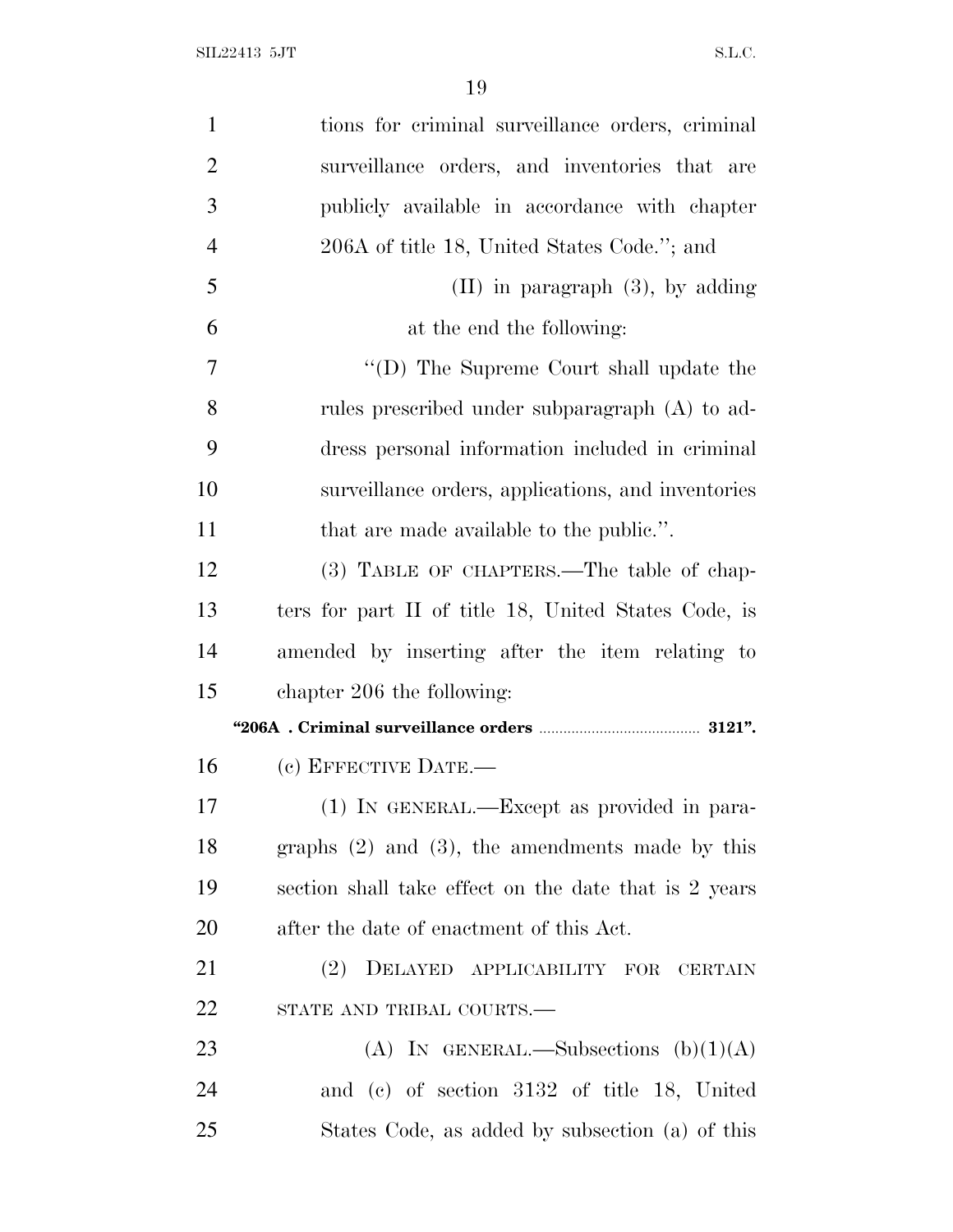| $\mathbf{1}$   | section, shall apply on and after the date that  |
|----------------|--------------------------------------------------|
| $\overline{2}$ | is 4 years after the date of enactment of this   |
| 3              | $Act$ —                                          |
| $\overline{4}$ | (i) to a State or Tribal court that, on          |
| 5              | the date of enactment of this Act, does not      |
| 6              | offer electronic docketing or public online      |
| 7              | access to dockets; or                            |
| 8              | (ii) any State or Tribal court that cer-         |
| 9              | tifies that the court needs more time to         |
| 10             | comply with the requirements of those sub-       |
| 11             | sections.                                        |
| 12             | <b>(3)</b><br>AUTHORITY TO DELAY ELECTRONIC FIL- |
| 13             | ING.                                             |
| 14             | (A) CERTIFICATION.—                              |
| 15             | (i) FEDERAL COURTS.—The applica-                 |
| 16             | tion of subsection (c) of section 3132 of        |
| 17             | title 18, United States Code, as added by        |
| 18             | subsection (a) of this section, to Federal       |
| 19             | courts under paragraph (1) of this sub-          |
| 20             | section shall be delayed for 1 year if the       |
| 21             | Director of the Administrative Office of         |
| 22             | the United States Courts certifies that the      |
| 23             | system used by Federal courts for elec-          |
| 24             | tronic filing is not sufficiently secure.        |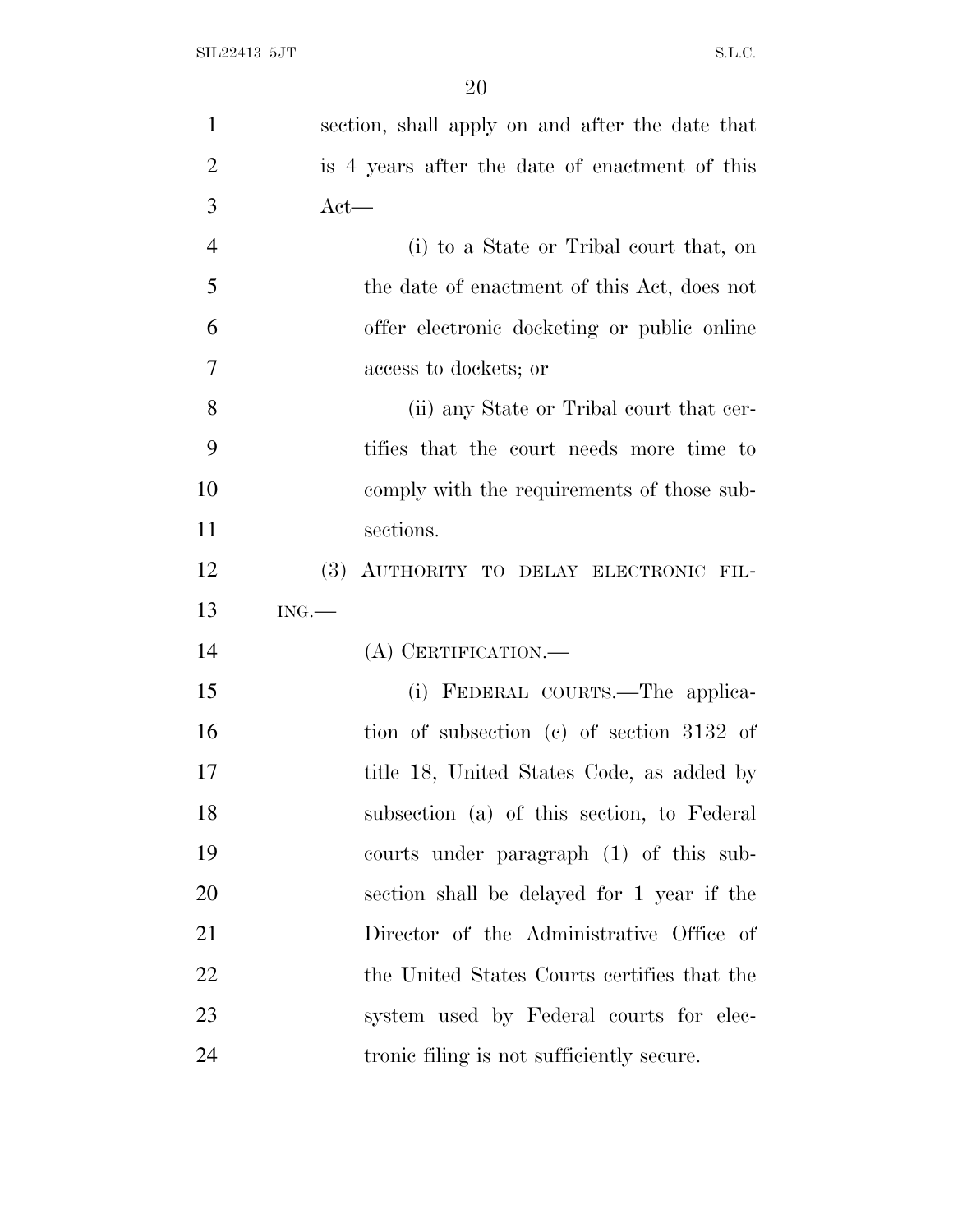| $\mathbf{1}$   | (ii) STATE AND TRIBAL COURTS.—                      |
|----------------|-----------------------------------------------------|
| $\overline{2}$ | The application of subsection (c) of section        |
| 3              | 3132 of title 18, United States Code, as            |
| $\overline{4}$ | added by subsection (a) of this section, to         |
| 5              | a State or Tribal court under paragraph             |
| 6              | $(1)$ or $(2)$ of this subsection, as applicable,   |
| 7              | shall be delayed for 1 year if the chief            |
| 8              | judge of the highest court of the State or          |
| 9              | Tribe certifies that the system used by the         |
| 10             | State or Tribal court for electronic filing is      |
| 11             | not sufficiently secure.                            |
| 12             | (B) CONTENTS.—A certification under                 |
| 13             | subparagraph (A) shall include an estimate of       |
| 14             | the date by which the electronic filing system of   |
| 15             | the applicable court will be sufficiently secure.   |
| 16             | (C) RENEWAL OF DELAY.—The delay of                  |
| 17             | the application of subsection $(c)$ of section 3132 |
| 18             | of title 18, United States Code, as added by        |
| 19             | subsection (a) of this section, to Federal courts   |
| <b>20</b>      | or to a State or Tribal court may be delayed for    |
| 21             | 1 or more additional 1-year periods if the Di-      |
| 22             | rector of the Administrative Office of the          |
| 23             | United States Courts or the chief judge of the      |
| 24             | highest court of the State or Tribe, respectively,  |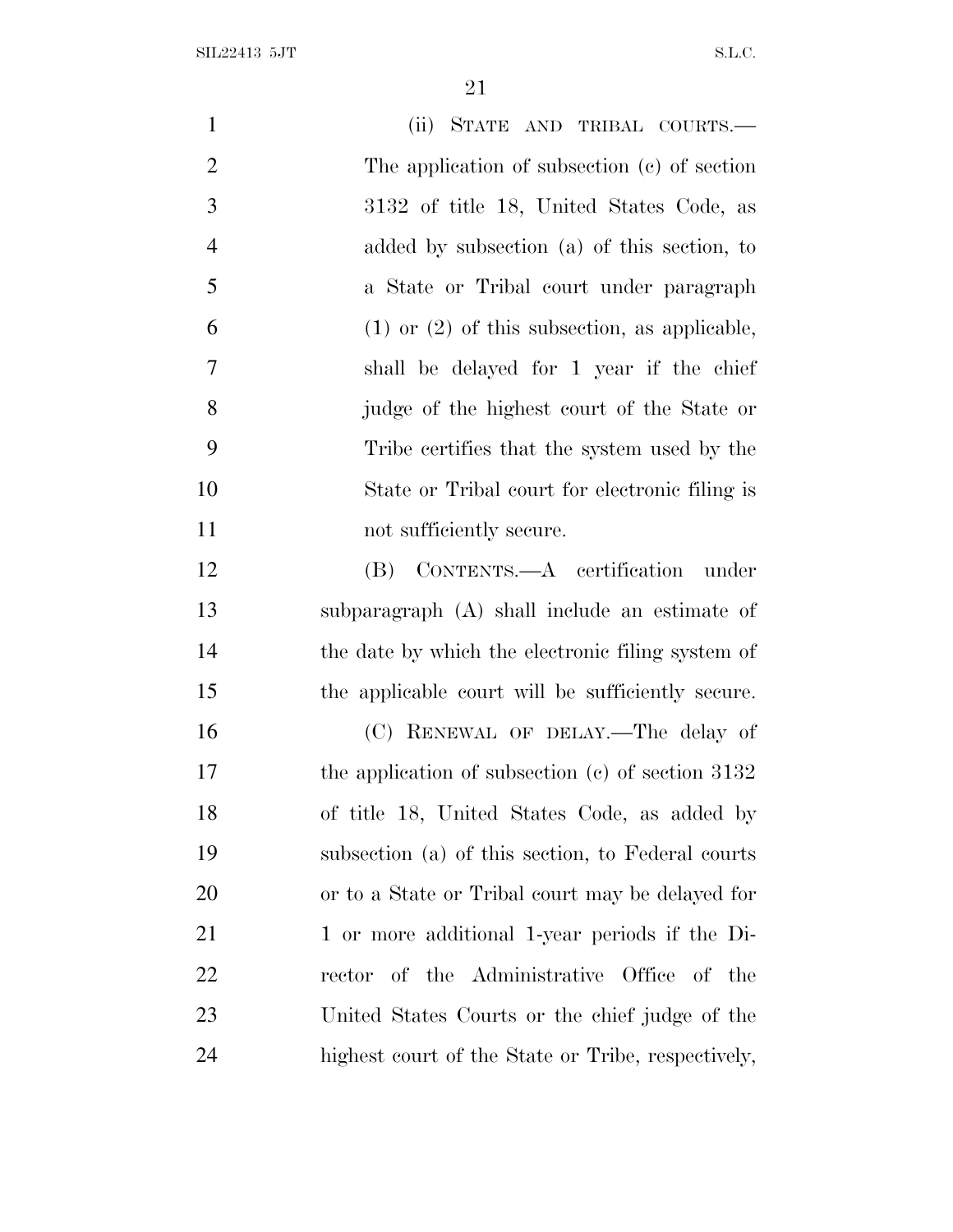| $\mathbf{1}$   | submits an additional certification in accord-      |
|----------------|-----------------------------------------------------|
| $\overline{2}$ | ance with subparagraphs $(A)$ and $(B)$ .           |
| 3              | PUBLICATION.—Any certification<br>(D)               |
| $\overline{4}$ | under this paragraph shall be—                      |
| 5              | (i) made available on the website of                |
| 6              | the court system with respect to which the          |
| $\overline{7}$ | certification is submitted; and                     |
| 8              | (ii) submitted to the Committee on                  |
| 9              | the Judiciary of the Senate and the Com-            |
| 10             | mittee on the Judiciary of the House of             |
| 11             | Representatives.                                    |
| 12             | (d) <b>АРР</b> ЫСАВШІТҮ.—                           |
|                |                                                     |
| 13             | (1) DEFINITIONS.—In this subsection,<br>the         |
| 14             | terms "application", "criminal surveillance order", |
| 15             | and "inventory" have the meanings given such terms  |
| 16             | in section 3131 of title 18, United States Code, as |
| 17             | added by subsection (a).                            |
| 18             | (2) APPLICATION.—The amendments made by             |
| 19             | this section shall apply to—                        |
| 20             | (A) any application filed or inventory re-          |
| 21             | turned on or after the date described in sub-       |
| 22             | section $(d)$ ; and                                 |
| 23             | (B) any criminal surveillance order entered         |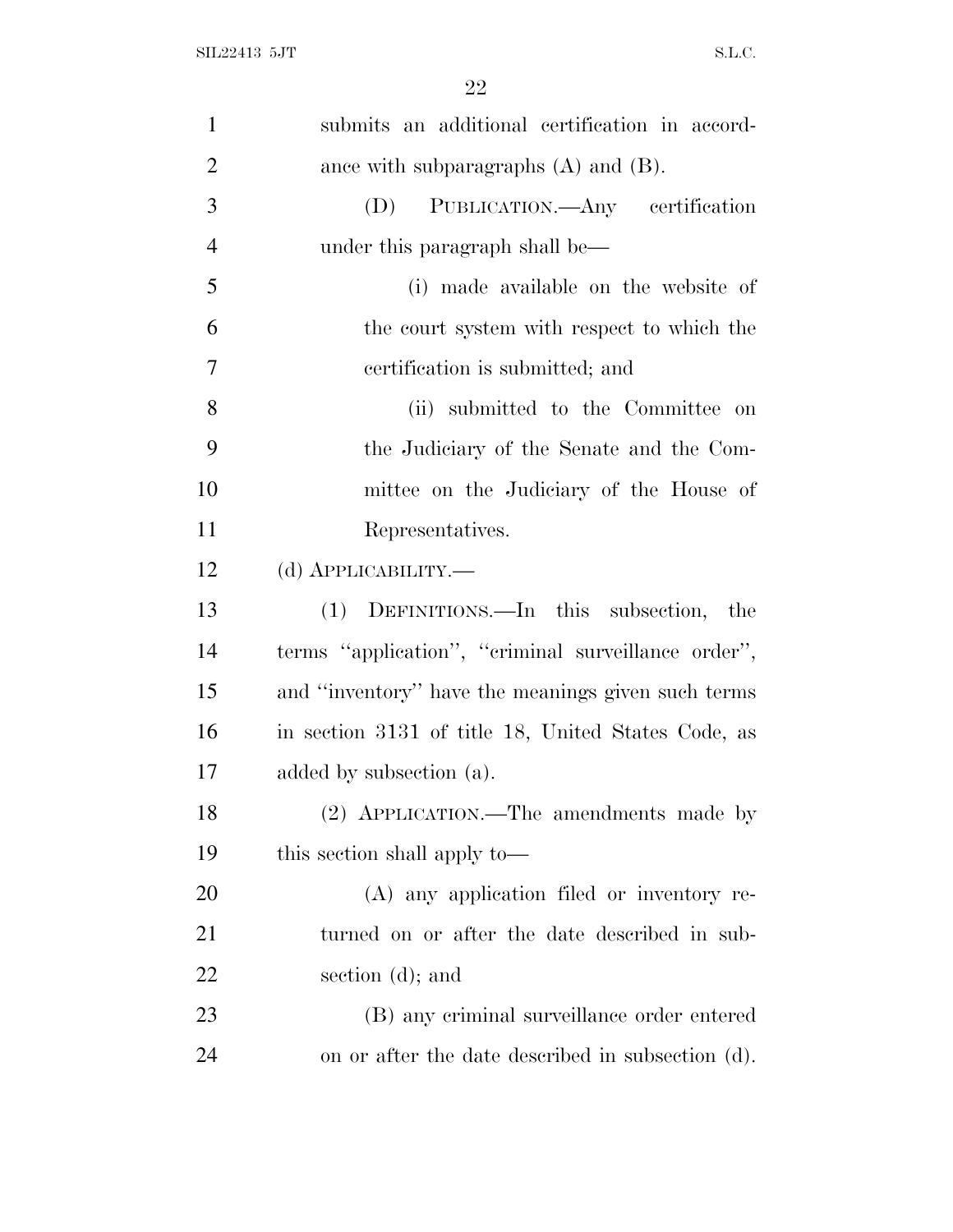| $\mathbf{1}$   | (3) RULE OF CONSTRUCTION REGARDING                      |
|----------------|---------------------------------------------------------|
| $\overline{2}$ | UNSEALING.—Nothing in the amendments made by            |
| 3              | this section shall be construed to prohibit a court     |
| $\overline{4}$ | from unsealing—                                         |
| 5              | (A) a criminal surveillance order entered or            |
| 6              | inventory returned before the date described in         |
| 7              | subsection $(d)$ ; or                                   |
| 8              | (B) an application for a criminal surveil-              |
| 9              | lance order made before the date described in           |
| 10             | subsection (d).                                         |
| 11             | (4) RULE OF CONSTRUCTION REGARDING IN-                  |
| 12             | TERPRETATION.—The amendments made by this               |
| 13             | section shall be liberally construed in favor of public |
| 14             | access to documents, to the extent possible.            |
| 15             | SEC. 3. NOTICE TO COURTS OF UNLAWFUL SURVEILLANCE.      |
| 16             | (a) REQUIRED DISCLOSURE OF CUSTOMER COMMU-              |
| 17             | NICATIONS OR RECORDS.—Section $2703(d)$ of title 18,    |
| 18             | United States Code, is amended—                         |
| 19             | (1) by striking "A court order" and inserting           |
| 20             | the following:                                          |
| 21             | "(1) IN GENERAL.—A court order"; and                    |
| 22             | $(2)$ by adding at the end the following:               |
| 23             | "(2) REQUIRED INVENTORY.—A court order for              |
| 24             | disclosure issued under subsection (b) or (c) shall re- |
| 25             | quire an inventory described in rule $41(f)(1)(B)$ of   |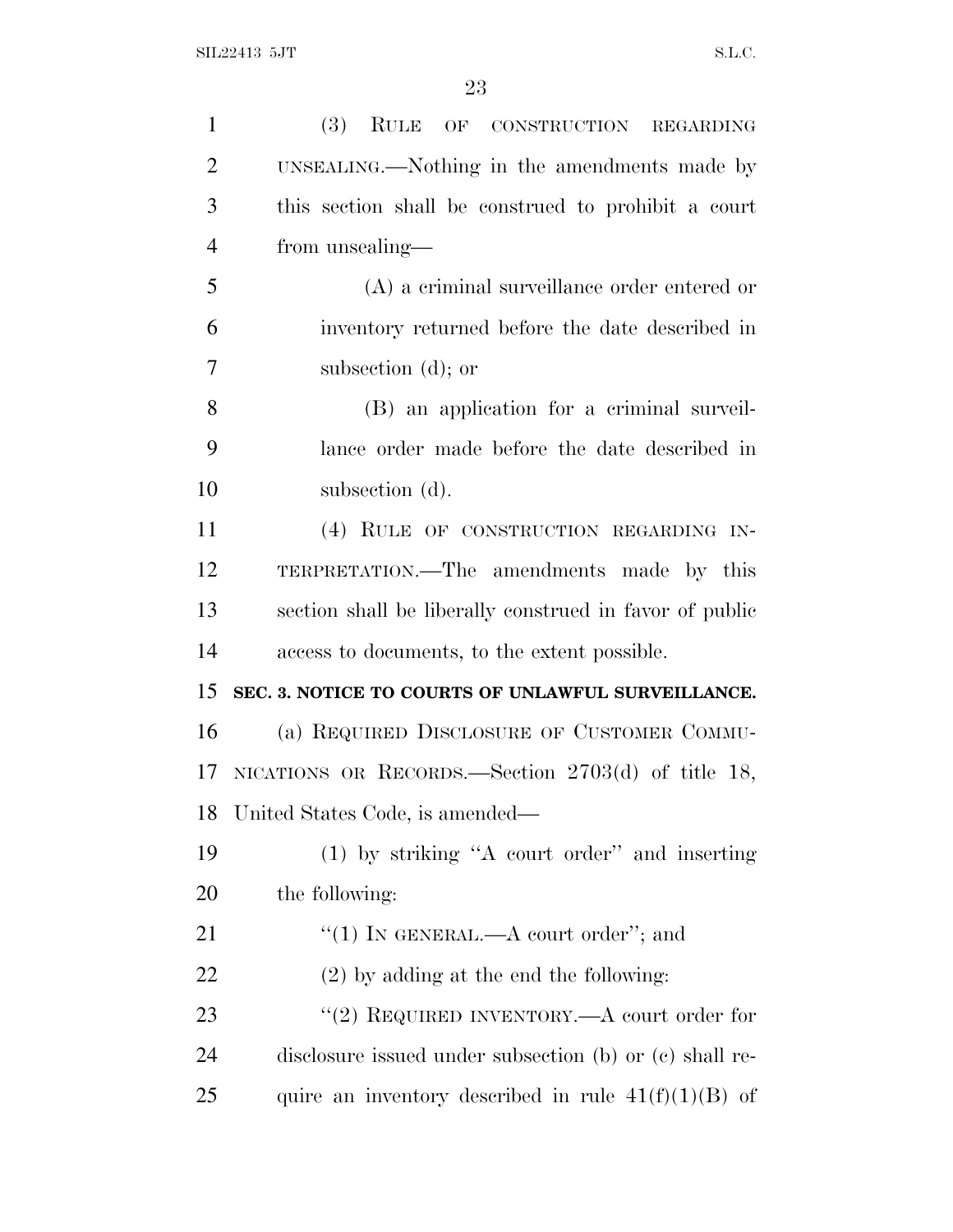| $\mathbf{1}$   | the Federal Rules of Criminal Procedure, or any       |
|----------------|-------------------------------------------------------|
| $\overline{2}$ | successor thereto, be promptly returned to the court  |
| 3              | if the provider disclosed to the government any data  |
| $\overline{4}$ | not authorized by the court.".                        |
| 5              | (b) ISSUANCE OF AN ORDER FOR A PEN REGISTER           |
| 6              | OR A TRAP AND TRACE DEVICE.—Section 3123(b) of title  |
| 7              | 18, United States Code, is amended—                   |
| 8              | (1) in paragraph $(1)(D)$ , by striking "and" at      |
| 9              | the end;                                              |
| 10             | $(2)$ in paragraph $(2)$ , by striking the period at  |
| 11             | the end and inserting "; and"; and                    |
| 12             | $(3)$ by adding at the end the following:             |
| 13             | "(3) shall require an inventory described in rule     |
| 14             | $41(f)(1)(B)$ of the Federal Rules of Criminal Proce- |
| 15             | dure, or any successor thereto, be promptly returned  |
| 16             | to the court if—                                      |
| 17             | $\lq\lq$ the provider disclosed to the govern-        |
| 18             | ment any electronic data not authorized by the        |
| 19             | court; or                                             |
| 20             | "(B) the government obtained dialing,                 |
| 21             | routing, addressing, or signaling information         |
| 22             | that was not authorized by the court or in a          |
| 23             | manner that exceeded the authorization granted        |
| 24             | by the court.".                                       |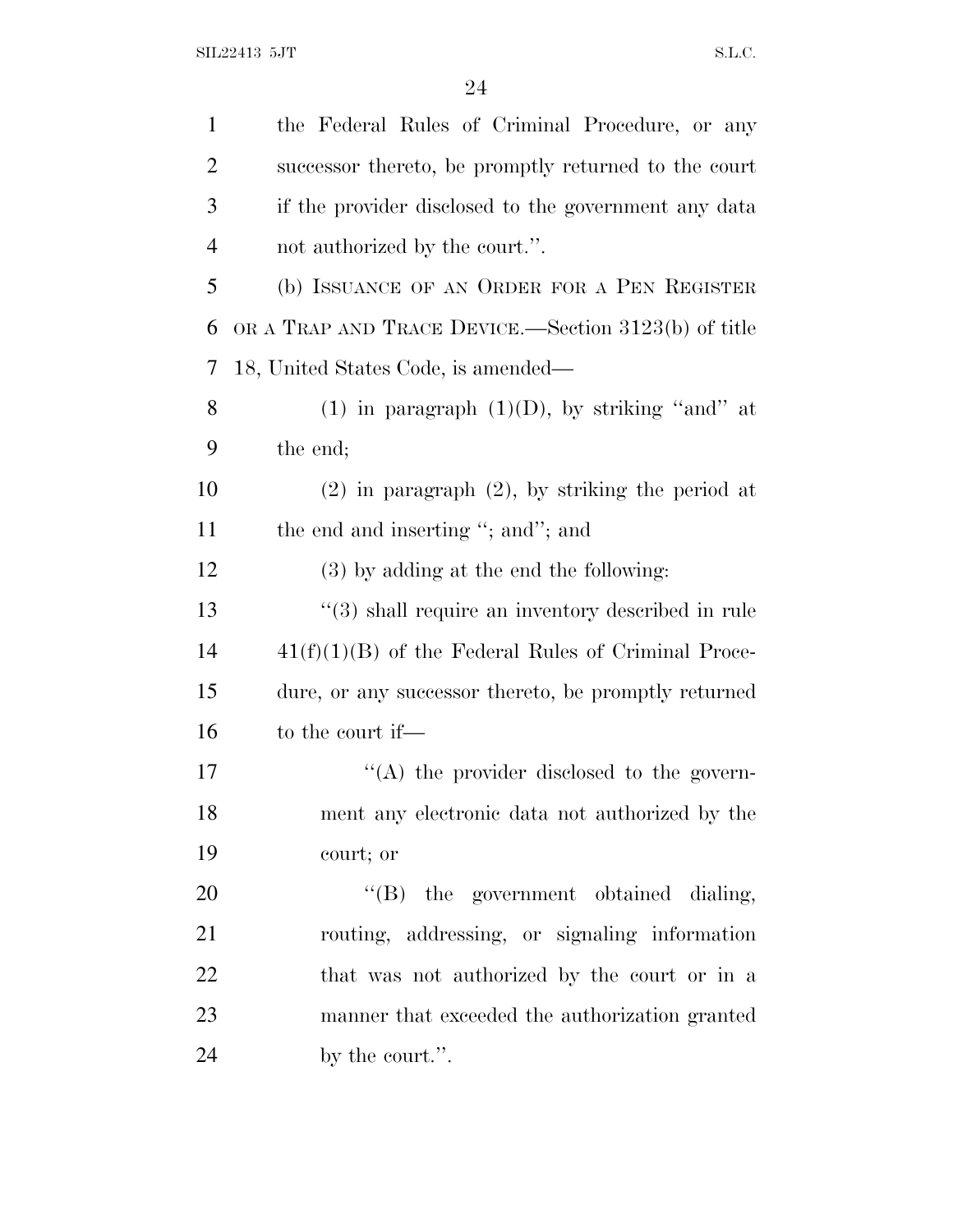| $\mathbf{1}$   | (c) RULE 41.—Rule $41(f)(1)(B)$ of the Federal Rules    |
|----------------|---------------------------------------------------------|
| 2              | of Criminal Procedure is amended by inserting after the |
| 3              | period at the end the following:                        |
| $\overline{4}$ | "If an inventory is required pursuant to this rule, or  |
| 5              | if an inventory is required by section $2703(d)(2)$ of  |
| 6              | title 18, United States Code, or section $3123(b)(3)$   |
| 7              | of that title, the inventory shall—                     |
| 8              | "(i) disclose whether the provider dis-                 |
| 9              | closed to the government any electronic                 |
| 10             | data not authorized by the court and, if so,            |
| 11             | provide detailed information regarding the              |
| 12             | disclosure; and                                         |
| 13             | "(ii) disclose whether the government                   |
| 14             | searched persons or property, including ac-             |
| 15             | counts or electronic devices, or obtained di-           |
| 16             | aling, routing, addressing, or signaling in-            |
| 17             | formation not authorized by the court or in             |
| 18             | a manner that exceeded the authorization                |
| 19             | granted by the court and, if so, provide de-            |
| 20             | tailed information regarding the search.".              |
| 21             | SEC. 4. NOTICE TO SUBJECTS OF LAW ENFORCEMENT SUR-      |
| 22             | VEILLANCE.                                              |
| 23             | (a) IN GENERAL.—Section 2703 of title 18, United        |
| 24             | States Code, is amended—                                |
| 25             | $(1)$ in subsection $(a)$ , in the first sentence—      |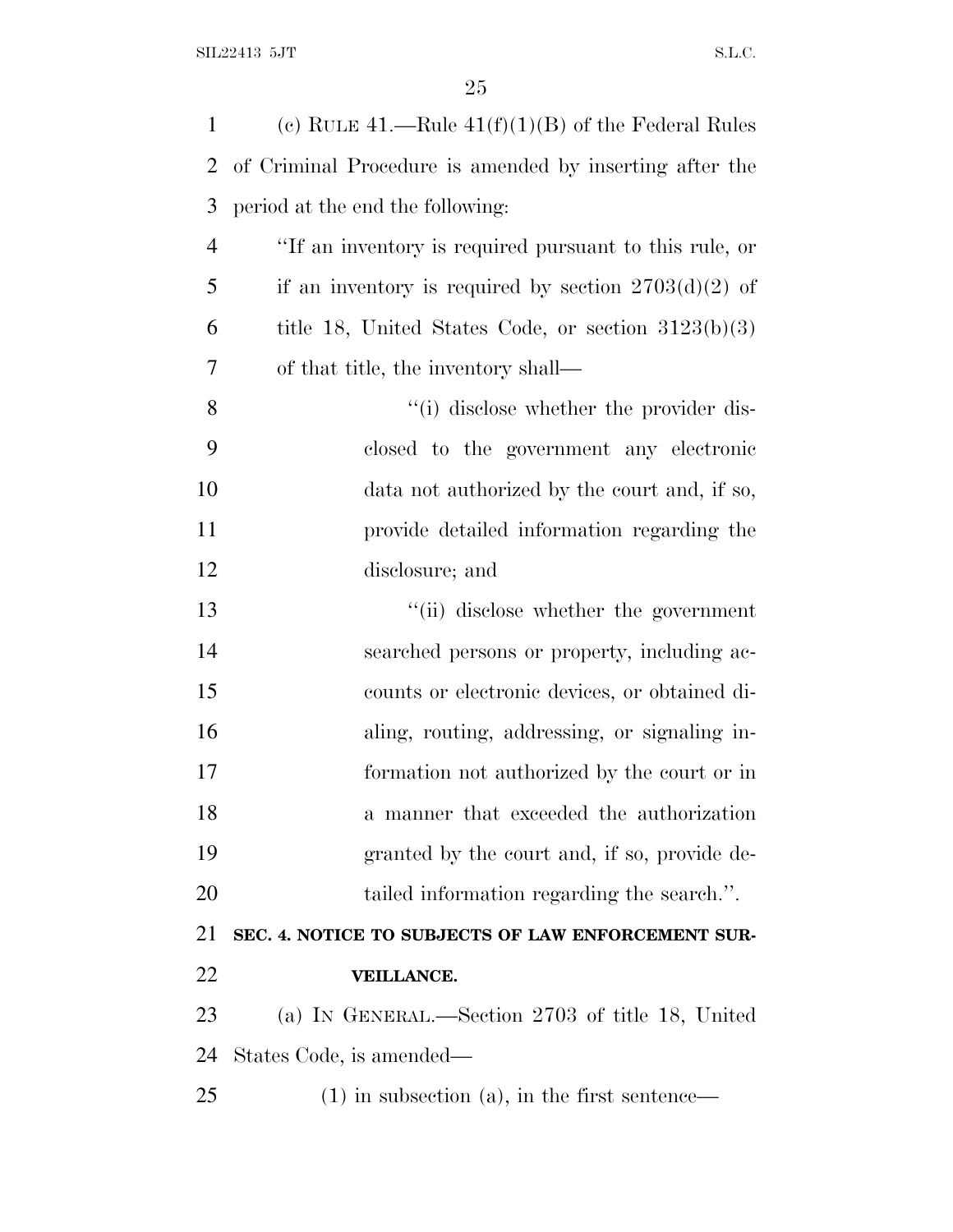| $\mathbf{1}$   | $(A)$ by inserting "and in accordance with     |
|----------------|------------------------------------------------|
| $\overline{2}$ | the requirements for executing and returning a |
| 3              | warrant" after "the procedures";               |
| $\overline{4}$ | (B) by inserting "and execution and re-        |
| 5              | turn" after "State warrant"; and               |
| 6              | (C) by inserting "and in accordance with       |
| 7              | the requirements for executing and returning   |
| 8              | such a warrant" after "that title";            |
| 9              | $(2)$ in subsection $(b)$ —                    |
| 10             | $(A)$ in paragraph $(1)$                       |
| 11             | (i) in subparagraph $(A)$ —                    |
| 12             | (I) by striking "without required              |
| 13             | notice to the subscriber or customer,";        |
| 14             | (II) by inserting "and in accord-              |
| 15             | ance with the requirements for exe-            |
| 16             | cuting and returning a warrant" after          |
| 17             | "the procedures";                              |
| 18             | (III) by inserting "and execution"             |
| 19             | and return" after "State warrant";             |
| 20             | and                                            |
| 21             | (IV) by inserting "and in accord-              |
| 22             | ance with the requirements for exe-            |
| 23             | cuting and returning such a warrant"           |
| 24             | after "that title"; and                        |
| 25             | (ii) in subparagraph $(B)$ —                   |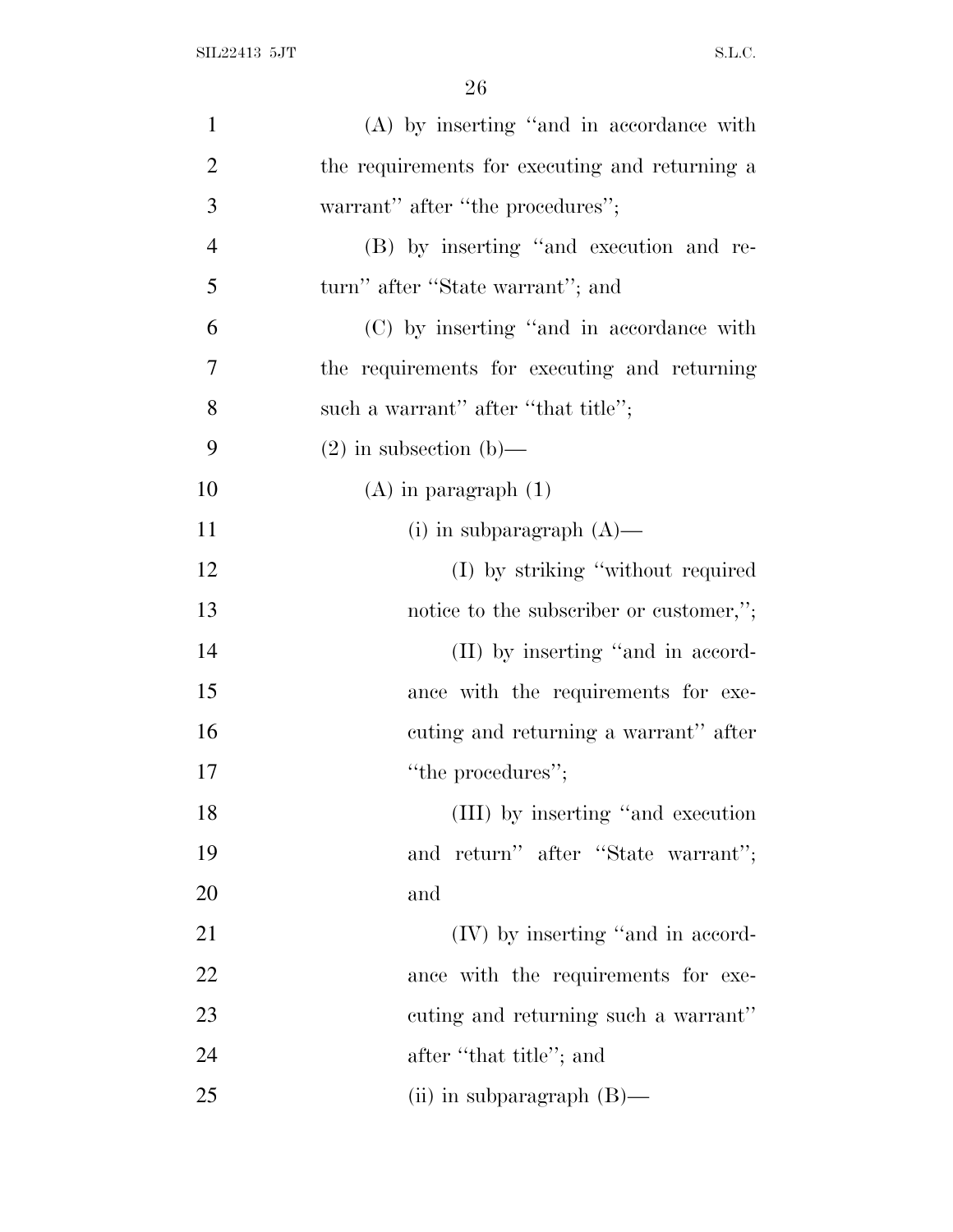| $\mathbf{1}$   | $(I)$ in clause (ii), by striking the                   |
|----------------|---------------------------------------------------------|
| $\overline{2}$ | semicolon at the end and inserting a                    |
| 3              | period; and                                             |
| $\overline{4}$ | $(II)$ in the matter following                          |
| 5              | clause (ii), by striking "except that                   |
| 6              | delayed notice may be given pursuant                    |
| 7              | to section $2705$ of this title."; and                  |
| 8              | (B) by adding at the end the following:                 |
| 9              | "(3) Notice may not be delayed pursuant to section      |
| 10             | 2705 for a disclosure under paragraph $(1)(B)(i)$ .";   |
| 11             | $(3)$ in subsection $(e)$ —                             |
| 12             | (A) in paragraph $(1)(A)$ —                             |
| 13             | (i) by inserting "and in accordance                     |
| 14             | with the requirements for executing and                 |
| 15             | returning a warrant" after "the proce-                  |
| 16             | $dures$ ";                                              |
| 17             | (ii) by inserting "and execution and                    |
| 18             | return" after "State warrant"; and                      |
| 19             | (iii) by inserting "and in accordance                   |
| 20             | with the requirements for executing and                 |
| 21             | returning such a warrant" after "that                   |
| 22             | title"; and                                             |
| 23             | $(B)$ by striking paragraph $(3)$ ;                     |
| 24             | $(4)$ in subsection $(d)$ , as amended by section       |
| 25             | $3(a)$ of this Act, by adding at the end the following: |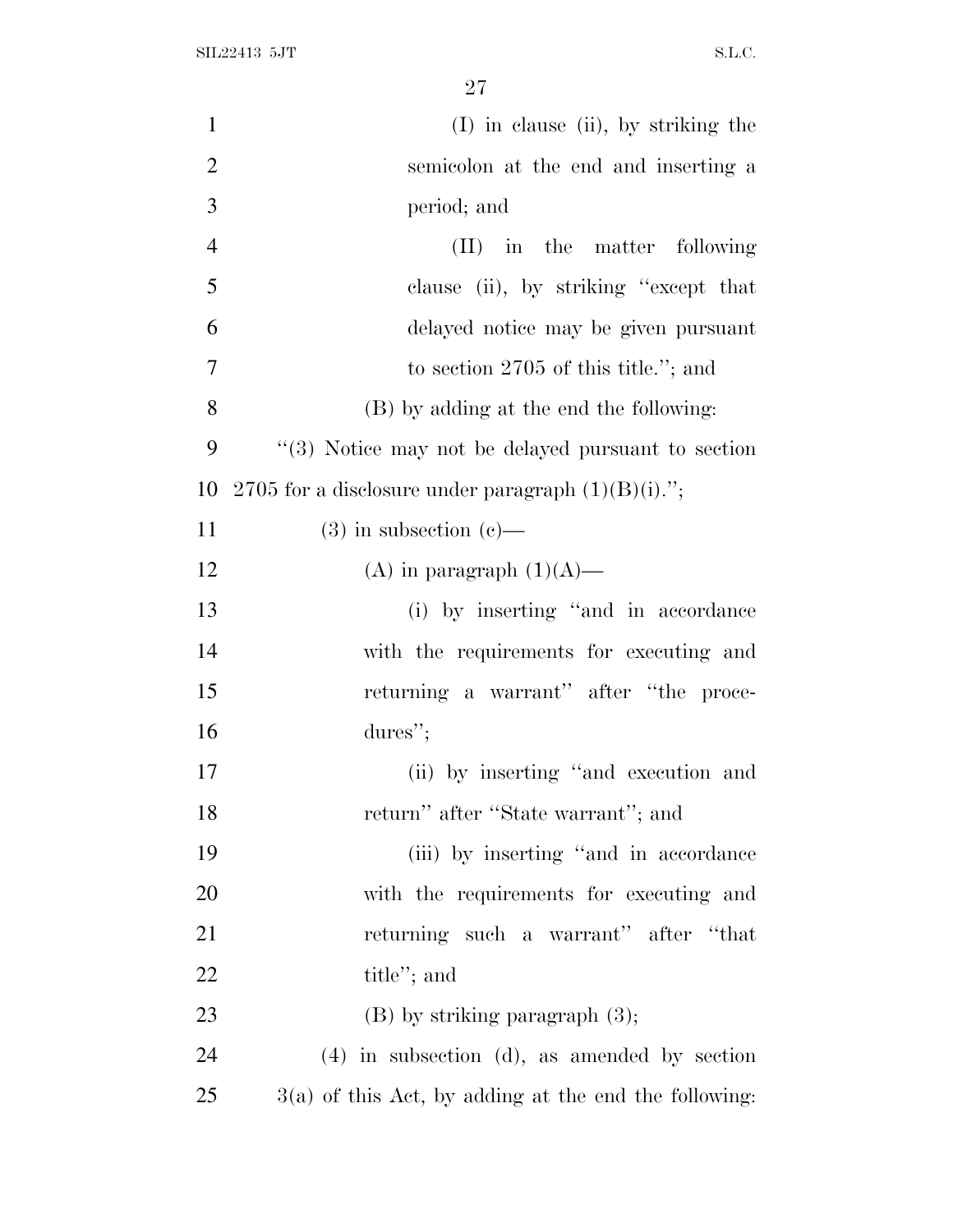1 "(3) REQUIREMENTS.—Orders under this sub- section shall be issued in accordance with the re- quirements for executing and returning a warrant under the Federal Rules of Criminal Procedure.''; and

(5) by adding at the end the following:

"(i) SERVICE.—

8 "(1) IN GENERAL.—A governmental entity re- ceiving records or information under subsection (a), (b), or (c) of this section or seeking an order under section 3123 shall provide notice prior to conducting the court-authorized surveillance to the subscriber or customer or the person described in subsection (b)(1)(A) of that section, as applicable, unless notice is delayed in accordance with section 2705. If prior notice is infeasible due to inadequate contact infor- mation, the governmental entity shall provide the re-18 quired notice within 7 days after receipt of adequate contact information from the provider.

20 "(2) OTHER REQUIREMENTS.—For purposes of serving a copy of a warrant or order described in 22 this section and a receipt for the warrant or order—

23 ''(A) the person or persons whose wire or electronic communications are obtained under the warrant or order shall be the person or per-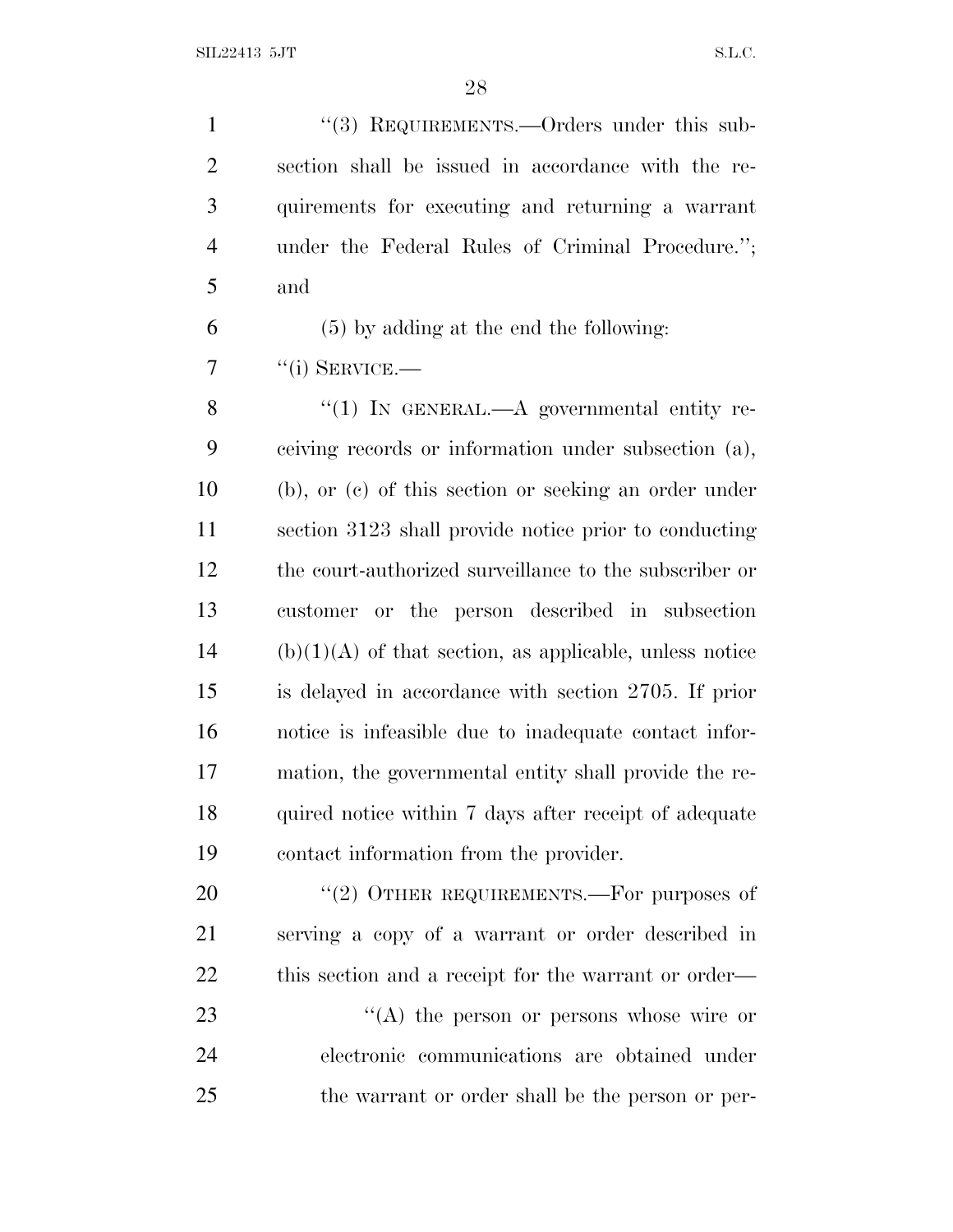| $\mathbf{1}$   | sons whose property was searched or who pos-                 |
|----------------|--------------------------------------------------------------|
| $\overline{2}$ | sessed the information that was seized or cop-               |
| 3              | ied; and                                                     |
| $\overline{4}$ | $\lq\lq (B)$ service of the copy of the warrant or           |
| 5              | order and the receipt may only be delayed in                 |
| 6              | accordance with section 2705.".                              |
| 7              | (b) WRITS.—Section 1651 of title 28, United States           |
| 8              | Code, is amended by adding at the end the following:         |
| 9              | $f'(c)$ In seeking an order to a third party under this      |
| 10             | section, the Federal Government shall comply with any re-    |
| 11             | quirement for notice applicable to warrants issued under     |
| 12             | the Federal Rules of Criminal Procedure.".                   |
| 13             | (c) VOLUNTARY DISCLOSURE OF CUSTOMER COMMU-                  |
| 14             | NICATIONS OR RECORDS.—Section 2702 of title 18,              |
| 15             | United States Code, is amended by adding at the end the      |
| 16             | following:                                                   |
| 17             | "(e) NOTICE.—If a governmental entity requests and           |
| 18             | receives a voluntary disclosure from a provider described    |
| 19             | in subsection $(a)$ —                                        |
| 20             | $\cdot\cdot\cdot(1)$ the contents of communications pursuant |
| 21             | to subsection $(b)(8)$ ; or                                  |
| 22             | $\lq(2)$ a record or other information pertaining to         |
| 23             | a subscriber to or customer of such service pursuant         |
| 24             | to subsection $(c)(4);$                                      |
|                |                                                              |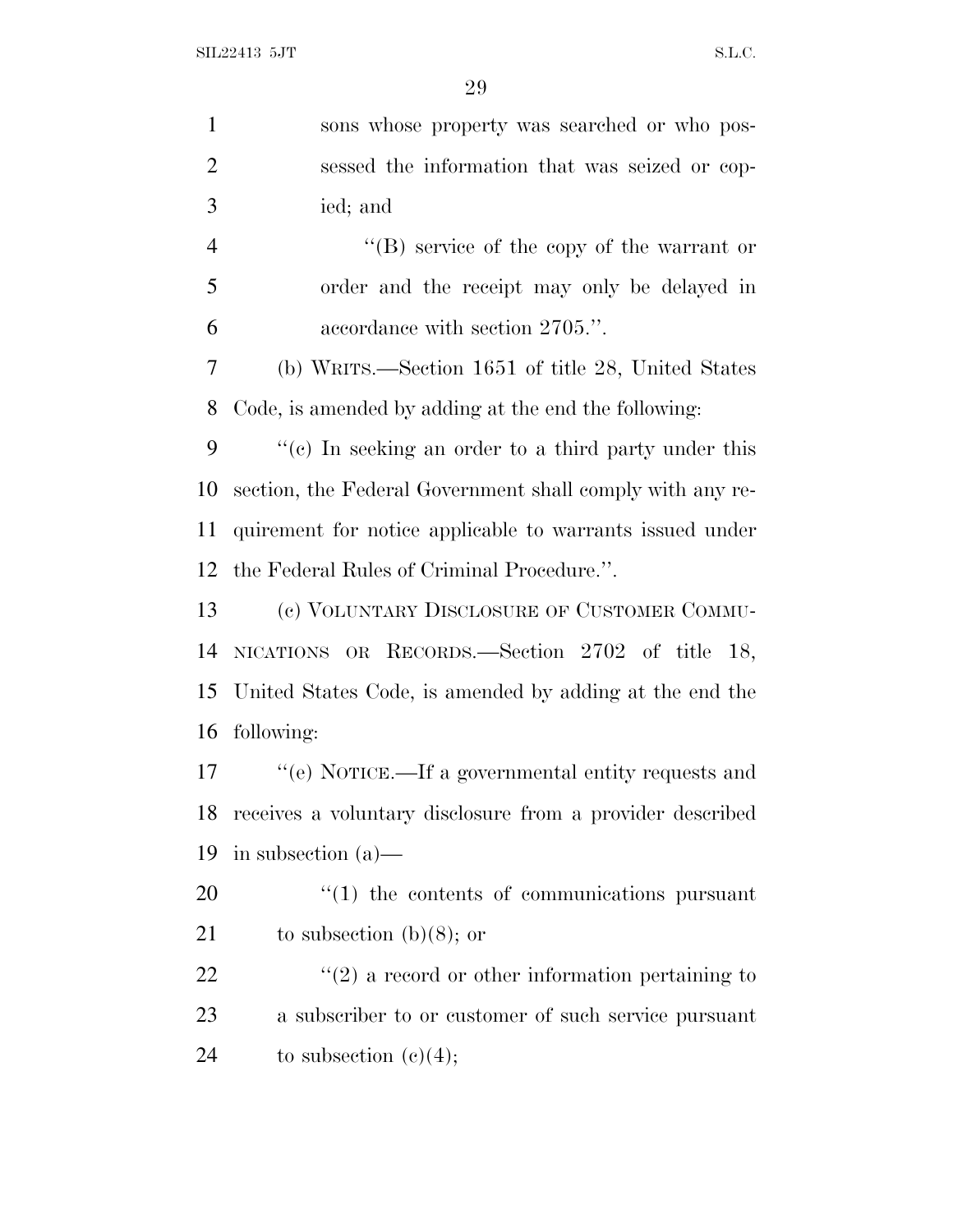the governmental entity shall within 7 days provide notice to the subscriber or customer, unless notice is delayed in accordance with section 2705.''.

#### **SEC. 5. DELAY AND PRECLUSION OF REQUIRED NOTICE.**

 (a) I<sup>N</sup> GENERAL.—Section 2705 of title 18, United States Code, is amended to read as follows:

#### **''§ 2705. Delay and preclusion of notice**

8 "(a) DELAY OF REQUIRED NOTICE TO CUSTOMER OR SUBSCRIBER.—

 $\frac{10}{10}$  IN GENERAL.—A governmental entity act- ing under section 2702, 2703, or section 3123 may apply to a court for an order delaying the required notice to the person whose wire or electronic commu-nications or records or information are obtained.

 ''(2) WARRANTS AND ORDERS.—The court may enter an order described in paragraph (1) with re- spect to a warrant or order only if the warrant or order is sealed in accordance with chapter 206A, and only for the period during which the sealing order is in effect.

21 "(3) SUBPOENAS AND EMERGENCY RE-QUESTS.—

23 "(A) IN GENERAL.—The court shall enter an order described in paragraph (1) with re-spect to a subpoena or emergency request for a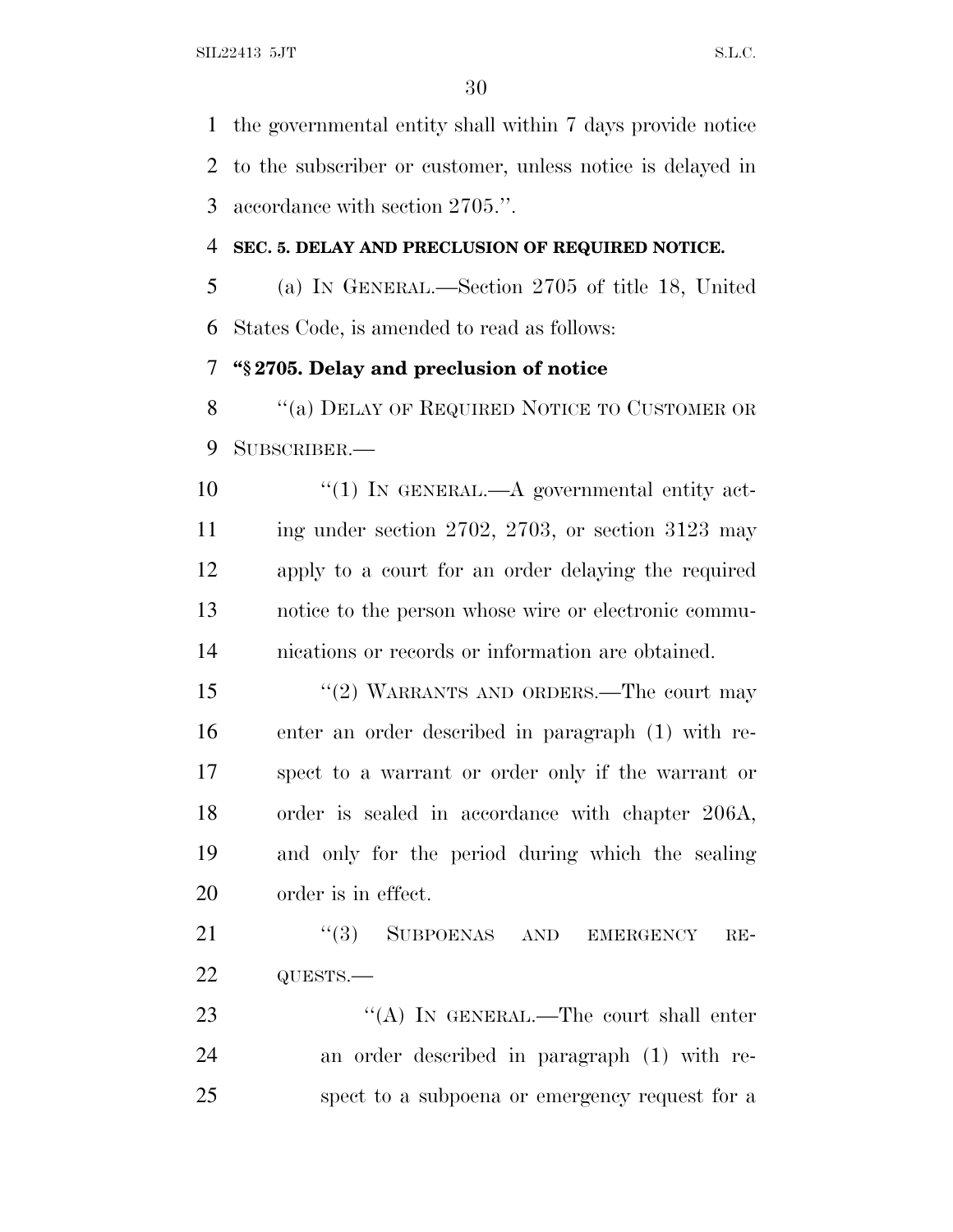| $\mathbf{1}$   | period not to exceed 180 days after the return     |
|----------------|----------------------------------------------------|
| $\overline{2}$ | date of the subpoena or the emergency request      |
| 3              | if the governmental entity certifies that there is |
| $\overline{4}$ | reason to believe that failure to issue the order  |
| 5              | will have an adverse result described in section   |
| 6              | $3132(a)(2)(B)$ .                                  |
| 7              | $\lq\lq (B)$ EXTENSIONS.—                          |
| 8              | "(i) IN GENERAL.—The court shall                   |
| 9              | grant a single extension of an order de-           |
| 10             | scribed in paragraph (1) with respect to a         |
| 11             | subpoena or emergency request for a pe-            |
| 12             | riod not to exceed 180 days upon the gov-          |
| 13             | ernmental entity's motion, based on a re-          |
| 14             | newed certification that failure to extend         |
| 15             | the order will have an adverse result de-          |
| 16             | scribed in section $3132(a)(2)(B)$ .               |
| 17             | "(ii) SUBSEQUENT EXTENSIONS.—                      |
| 18             | "(I) IN GENERAL.—For any $ex$ -                    |
| 19             | tension after an extension<br>under                |
| 20             | clause (i), the court may grant an ex-             |
| 21             | tension of an order described in para-             |
| 22             | $graph(1)$ with respect to a subpoena              |
| 23             | or emergency request for up to 180                 |
| 24             | days, upon the governmental entity's               |
| 25             | motion, if the governmental entity                 |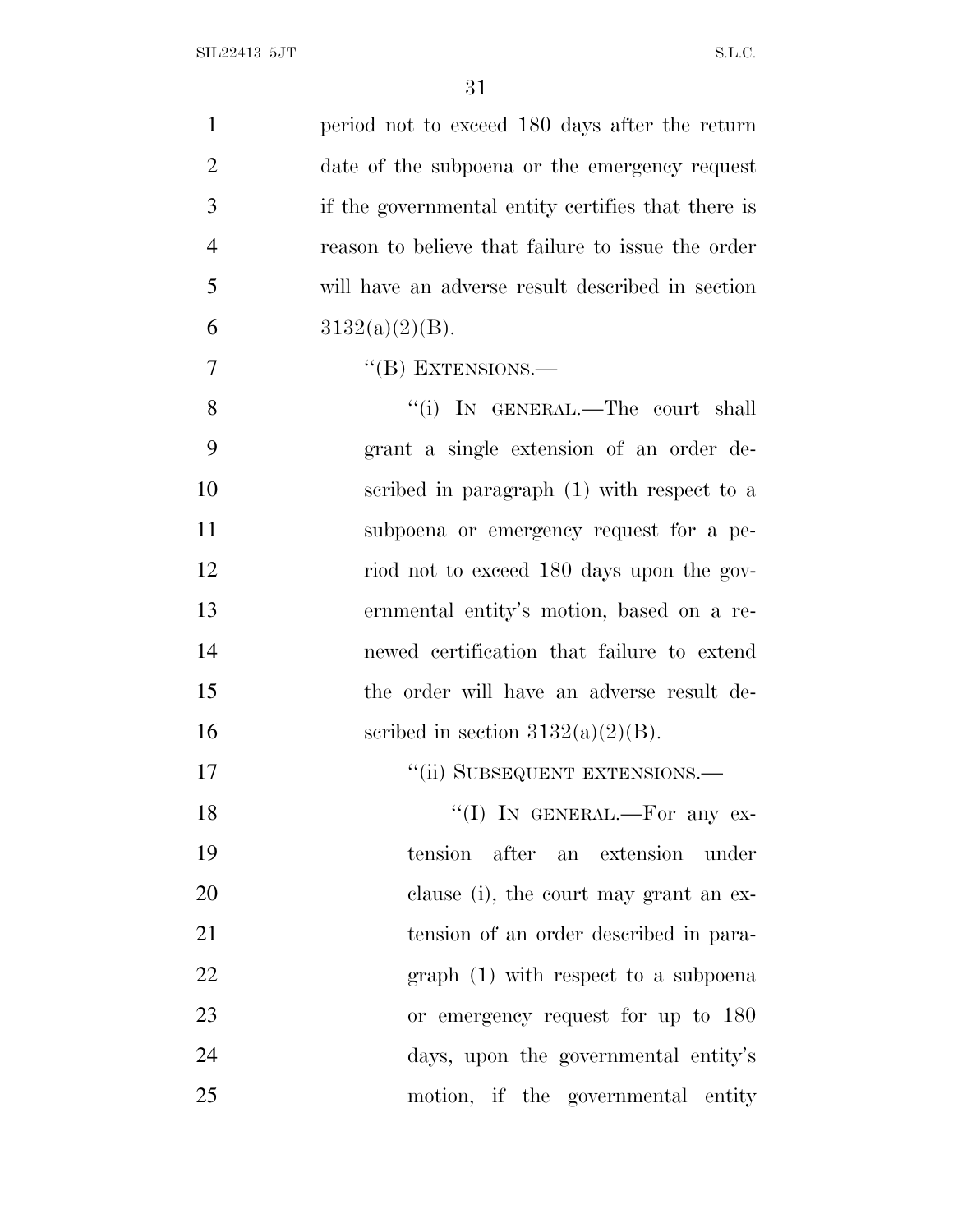| $\mathbf{1}$<br>demonstrates a particularized showing   |  |
|---------------------------------------------------------|--|
| $\overline{2}$<br>described in subitems (AA) and (BB)   |  |
| 3<br>of section $3132(a)(2)(C)(I)(aa)$ and              |  |
| $\overline{4}$<br>details the information described in  |  |
| 5<br>item (bb) of section $3132(a)(2)(C)(I)$ .          |  |
| "(II) REDACTED DOCUMENTS.-<br>6                         |  |
| 7<br>The court shall consider and order                 |  |
| 8<br>redactions under this clause in accord-            |  |
| 9<br>ance with the procedures under sec-                |  |
| 10<br>tion $3132(a)(2)(C)(II)$ .                        |  |
| "(C) REVIEW BY COURT.—The court may,<br>11              |  |
| 12<br>in its discretion, require the governmental enti- |  |
| 13<br>ty to provide the factual basis for the certifi-  |  |
| 14<br>cation described in subparagraph (A) and may      |  |
| 15<br>review that factual basis for sufficiency.        |  |
| 16<br>$\lq\lq$ (D) NOTIFICATION.—                       |  |
| 17<br>"(i) IN GENERAL.—A governmental                   |  |
| 18<br>entity shall promptly notify the court once       |  |
| 19<br>the governmental entity no longer has rea-        |  |
| 20<br>son to believe that the order is necessary        |  |
| 21<br>to prevent an adverse result described in         |  |
| 22<br>section $3132(a)(2)(B)$ .                         |  |
| "(ii) REVOCATION.—After being noti-<br>23               |  |
| 24<br>fied by the governmental entity under             |  |
| 25<br>clause (i), the court shall revoke the order.     |  |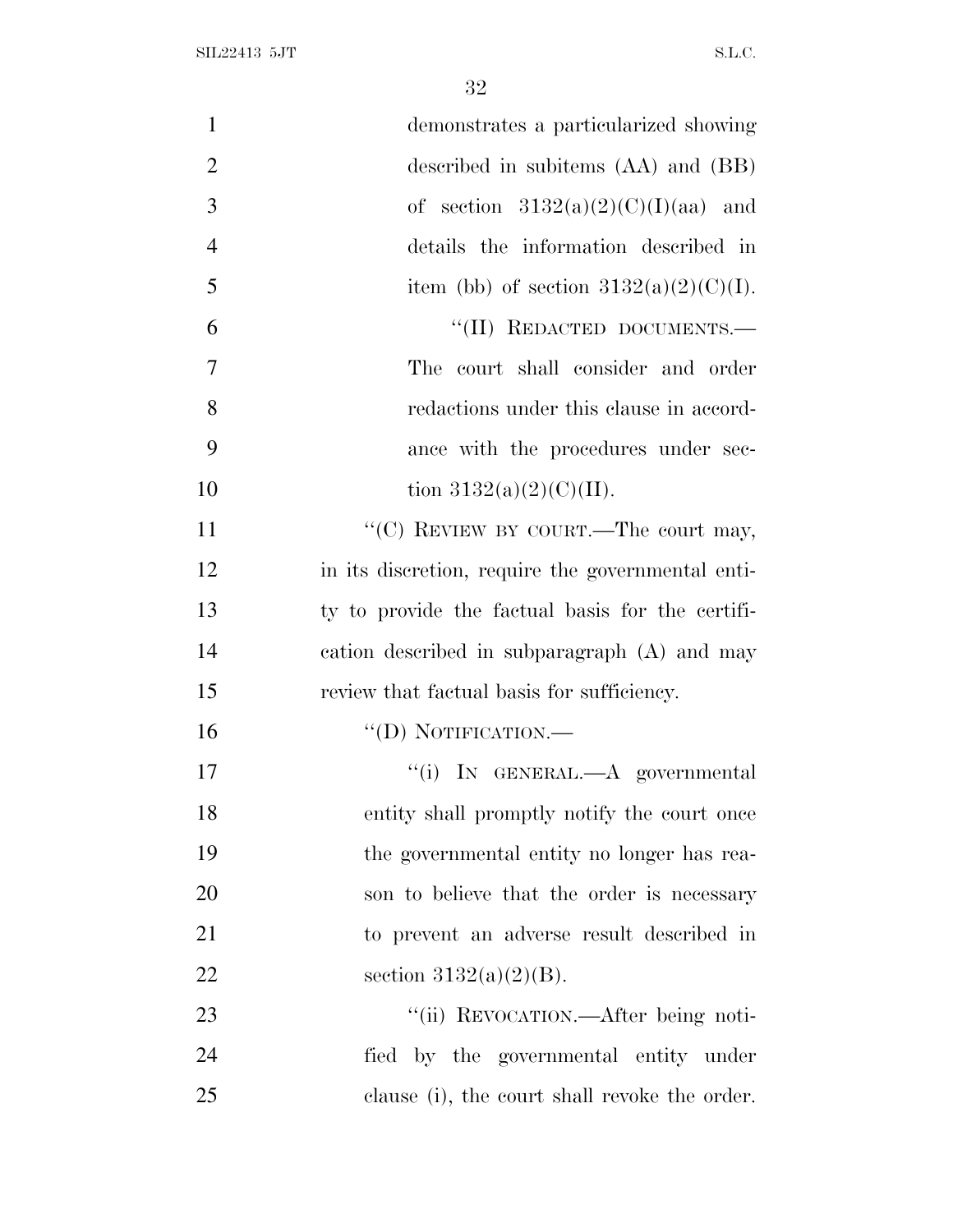| $\mathbf{1}$   | "(b) PRECLUSION OF NOTICE TO SUBJECT OF GOV-   |
|----------------|------------------------------------------------|
| $\overline{2}$ | ERNMENTAL ACCESS.-                             |
| 3              | $``(1)$ AUTHORITY.—                            |
| $\overline{4}$ | "(A) IN GENERAL.—Except as provided in         |
| 5              | paragraph (2) a governmental entity acting     |
| 6              | under section 2703 or section 3123 may apply   |
| 7              | to a court for—                                |
| 8              | "(i) an order commanding a provider            |
| 9              | of electronic communications service or re-    |
| 10             | mote computing service to whom a crimi-        |
| 11             | nal surveillance order, as defined in section  |
| 12             | 3131, or subpoena is directed, not to notify   |
| 13             | any other person of the existence of the       |
| 14             | criminal surveillance order or subpoena; or    |
| 15             | "(ii) an order commanding a person             |
| 16             | owning or leasing the line or other facility   |
| 17             | to which the pen register or a trap and        |
| 18             | trace device is attached or applied, or who    |
| 19             | is obligated by the order to provide assist-   |
| 20             | ance to the applicant, not to notify any       |
| 21             | other person of the existence of a pen reg-    |
| 22             | ister or trap and trace device, as such        |
| 23             | terms are defined in section 3127.             |
| 24             | "(B) CRIMINAL SURVEILLANCE ORDERS.—            |
| 25             | The court may enter an order described in sub- |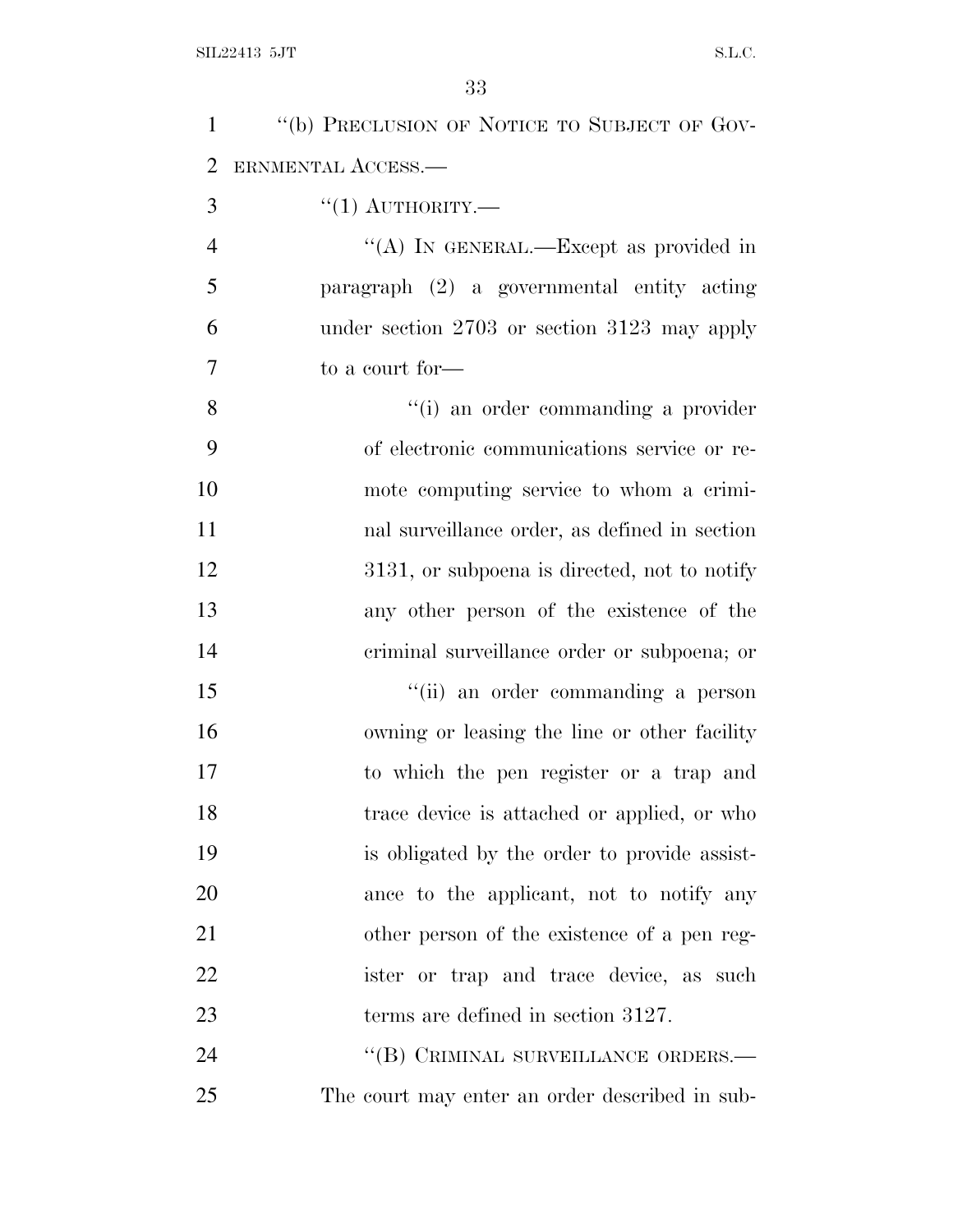| $\mathbf{1}$   | paragraph $(A)$ with respect to a criminal sur-   |
|----------------|---------------------------------------------------|
| $\overline{2}$ | veillance order only if the criminal surveillance |
| 3              | order is sealed in accordance with chapter        |
| $\overline{4}$ | 206A, and only for the period during which the    |
| 5              | sealing order is in effect.                       |
| 6              | $\lq\lq$ (C) SUBPOENAS.—                          |
| $\overline{7}$ | "(i) IN GENERAL.—The court shall                  |
| 8              | enter an order described in subparagraph          |
| 9              | $(A)$ with respect to a subpoena for a period     |
| 10             | not to exceed 180 days after the return           |
| 11             | date of the subpoena if the governmental          |
| 12             | entity certifies that there is reason to be-      |
| 13             | lieve that failure to issue the order will        |
| 14             | have an adverse result described in section       |
| 15             | $3132(a)(2)(B)$ .                                 |
| 16             | "(ii) EXTENSIONS.—                                |
| 17             | "(I) IN GENERAL.—The court                        |
| 18             | shall grant a single extension of an              |
| 19             | order described in subparagraph (A)               |
| 20             | with respect to a subpoena for a pe-              |
| 21             | riod not to exceed 180 days upon the              |
| 22             | governmental entity's motion, based               |
| 23             | on a renewed certification that failure           |
| 24             | to extend the order will have an ad-              |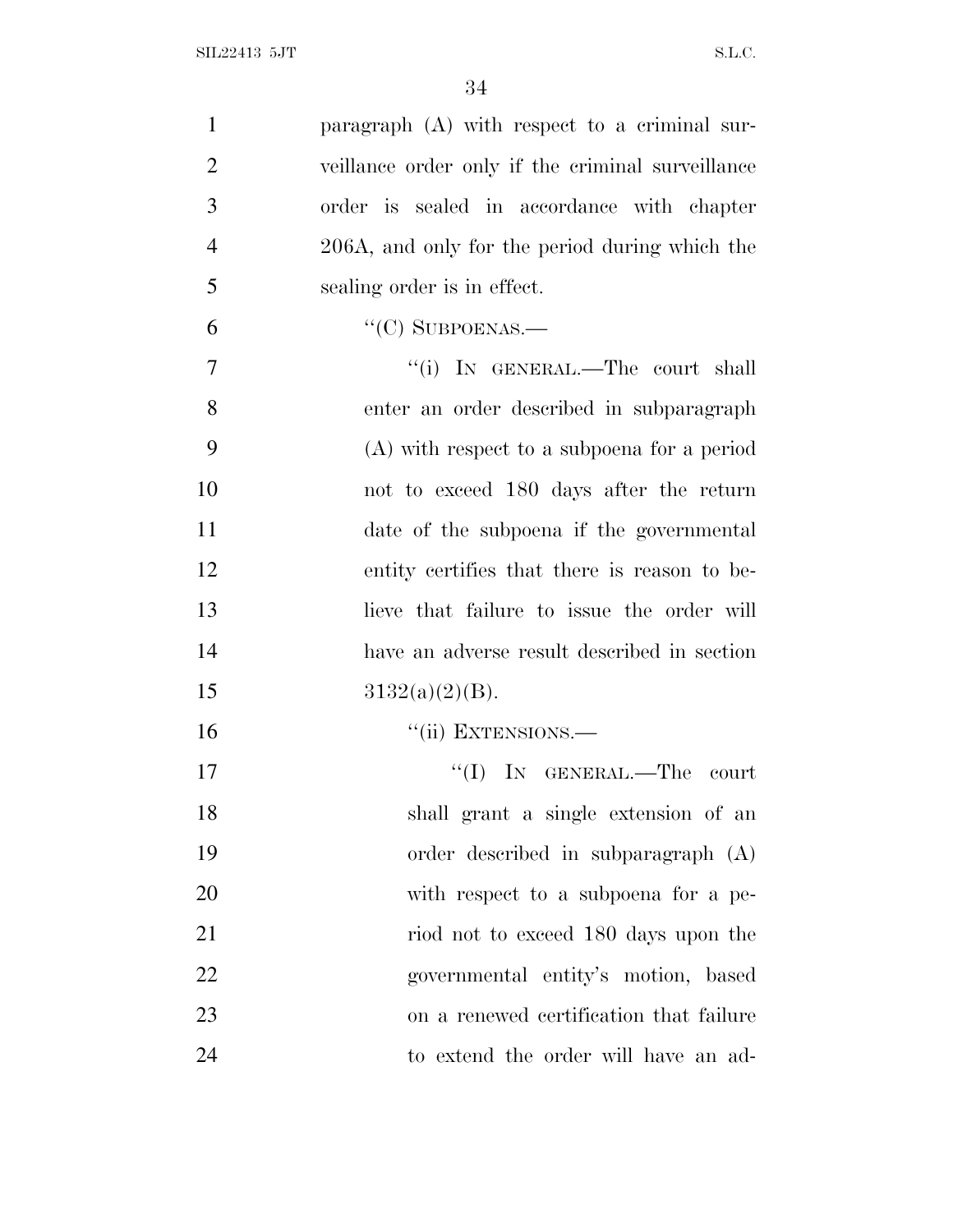| $\mathbf{1}$   | verse result described in section    |
|----------------|--------------------------------------|
| $\overline{2}$ | $3132(a)(2)(B)$ .                    |
| 3              | "(II) SUBSEQUENT EXTEN-              |
| $\overline{4}$ | SIONS.                               |
| 5              | "(aa) IN GENERAL.—For                |
| 6              | any extension after an extension     |
| 7              | under subclause $(I)$ , the court    |
| 8              | may grant an extension of an         |
| 9              | order described in subparagraph      |
| 10             | (A) with respect to a subpoena       |
| 11             | for up to 180 days, upon the gov-    |
| 12             | ernmental entity's motion, if the    |
| 13             | governmental entity demonstrates     |
| 14             | particularized showing de-<br>$a -$  |
| 15             | scribed in subitems (AA) and         |
| 16             | (BB)<br><sub>of</sub><br>section     |
| 17             | $3132(a)(2)(C)(I)(aa)$ and details   |
| 18             | the information described in item    |
| 19             | (bb) of section $3132(a)(2)(C)(I)$ . |
| 20             | "(bb) REDACTED DOCU-                 |
| 21             | MENTS.—The court shall<br>con-       |
| 22             | sider and order redactions under     |
| 23             | this subclause in accordance with    |
| 24             | the procedures under section         |
| 25             | 3132(a)(2)(C)(II).                   |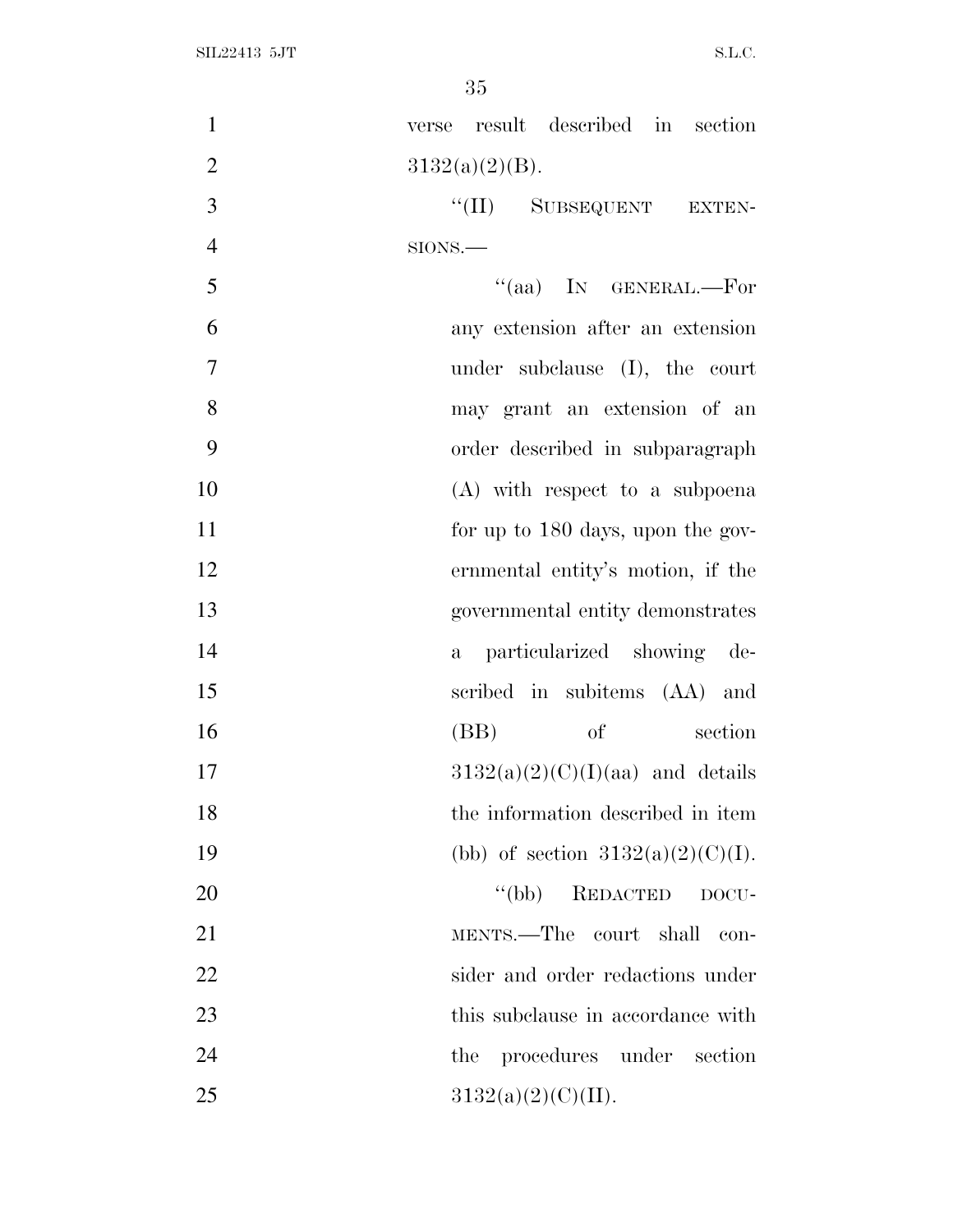| $\mathbf{1}$   | "(iii) REVIEW BY COURT.—The court                 |
|----------------|---------------------------------------------------|
| $\overline{2}$ | may, in its discretion, require the govern-       |
| 3              | mental entity to provide the factual basis        |
| $\overline{4}$ | for the certification described in clause (i)     |
| 5              | and may review that factual basis for suffi-      |
| 6              | ciency.                                           |
| 7              | "(iv) NOTIFICATION.—                              |
| 8              | "(I) IN GENERAL.—A govern-                        |
| 9              | mental entity shall promptly notify               |
| 10             | the court once the governmental enti-             |
| 11             | ty no longer has reason to believe that           |
| 12             | the order is necessary to prevent an              |
| 13             | adverse result described in section               |
| 14             | $3132(a)(2)(B)$ .                                 |
| 15             | "(II) REVOCATION.—After being                     |
| 16             | notified by the governmental entity,              |
| 17             | the court shall revoke the order.                 |
| 18             | "(D) LIMITATIONS.—Preclusion of notice            |
| 19             | orders that may be issued only under subpara-     |
| 20             | graph $(A)(i)$ to criminal surveillance orders or |
| 21             | subpoenas that are listed in the preclusion of    |
| 22             | notice order.                                     |
| 23             | "(2) EXCEPTIONS.—Paragraph $(1)$ shall not        |
| 24             | apply to-                                         |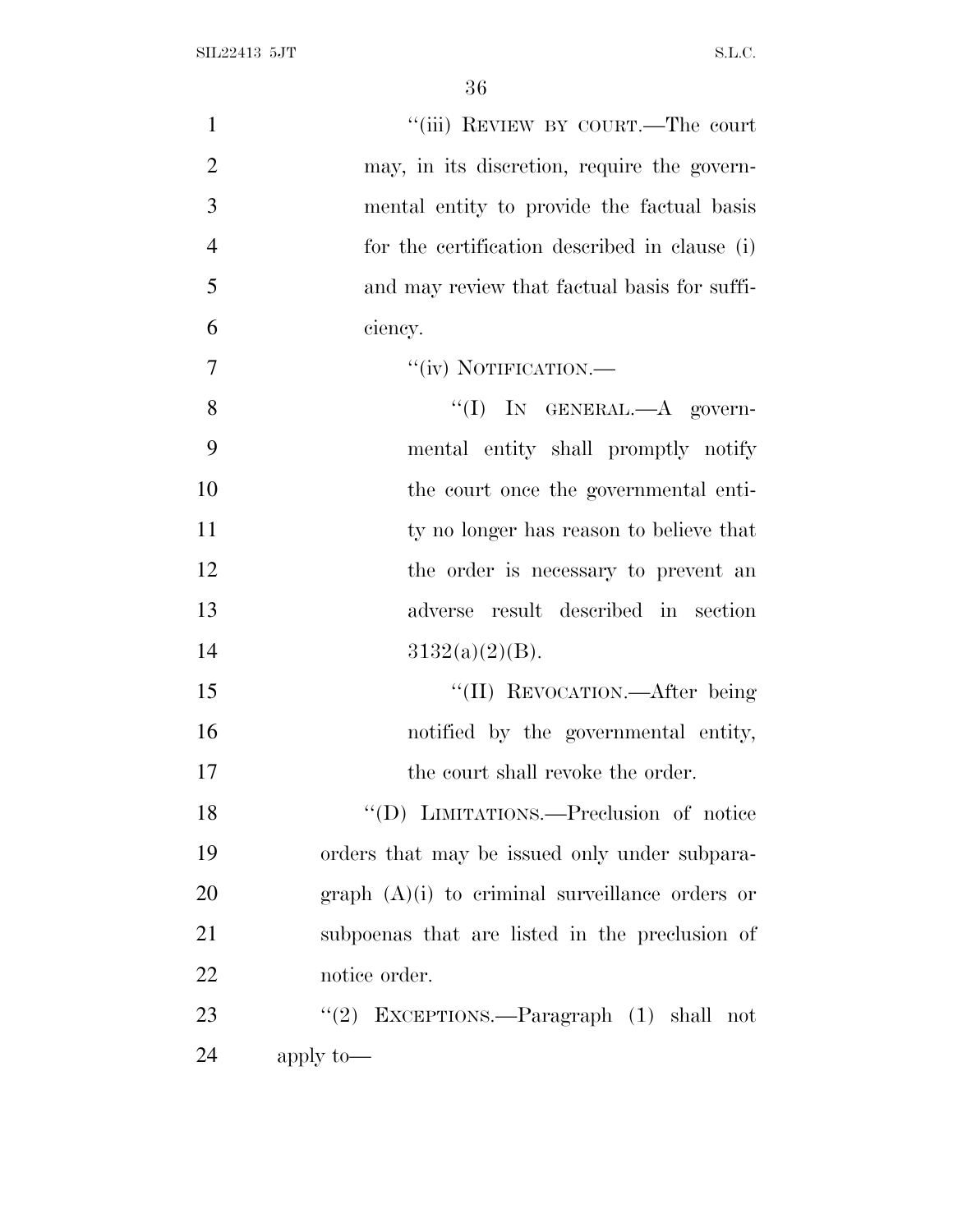$SL22413$  5JT  $SLC$ .

| $\mathbf{1}$   | "(A) any person to whom disclosure is nec-              |
|----------------|---------------------------------------------------------|
| $\overline{2}$ | essary in order to comply with the request;             |
| 3              | "(B) an attorney in order to obtain legal               |
| $\overline{4}$ | advice or assistance regarding the request; or          |
| 5              | $\lq\lq$ (C) any other person as permitted by the       |
| 6              | court.                                                  |
| 7              | "(3) RULE OF CONSTRUCTION.—Nothing in                   |
| 8              | this subsection may be construed to prohibit a re-      |
| 9              | cipient of an order under this subsection from chal-    |
| 10             | lenging the order on grounds that the order violates    |
| 11             | the Constitution of the United States or, in the case   |
| 12             | of an order issued by a State or Tribal court, the      |
| 13             | State or Tribal constitution.                           |
| 14             | "(c) REPORTS CONCERNING PRECLUSION OF NOTICE            |
| 15             | ORDERS.-                                                |
| 16             | "(1) IN GENERAL.—In January of each year,               |
| 17             | any judge who has issued an order (or an extension      |
| 18             | thereof) under subsection (b) that expired during the   |
| 19             | preceding year, or who has denied approval of a re-     |
| 20             | quest for a preclusion of notice order, shall report to |
| 21             | Office of the United States<br>the Administrative       |
| 22             | Courts—                                                 |
| 23             | $\lq\lq$ the fact that an order or extension            |
| 24             | was applied for;                                        |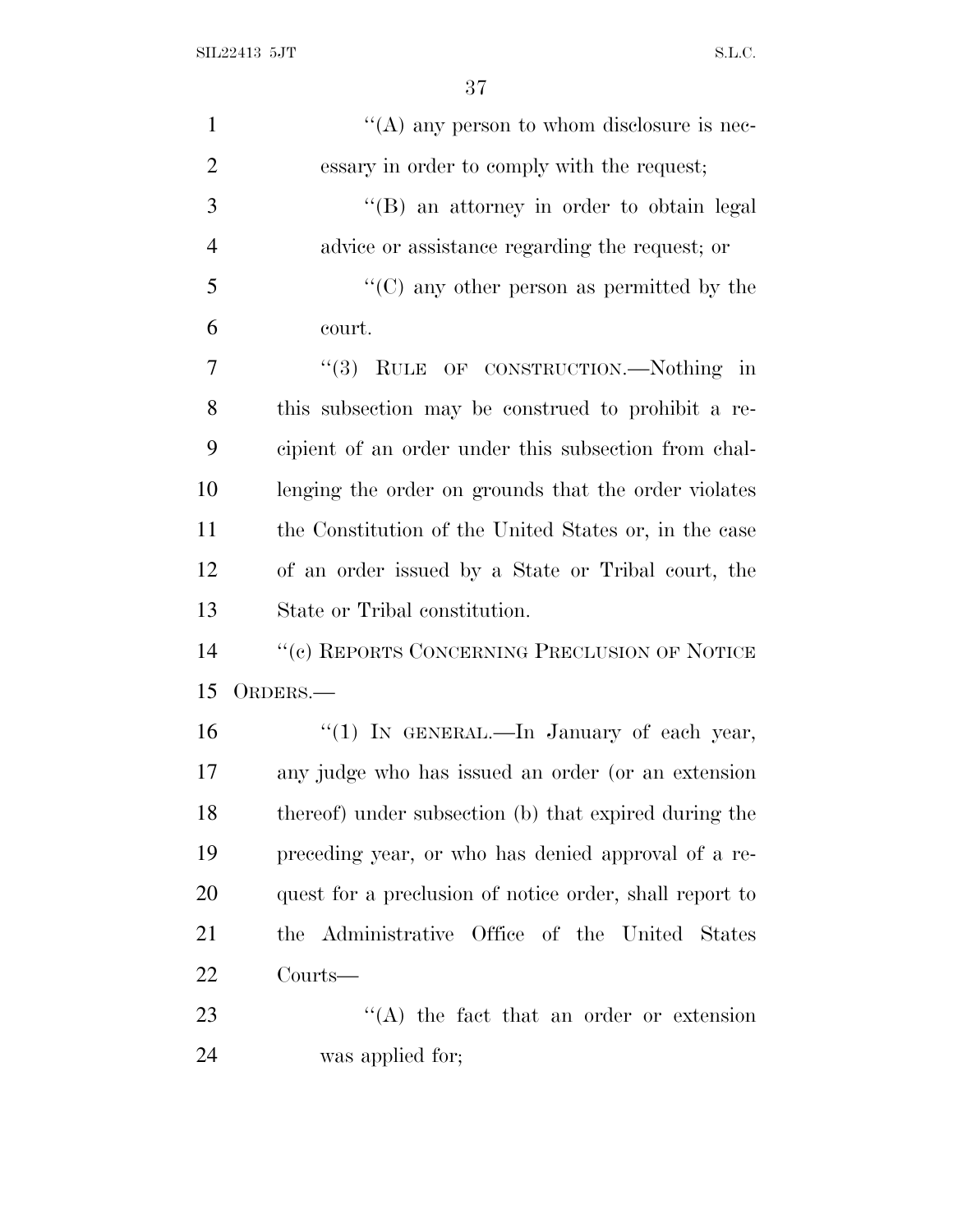| $\mathbf{1}$   | $\lq\lq (B)$ the fact that the order or extension    |
|----------------|------------------------------------------------------|
| $\overline{2}$ | was granted as applied for, was modified, or         |
| 3              | was denied;                                          |
| $\overline{4}$ | $\lq\lq$ (C) the period of the preclusion of notice  |
| 5              | required by the order, and the number and du-        |
| 6              | ration of any extensions of the order;               |
| $\overline{7}$ | $\lq\lq$ the nature of the offense or criminal       |
| 8              | investigation that was the basis for the under-      |
| 9              | lying criminal surveillance order;                   |
| 10             | "(E) the name of each provider of elec-              |
| 11             | tronic communication service or remote com-          |
| 12             | puting service served with the order, if so          |
| 13             | granted; and                                         |
| 14             | $\lq\lq(F)$ the investigative or law enforcement     |
| 15             | agency that submitted the application.               |
| 16             | "(2) PUBLIC REPORT.—In June of each year,            |
| 17             | the Director of the Administrative Office of the     |
| 18             | United States Courts shall publish on the website of |
| 19             | the Administrative Office of the United States       |
| 20             | Courts and include in the report required under sec- |
| 21             | tion $2519(3)$ —                                     |
| 22             | $\lq\lq$ (A) a full and complete report con-         |
| 23             | cerning—                                             |
| 24             | $\lq\lq$ (i) the number of applications for or-      |
| 25             | authorizing or approving the pre-<br>ders            |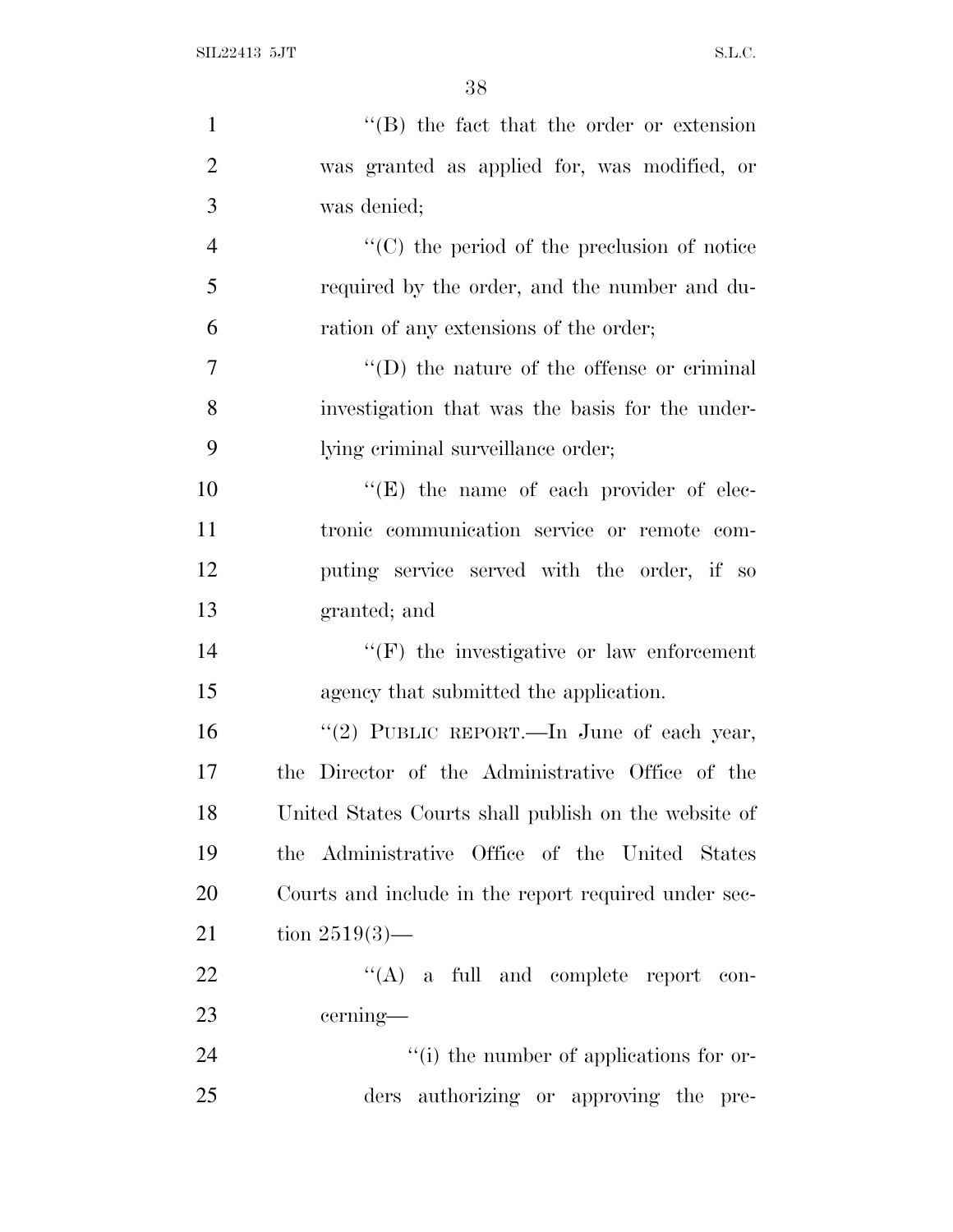| $\mathbf{1}$   | clusion of notice pursuant to this section;            |
|----------------|--------------------------------------------------------|
| $\overline{2}$ | and                                                    |
| 3              | "(ii) the number of orders and exten-                  |
| $\overline{4}$ | sions granted or denied pursuant to this               |
| 5              | section during the preceding calendar year;            |
| 6              | and                                                    |
| $\tau$         | "(B) a detailed summary and analysis of                |
| 8              | each category of data required to be reported          |
| 9              | under paragraph $(1)$ .                                |
| 10             | "(3) FORMAT.—Not later than 180 days after             |
| 11             | the date of enactment of this section, the Director    |
| 12             | of the Administrative Office of the United States      |
| 13             | Courts shall, in consultation with the National Insti- |
| 14             | tute of Standards and Technology and the Adminis-      |
| 15             | trator of General Services, private entities offering  |
| 16             | electronic case management software, the National      |
| 17             | Center for State Courts, and the National American     |
| 18             | Indian Court Judges Association, publish a machine     |
| 19             | readable form that shall be used for any report re-    |
| 20             | quired under paragraph (1).                            |
| 21             | "(4) REGULATIONS.—The Director of the Ad-              |
| 22             | ministrative Office of the United States Courts may    |
| 23             | promulgate regulations with respect to the content     |
| 24             | and form of the reports required under paragraph       |
| 25             | (1).                                                   |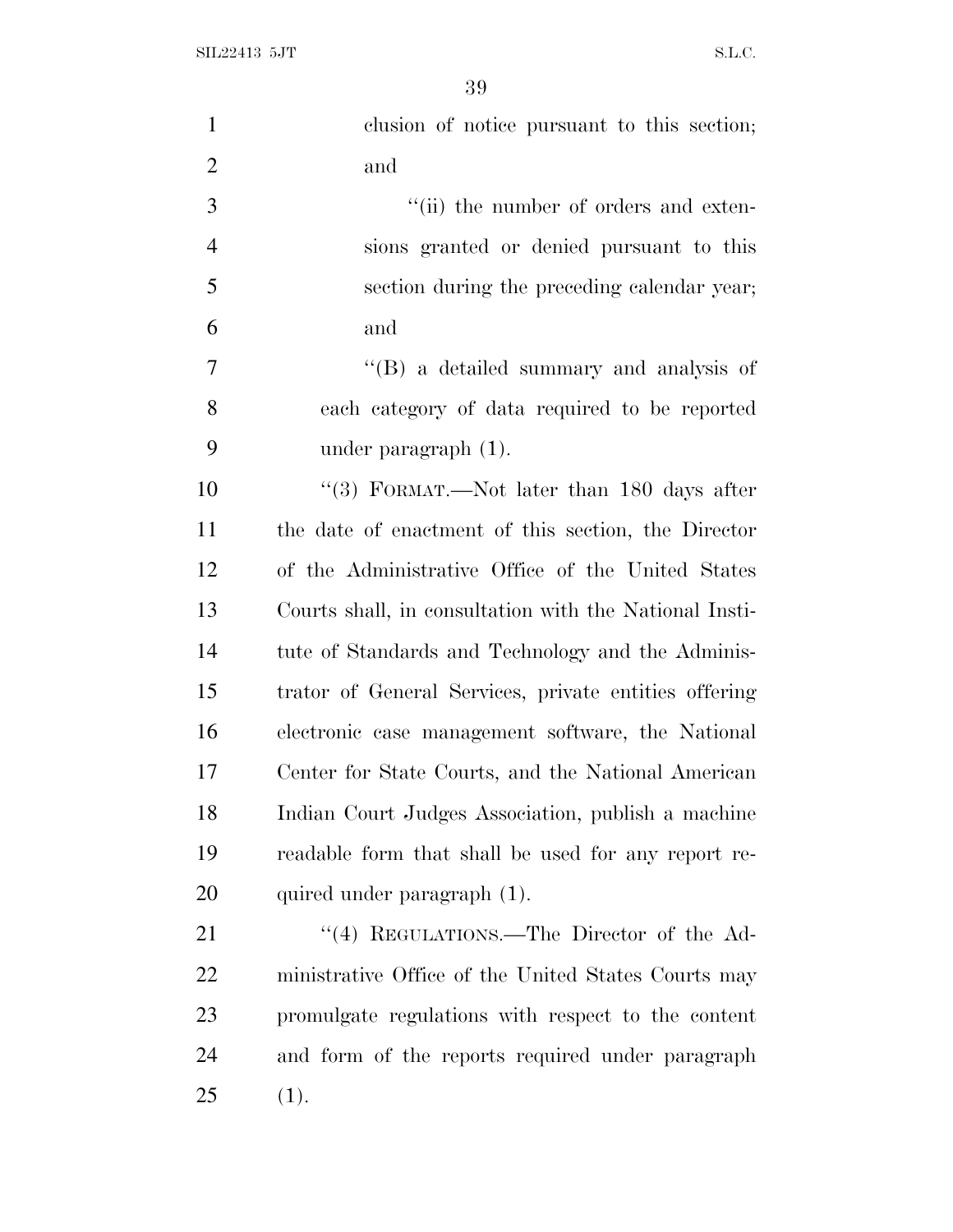| 1              | "(d) DURATION.—Any order issued under subsection           |
|----------------|------------------------------------------------------------|
| 2              | (a) or (b) before the effective date of chapter 206A shall |
| 3              | be for a period of not longer than 180 days.".             |
| $\overline{4}$ | (b) ADDITIONAL GROUNDS FOR ISSUING WAR-                    |
| 5              | RANT.—Section 3103a of title 18, United States Code, is    |
| 6              | amended—                                                   |
| 7              | $(1)$ in subsection (b)(3), by inserting ", not to         |
| 8              | exceed 180 days," after "certain";                         |
| 9              | $(2)$ in subsection $(e)$ , by inserting ", not to ex-     |
| 10             | ceed 180 days" before the period at the end; and           |
| 11             | $(3)$ in subsection $(d)(1)$ —                             |
| 12             | $(A)$ in subparagraph $(C)$ , by striking                  |
| 13             | "and" at the end;                                          |
| 14             | $(B)$ in subparagraph $(D)$ , by striking the              |
| 15             | period at the end and inserting "; and"; and               |
| 16             | (C) by adding at the end the following:                    |
| 17             | "(E) the identification of the statute or                  |
| 18             | rule of law authorizing the search and seizure             |
| 19             | of property or material.".                                 |
| 20             | (c) TECHNICAL AND CONFORMING AMENDMENT.                    |
| 21             | The table of sections for chapter 121 of title 18, United  |
| 22             | States Code, is amended by striking the item relating to   |
| 23             | section 2705 and inserting the following:                  |
|                | "2705. Delay and preclusion of notice.".                   |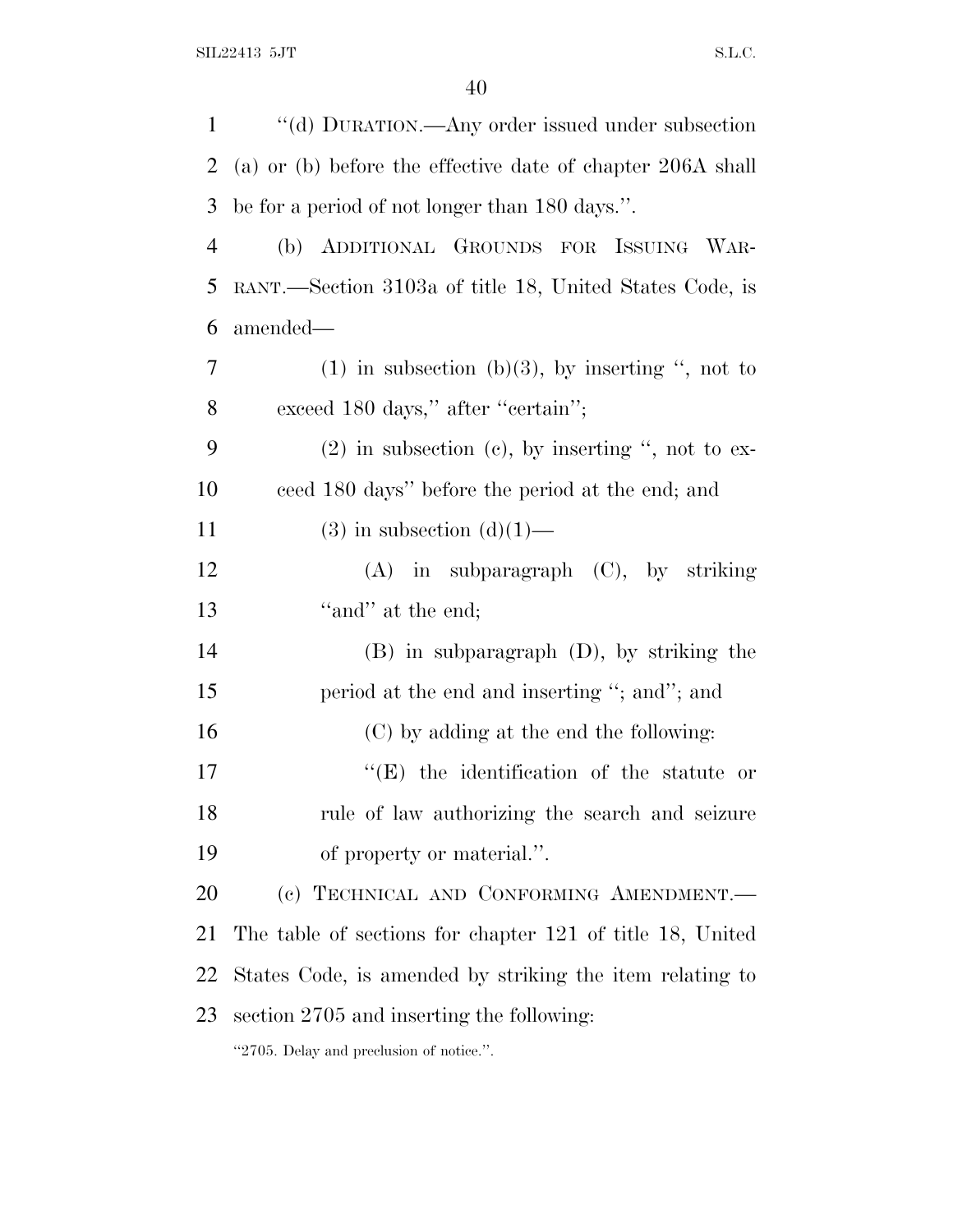| $\mathbf{1}$   | SEC. 6. INCENTIVES FOR STATE AND TRIBAL COURTS TO     |
|----------------|-------------------------------------------------------|
| $\overline{2}$ | <b>IMPLEMENT REQUIREMENTS.</b>                        |
| 3              | $(a)$ AMENDMENTS.—                                    |
| $\overline{4}$ | (1) STORED COMMUNICATIONS.—Chapter 121                |
| 5              | of title 18, United States Code, is amended—          |
| 6              | $(A)$ in section 2703, as amended by section          |
| 7              | $4(a)$ of this Act, by inserting after "return pro-   |
| 8              | eedures" each place the term appears the fol-         |
| 9              | lowing: "and containing a certification that the      |
| 10             | court is acting in compliance with chapter            |
| 11             | $206A$ "; and                                         |
| 12             | (B) in section $2711(3)(B)$ , by inserting            |
| 13             | "that is acting in compliance with chapter"           |
| 14             | 206A" after "search warrants".                        |
| 15             | (2) WIRETAPPING.—Section $2516(2)$ of title           |
| 16             | 18, United States Code, is amended by striking        |
| 17             | "The principal prosecuting attorney of any State"     |
| 18             | and inserting "If a State requires that courts in the |
| 19             | state comply with chapter 206A, the principal pros-   |
| 20             | ecuting attorney of that State".                      |
| 21             | (3) PEN REGISTERS AND TRAP AND TRACE DE-              |
| 22             | VICES.—Section $3122(a)(2)$ of title 18, United       |
| 23             | States Code, is amended by inserting "and if the      |
| 24             | State requires that courts in the state comply with   |
| 25             | chapter $206A$ ," after "law,".                       |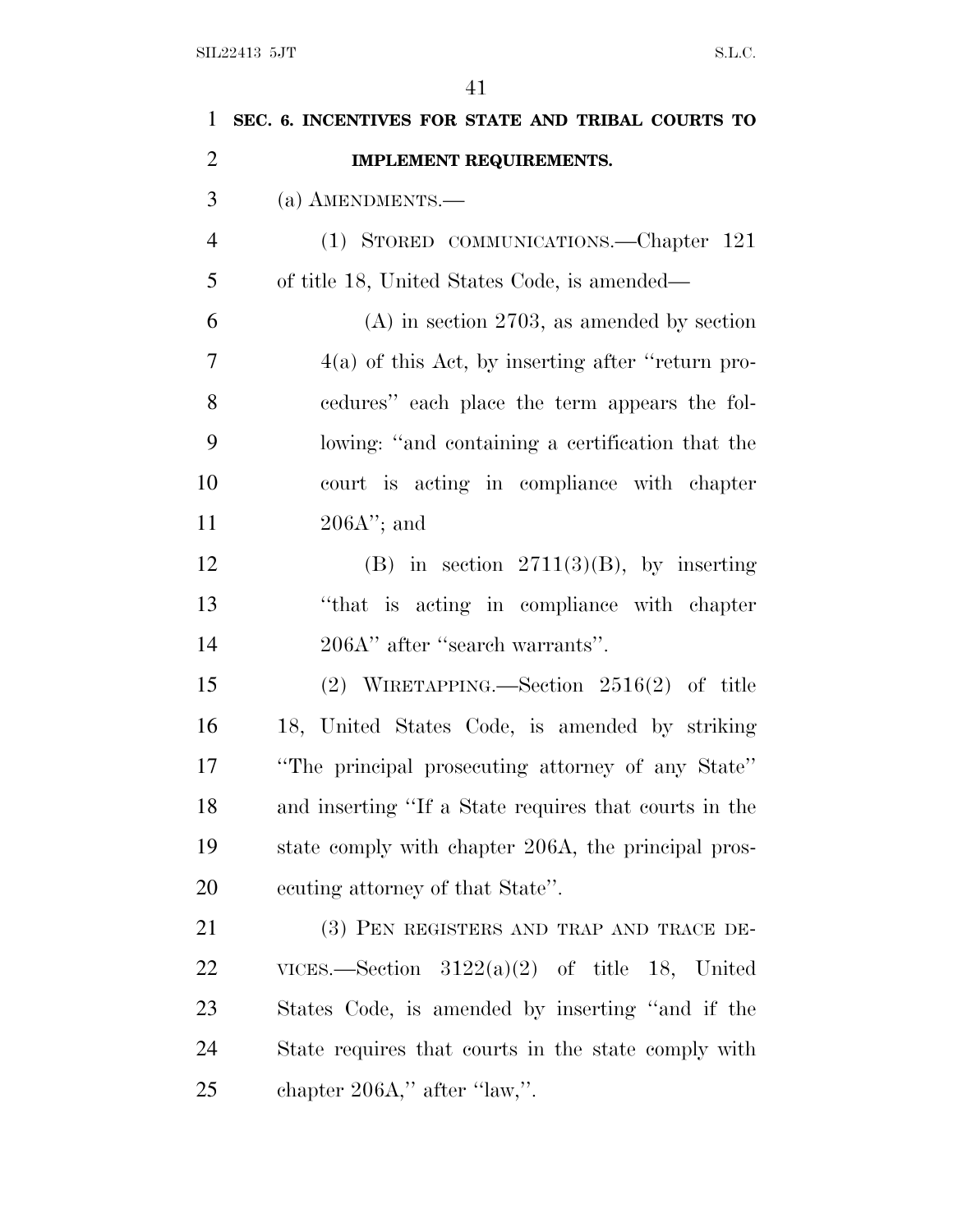| $\mathbf{1}$   | (4) FULL FAITH AND CREDIT.—The third un-                |
|----------------|---------------------------------------------------------|
| 2              | designated paragraph of section $1738$ of title 28,     |
| 3              | United States Code, is amended by inserting ", pro-     |
| $\overline{4}$ | vided that any criminal surveillance order, as defined  |
| 5              | in section 3131 of title 18, shall be entitled to full  |
| 6              | faith and credit only if the order contains a certifi-  |
| 7              | cation that the court that issued the order is acting   |
| 8              | in compliance with the requirements of chapter          |
| 9              | $206A$ of title 18" before the period at the end.       |
| 10             | (b) EFFECTIVE DATE.—                                    |
| 11             | (1) IN GENERAL.—Except as provided in para-             |
| 12             | graph $(2)$ , the amendments made by subsection $(a)$   |
| 13             | shall take effect on the date that is 2 years after the |
| 14             | date of enactment of this Act.                          |
| 15             | DELAYED APPLICABILITY<br>(2)<br>FOR CERTAIN             |
| 16             | AND TRIBAL COURTS.—The amendments<br>STATE              |
| 17             | made by subsection (a) shall apply on and after the     |
| 18             | date that is 4 years after the date of enactment of     |
| 19             | this Act—                                               |
| 20             | (A) to a State or Tribal court that, on the             |
| 21             | date of enactment of this Act, does not offer           |
| 22             | electronic docketing or public online access to         |
| 23             | dockets; or                                             |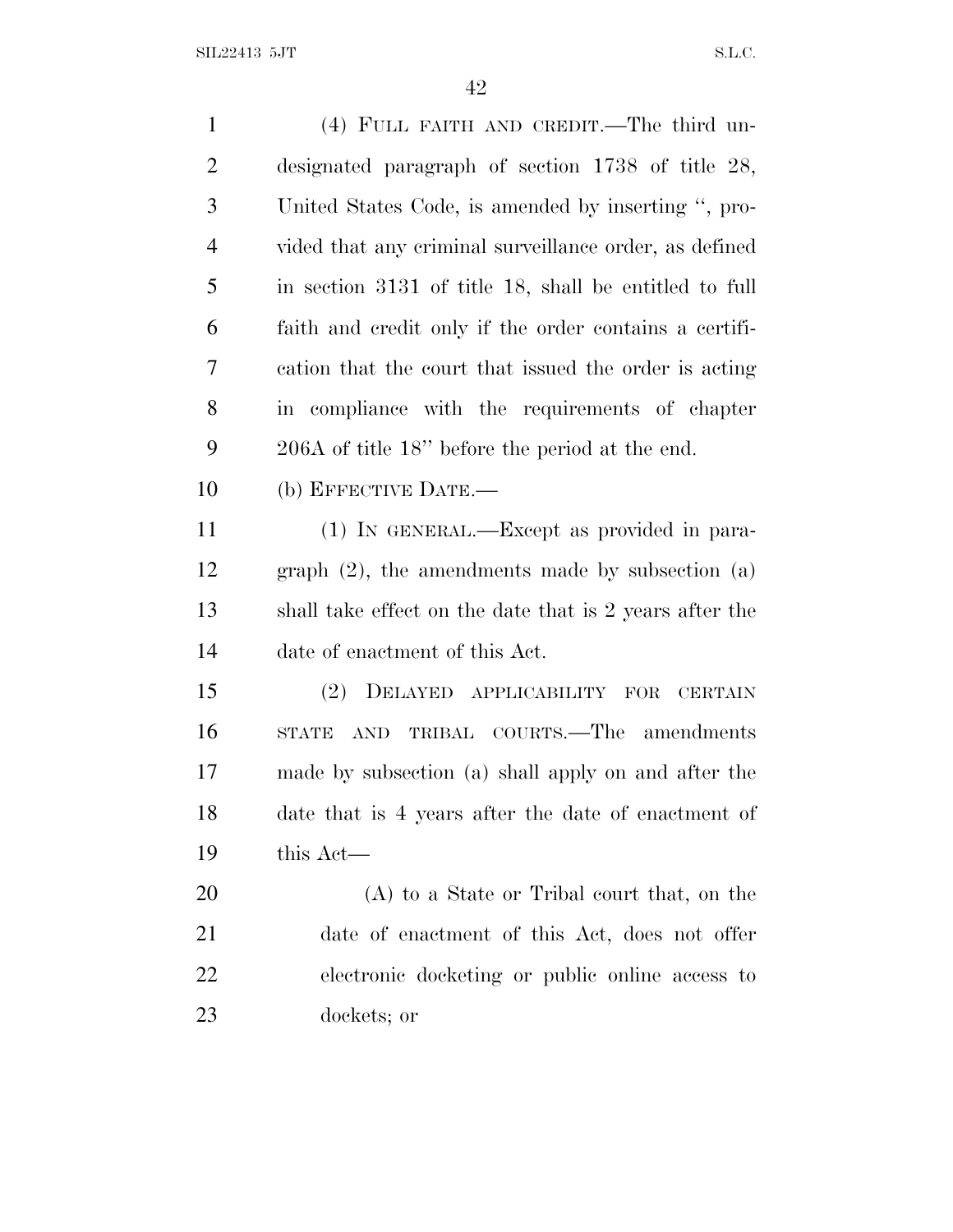(B) to any State or Tribal court that cer-2 tifies that the court needs more time to comply with the requirements of the subsection. **SEC. 7. MODERNIZING CRIMINAL SURVEILLANCE REPORTS.** (a) REPORTS CONCERNING ACCESS TO CUSTOMER COMMUNICATIONS OR RECORDS.— (1) IN GENERAL.—Section 2703 title 18, United States Code, as amended by section 4(5) of this Act, is amended by adding at the end the fol- lowing: ''(j) REPORTS CONCERNING ACCESS TO CUSTOMER COMMUNICATIONS OR RECORDS.— 13 "(1) IN GENERAL.—In January of each year, any judge who has issued an order under this sec- tion or a warrant to obtain records described in this section, or who has denied approval of an application under this section during the preceding year, shall report to the Administrative Office of the United States Courts—  $\langle (A)$  the fact that the order or warrant was applied for;  $\text{``(B)}$  the type of records sought in the order or warrant;  $\cdot$  (C) whether the order or warrant was—

25  $\frac{1}{2}$   $\frac{1}{2}$   $\frac{1}{2}$  granted as applied for;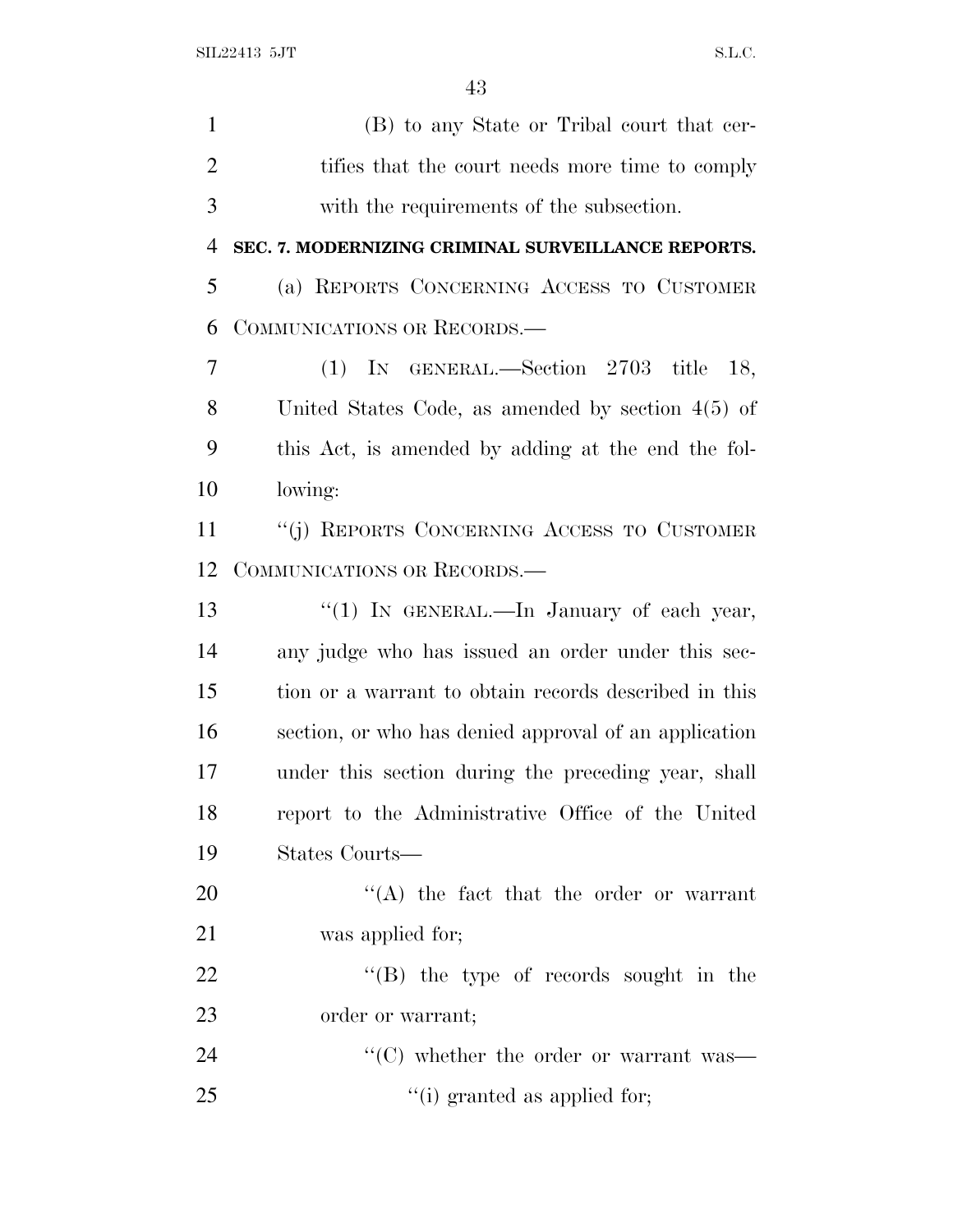| "(ii) granted as modified; or                        |
|------------------------------------------------------|
| $``$ (iii) denied;                                   |
| $\lq\lq$ the subsection of this section under        |
| which the application for the order or warrant       |
| was filed;                                           |
| $\lq\lq(E)$ the nature of the offense or criminal    |
| investigation that was the basis for the applica-    |
| tion for the order or warrant;                       |
| $\lq\lq(F)$ the name of each provider of elec-       |
| tronic communication service or remote com-          |
| puting service served with the order or warrant,     |
| if so granted; and                                   |
| $\lq\lq(G)$ the investigative or law enforcement     |
| agency that submitted the application.               |
| "(2) PUBLIC REPORT.—In June of each year,            |
| the Director of the Administrative Office of the     |
| United States Courts shall publish on the website of |
| the Administrative Office of the United States       |
| Courts and include in the report required under sec- |
| tion $2519(3)$ —                                     |
| $\lq\lq$ a full and complete report concerning       |
| the number of applications for orders or war-        |
| rants requiring the disclosure of, during the        |
| preceding calendar year—                             |
|                                                      |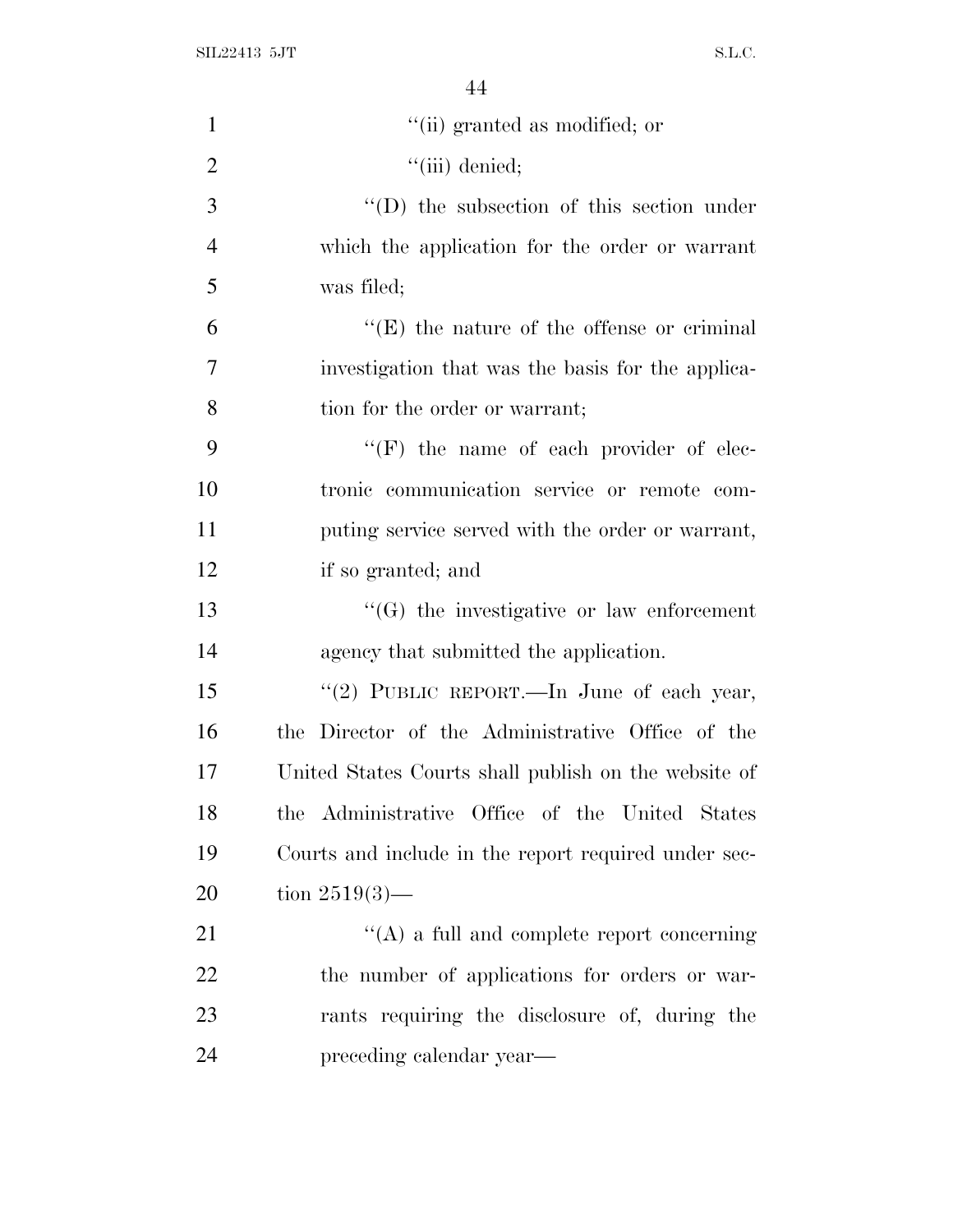| $\mathbf{1}$   | "(i) the contents of wire or electronic               |
|----------------|-------------------------------------------------------|
| $\overline{2}$ | communications in electronic storage under            |
| 3              | subsection $(a)$ ;                                    |
| $\overline{4}$ | "(ii) the contents of wire or electronic              |
| 5              | communications in a remote computer                   |
| 6              | service under subsection (b); and                     |
| $\tau$         | "(iii) records concerning electronic                  |
| 8              | communication service or remote computer              |
| 9              | service under subsection (c);                         |
| 10             | $\lq\lq$ the number of orders and warrants            |
| 11             | granted or denied under this section during the       |
| 12             | preceding calendar year; and                          |
| 13             | "(C) a detailed summary and analysis of               |
| 14             | each category of data required to be filed with       |
| 15             | the Administrative Office of the United States        |
| 16             | Courts under paragraph (1).                           |
| 17             | "(3) FORMAT.—Not later than $180$ days after          |
| 18             | the date of enactment of the Government Surveil-      |
| 19             | lance Transparency Act of 2022, the Director of the   |
| 20             | Administrative Office of the United States Courts     |
| 21             | shall, in consultation with the National Institute of |
| 22             | Standards and Technology, the Administrator of        |
| 23             | General Services, the Electronic Public Access Pub-   |
| 24             | lic User Group, private entities offering electronic  |
| 25             | case management software, the National Center for     |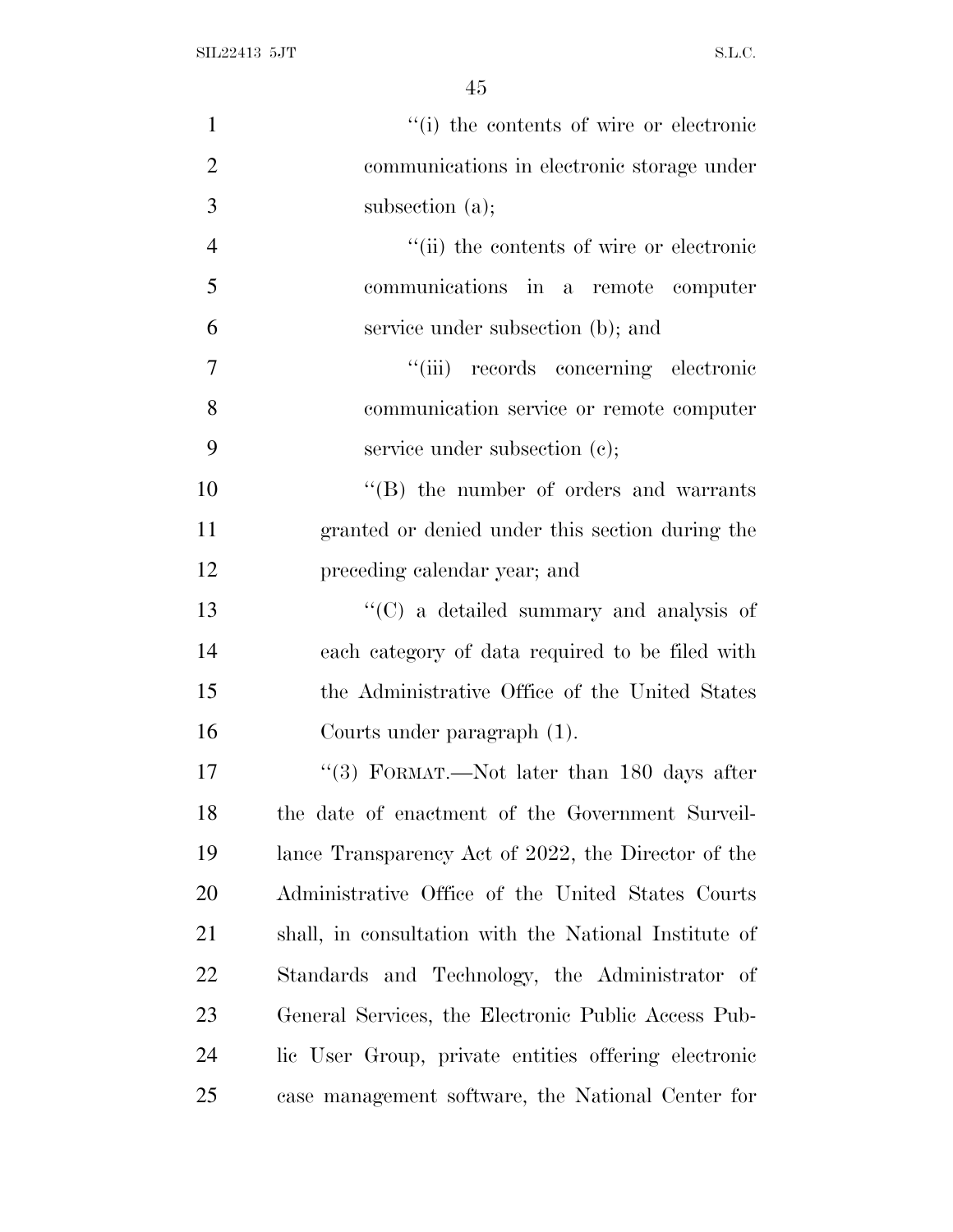State Courts, and the National American Indian Court Judges Association, publish a machine read- able form that shall be used for any report required under paragraph (1).

 ''(4) REGULATIONS.—The Director of the Ad- ministrative Office of the United States Courts may issue binding regulations with respect to the content and form of the reports required under paragraph 9  $(1)$ .".

 (2) TECHNICAL AND CONFORMING AMEND- MENT.—Section 2519(3) of title 18, United States Code, is amended, in the first sentence, by inserting ''publish on the website of the Administrative Office of the United States Courts'' before ''transmit''.

 (b) REPORTS CONCERNING PEN REGISTERS AND TRAP AND TRACE DEVICES.—Section 3126 of title 18, United States Code, is amended to read as follows:

### **''§ 3126. Reports concerning pen registers and trap and trace devices**

20 "(a) IN GENERAL.—In January of each year, any judge who has issued an order (or an extension thereof) under section 3123 that expired during the preceding year, or who has denied approval of an installation and use of a pen register or trap and trace device during that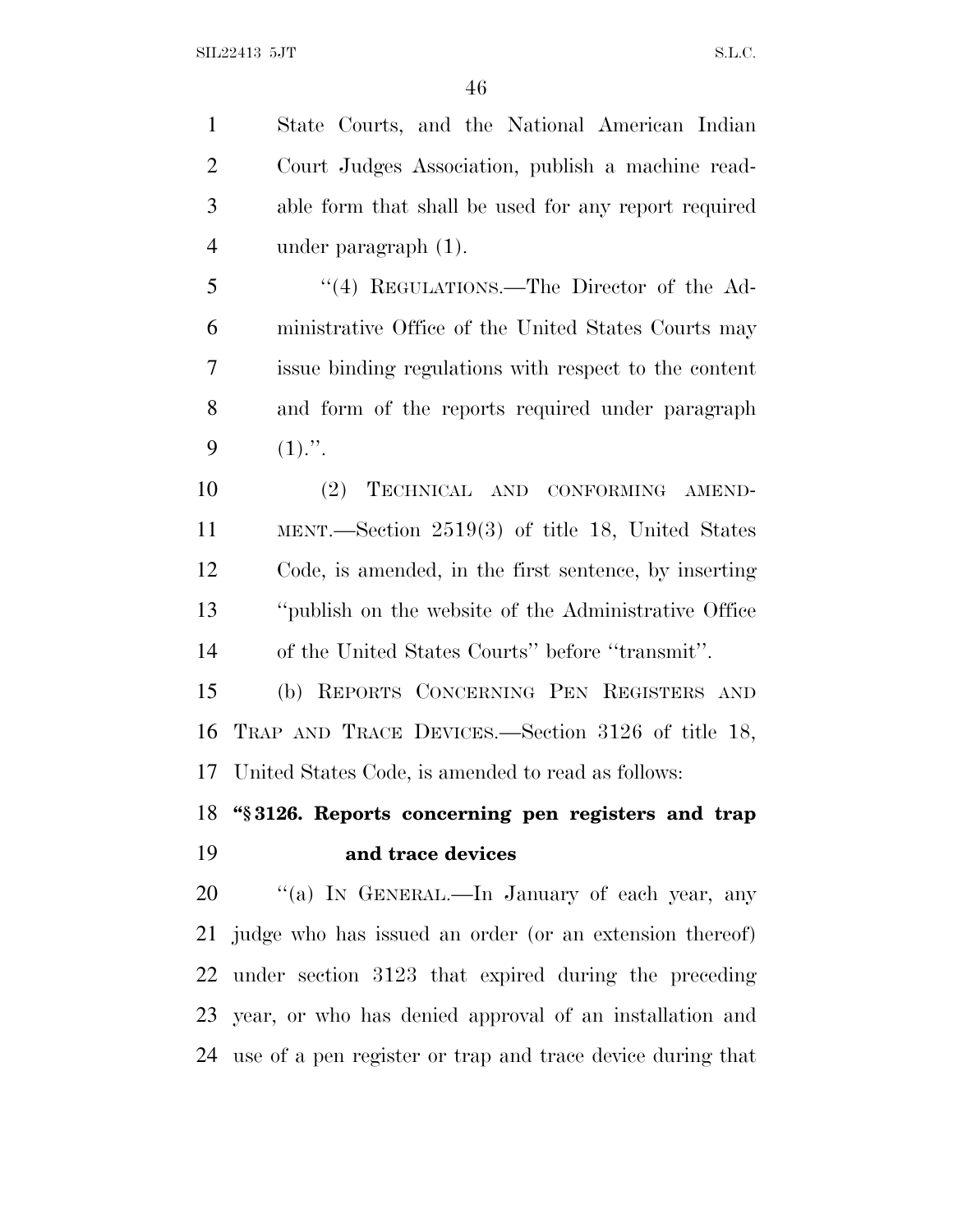year, shall report to the Administrative Office of the United States Courts— 3 (1) the fact that an order or extension was ap- plied for; 5 "(2) the kind of order or extension applied for; "(3) the fact that the order or extension was granted as applied for, was modified, or was denied; 8 ''(4) the period of installation and use of a pen register or trap and trace device authorized by the order, and the number and duration of any exten-11 sions of the order; ''(5) the offense specified in the order or appli- cation, or extension of an order; ''(6) the precise nature of the facilities affected and the precise nature of the information sought; and  $\frac{17}{2}$  the investigative or law enforcement agen- cy that submitted the application. ''(b) PUBLIC REPORT.—In June of each year, the Di- rector of the Administrative Office of the United States Courts shall publish on the website of the Administrative

 Office of the United States Courts and include in the re-port required under section 2519(3)—

24  $\frac{1}{2}$  (1) a full and complete report concerning—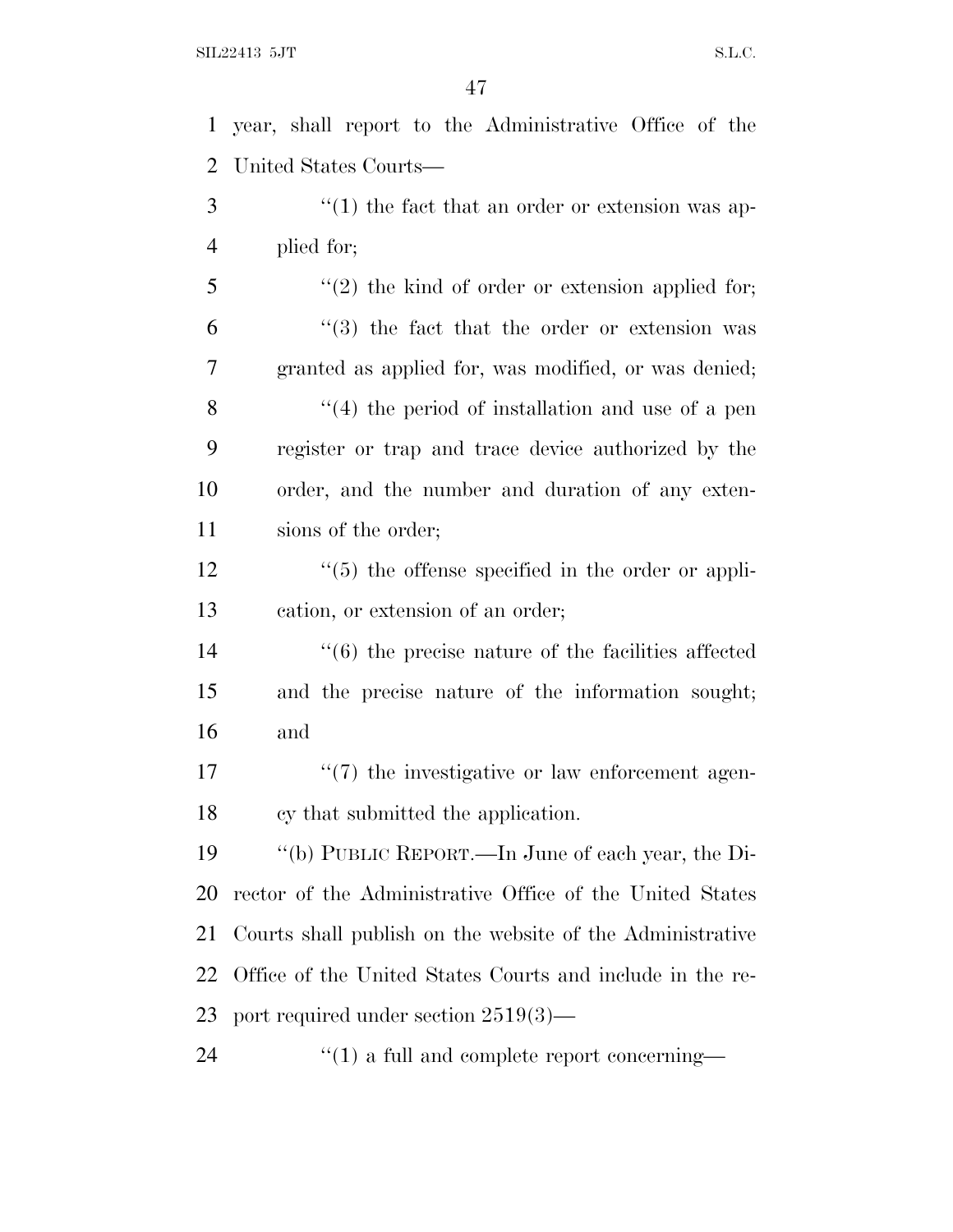| $\mathbf{1}$   | $\lq\lq$ the number of applications for orders              |
|----------------|-------------------------------------------------------------|
| $\overline{2}$ | authorizing or approving the installation and               |
| 3              | use of a pen register or trap and trace device              |
| $\overline{4}$ | pursuant to this chapter; and                               |
| 5              | $\cdot$ (B) the number of orders and extensions             |
| 6              | granted or denied pursuant to this chapter dur-             |
| 7              | ing the preceding calendar year; and                        |
| 8              | $\lq(2)$ a detailed summary and analysis of each            |
| 9              | category of data required to be reported under sub-         |
| 10             | section (a).                                                |
| 11             | "(c) FORMAT.—Not later than 180 days after the              |
| 12             | date of enactment of the Government Surveillance Trans-     |
| 13             | parency Act of 2022, the Director of the Administrative     |
| 14             | Office of the United States Courts shall, in consultation   |
| 15             | with the National Institute of Standards and Technology     |
| 16             | and the Administrator of General Services, private entities |
|                | 17 offering electronic case management software, the Na-    |
| 18             | tional Center for State Courts, and the National American   |
| 19             | Indian Court Judges Association, publish a machine read-    |
| 20             | able form that shall be used for any report required under  |
| 21             | subsection (a).                                             |
| 22             | "(d) REGULATIONS.—The Director of the Adminis-              |

 trative Office of the United States Courts may issue bind- ing regulations with respect to the content and form of the reports required under subsection (a).''.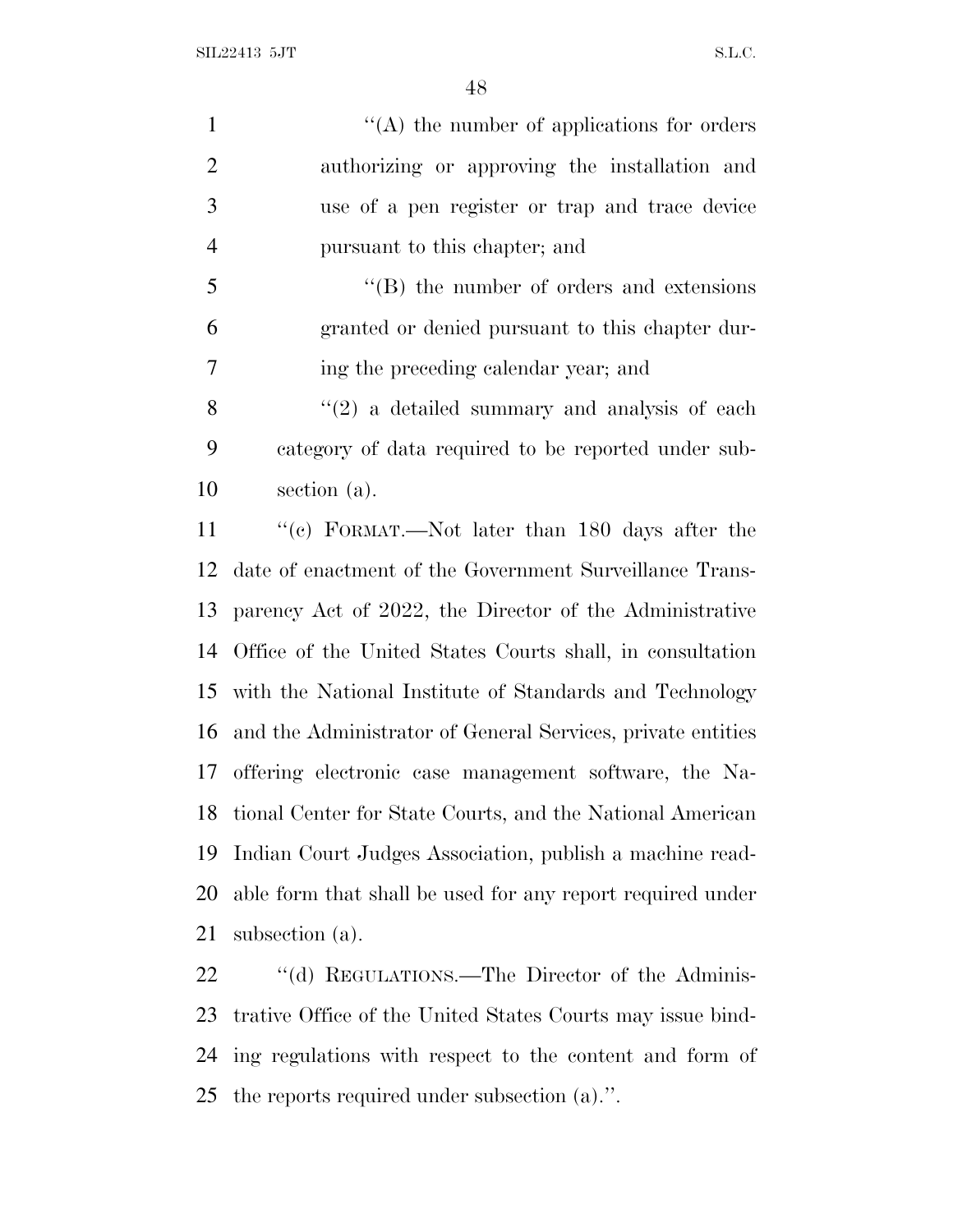(c) REPORTING OF EMERGENCY DISCLOSURES.— Section 2702(d) of title 18, United States Code, is amend- ed, in the matter preceding paragraph (1), by inserting ''and publish on the website of the Department of Justice'' after ''Senate''.

#### **SEC. 8. GRANTS.**

(a) DEFINITIONS.—In this section—

 (1) the term ''Indian Tribe'' has the meaning given such term in section 102 of the Federally Rec- ognized Indian Tribe List Act of 1994 (25 U.S.C. 5130); and

 (2) the term ''State'' means each of the several States of the United States, the District of Colum- bia, the Commonwealth of Puerto Rico, American Samoa, the Commonwealth of the Northern Mariana Islands, Guam, and the United States Virgin Is-lands.

 (b) AUTHORITY.—The Attorney General shall make grants to State and Tribal court systems for the cost of implementing the requirements under the amendments made by this Act for the 5-year period beginning on the date of enactment of this Act.

 (c) MAXIMUM AMOUNT.—The total amount of grants awarded under this section shall be not greater than \$25,000,000.